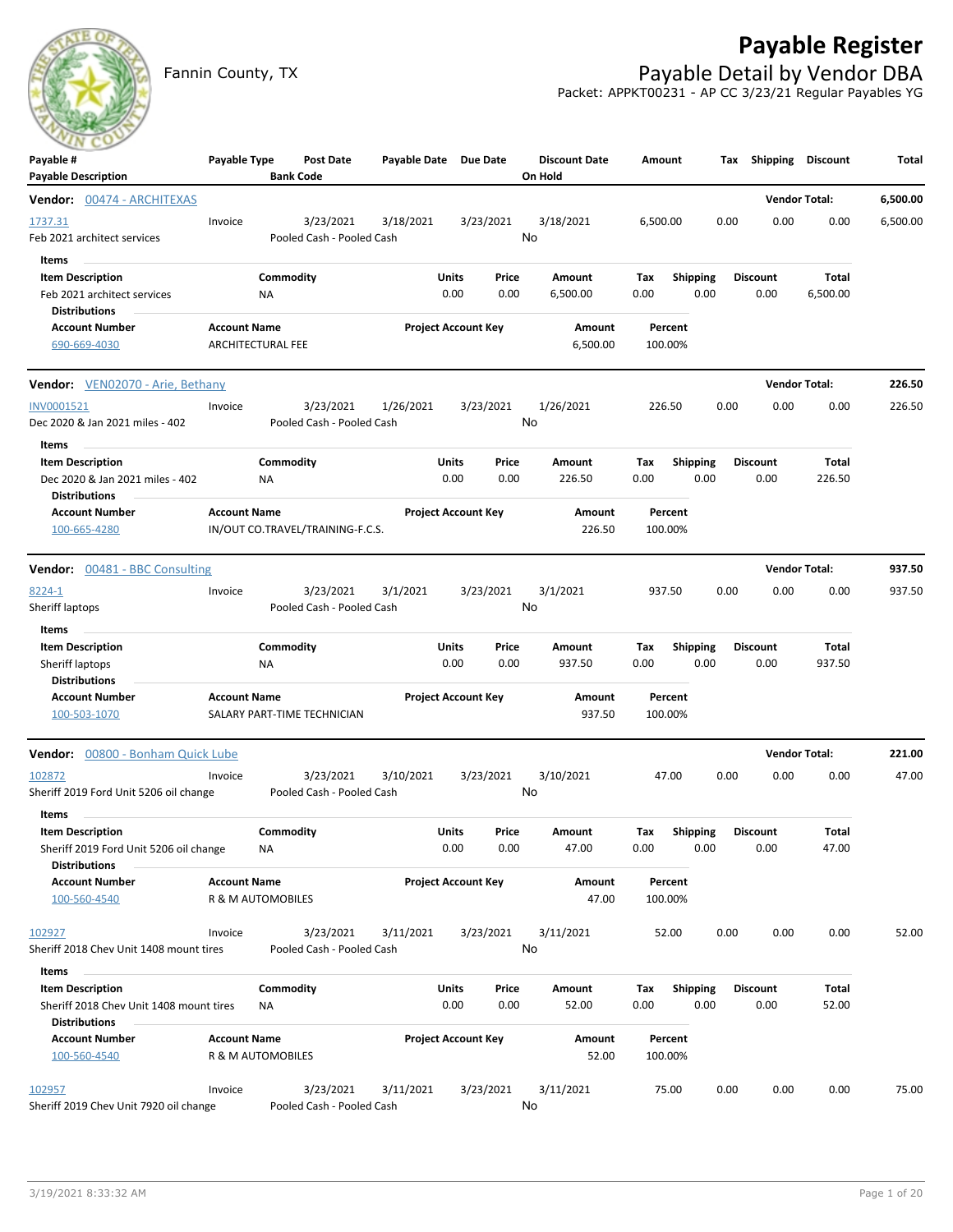| Payable Register                                                                                   |                                                      |                        |                                        |                       |               |                            |                                 |             |                         |      |                         |                      | Packet: APPKT00231 - AP CC 3/23/21 Regular Payables YG |
|----------------------------------------------------------------------------------------------------|------------------------------------------------------|------------------------|----------------------------------------|-----------------------|---------------|----------------------------|---------------------------------|-------------|-------------------------|------|-------------------------|----------------------|--------------------------------------------------------|
| Payable #<br><b>Payable Description</b>                                                            | Payable Type                                         | <b>Bank Code</b>       | <b>Post Date</b>                       | Payable Date Due Date |               |                            | <b>Discount Date</b><br>On Hold | Amount      |                         |      | Tax Shipping Discount   |                      | Total                                                  |
| Items<br><b>Item Description</b><br>Sheriff 2019 Chev Unit 7920 oil change<br><b>Distributions</b> |                                                      | Commodity<br>ΝA        |                                        |                       | Units<br>0.00 | Price<br>0.00              | Amount<br>75.00                 | Tax<br>0.00 | <b>Shipping</b><br>0.00 |      | <b>Discount</b><br>0.00 | Total<br>75.00       |                                                        |
| <b>Account Number</b><br>100-560-4540                                                              | <b>Account Name</b><br>R & M AUTOMOBILES             |                        |                                        |                       |               | <b>Project Account Key</b> | Amount<br>75.00                 |             | Percent<br>100.00%      |      |                         |                      |                                                        |
| 103086<br>Sheriff 2019 Ford Unit 5299 oil change                                                   | Invoice                                              |                        | 3/23/2021<br>Pooled Cash - Pooled Cash | 3/15/2021             |               | 3/23/2021                  | 3/15/2021<br>No                 |             | 47.00                   | 0.00 | 0.00                    | 0.00                 | 47.00                                                  |
| Items                                                                                              |                                                      |                        |                                        |                       |               |                            |                                 |             |                         |      |                         |                      |                                                        |
| <b>Item Description</b><br>Sheriff 2019 Ford Unit 5299 oil change<br><b>Distributions</b>          |                                                      | Commodity<br><b>NA</b> |                                        |                       | Units<br>0.00 | Price<br>0.00              | Amount<br>47.00                 | Tax<br>0.00 | <b>Shipping</b><br>0.00 |      | <b>Discount</b><br>0.00 | Total<br>47.00       |                                                        |
| <b>Account Number</b>                                                                              | <b>Account Name</b>                                  |                        |                                        |                       |               | <b>Project Account Key</b> | Amount                          |             | Percent                 |      |                         |                      |                                                        |
| 100-560-4540                                                                                       | <b>R &amp; M AUTOMOBILES</b>                         |                        |                                        |                       |               |                            | 47.00                           |             | 100.00%                 |      |                         |                      |                                                        |
| Vendor: 00725 - BRANNAN, QUIENCY SMITH                                                             |                                                      |                        |                                        |                       |               |                            |                                 |             |                         |      |                         | <b>Vendor Total:</b> | 1,412.00                                               |
| INV0001454                                                                                         | Invoice                                              |                        | 3/23/2021                              | 3/4/2021              |               | 3/23/2021                  | 3/4/2021                        |             | 300.00                  | 0.00 | 0.00                    | 0.00                 | 300.00                                                 |
| 50234 Worthington Co Ct@Law                                                                        |                                                      |                        | Pooled Cash - Pooled Cash              |                       |               |                            | No                              |             |                         |      |                         |                      |                                                        |
| Items                                                                                              |                                                      |                        |                                        |                       |               |                            |                                 |             |                         |      |                         |                      |                                                        |
| <b>Item Description</b><br>50234 Worthington Co Ct@Law<br><b>Distributions</b>                     |                                                      | Commodity<br>ΝA        |                                        |                       | Units<br>0.00 | Price<br>0.00              | Amount<br>300.00                | Tax<br>0.00 | <b>Shipping</b><br>0.00 |      | <b>Discount</b><br>0.00 | Total<br>300.00      |                                                        |
| <b>Account Number</b><br>100-410-4240                                                              | <b>Account Name</b><br><b>INDIGENT ATTORNEY FEES</b> |                        |                                        |                       |               | <b>Project Account Key</b> | Amount<br>300.00                |             | Percent<br>100.00%      |      |                         |                      |                                                        |
| INV0001455<br>CR-20-27552 Piper Dst Ct                                                             | Invoice                                              |                        | 3/23/2021<br>Pooled Cash - Pooled Cash | 1/29/2021             |               | 3/23/2021                  | 1/29/2021<br>No                 |             | 80.00                   | 0.00 | 0.00                    | 0.00                 | 80.00                                                  |
| Items                                                                                              |                                                      |                        |                                        |                       |               |                            |                                 |             |                         |      |                         |                      |                                                        |
| <b>Item Description</b><br>CR-20-27552 Piper Dst Ct<br><b>Distributions</b>                        |                                                      | Commodity<br>ΝA        |                                        |                       | Units<br>0.00 | Price<br>0.00              | Amount<br>80.00                 | Tax<br>0.00 | <b>Shipping</b><br>0.00 |      | <b>Discount</b><br>0.00 | Total<br>80.00       |                                                        |
| <b>Account Number</b><br>100-435-4370                                                              | <b>Account Name</b><br><b>ATTORNEY FEES</b>          |                        |                                        |                       |               | <b>Project Account Key</b> | Amount<br>80.00                 |             | Percent<br>100.00%      |      |                         |                      |                                                        |
| INV0001497<br>CR-20-27340 Mitchell Dst Ct                                                          | Invoice                                              |                        | 3/23/2021<br>Pooled Cash - Pooled Cash | 2/6/2021              |               | 3/23/2021                  | 2/6/2021<br>No                  |             | 328.00                  | 0.00 | 0.00                    | 0.00                 | 328.00                                                 |
| Items<br><b>Item Description</b>                                                                   |                                                      | Commodity              |                                        |                       | Units         | Price                      | Amount                          | Tax         | <b>Shipping</b>         |      | <b>Discount</b>         | Total                |                                                        |
| CR-20-27340 Mitchell Dst Ct<br><b>Distributions</b>                                                |                                                      | ΝA                     |                                        |                       | 0.00          | 0.00                       | 328.00                          | 0.00        | 0.00                    |      | 0.00                    | 328.00               |                                                        |
| <b>Account Number</b><br>100-435-4370                                                              | <b>Account Name</b><br><b>ATTORNEY FEES</b>          |                        |                                        |                       |               | <b>Project Account Key</b> | Amount<br>328.00                |             | Percent<br>100.00%      |      |                         |                      |                                                        |
| <b>INV0001498</b><br>CR-20-27594 McFail Dst Ct                                                     | Invoice                                              |                        | 3/23/2021<br>Pooled Cash - Pooled Cash | 2/6/2021              |               | 3/23/2021                  | 2/6/2021<br>No                  |             | 248.00                  | 0.00 | 0.00                    | 0.00                 | 248.00                                                 |
| Items                                                                                              |                                                      |                        |                                        |                       |               |                            |                                 |             |                         |      |                         |                      |                                                        |
| <b>Item Description</b><br>CR-20-27594 McFail Dst Ct                                               |                                                      | Commodity<br>NA        |                                        |                       | Units<br>0.00 | Price<br>0.00              | Amount<br>248.00                | Tax<br>0.00 | Shipping<br>0.00        |      | <b>Discount</b><br>0.00 | Total<br>248.00      |                                                        |
| <b>Distributions</b><br><b>Account Number</b><br>100-435-4370                                      | <b>Account Name</b><br><b>ATTORNEY FEES</b>          |                        |                                        |                       |               | <b>Project Account Key</b> | Amount<br>248.00                |             | Percent<br>100.00%      |      |                         |                      |                                                        |
| INV0001499<br>CR-20-27392 Galban Dst Ct                                                            | Invoice                                              |                        | 3/23/2021<br>Pooled Cash - Pooled Cash | 3/7/2021              |               | 3/23/2021                  | 3/7/2021<br>No                  |             | 376.00                  | 0.00 | 0.00                    | 0.00                 | 376.00                                                 |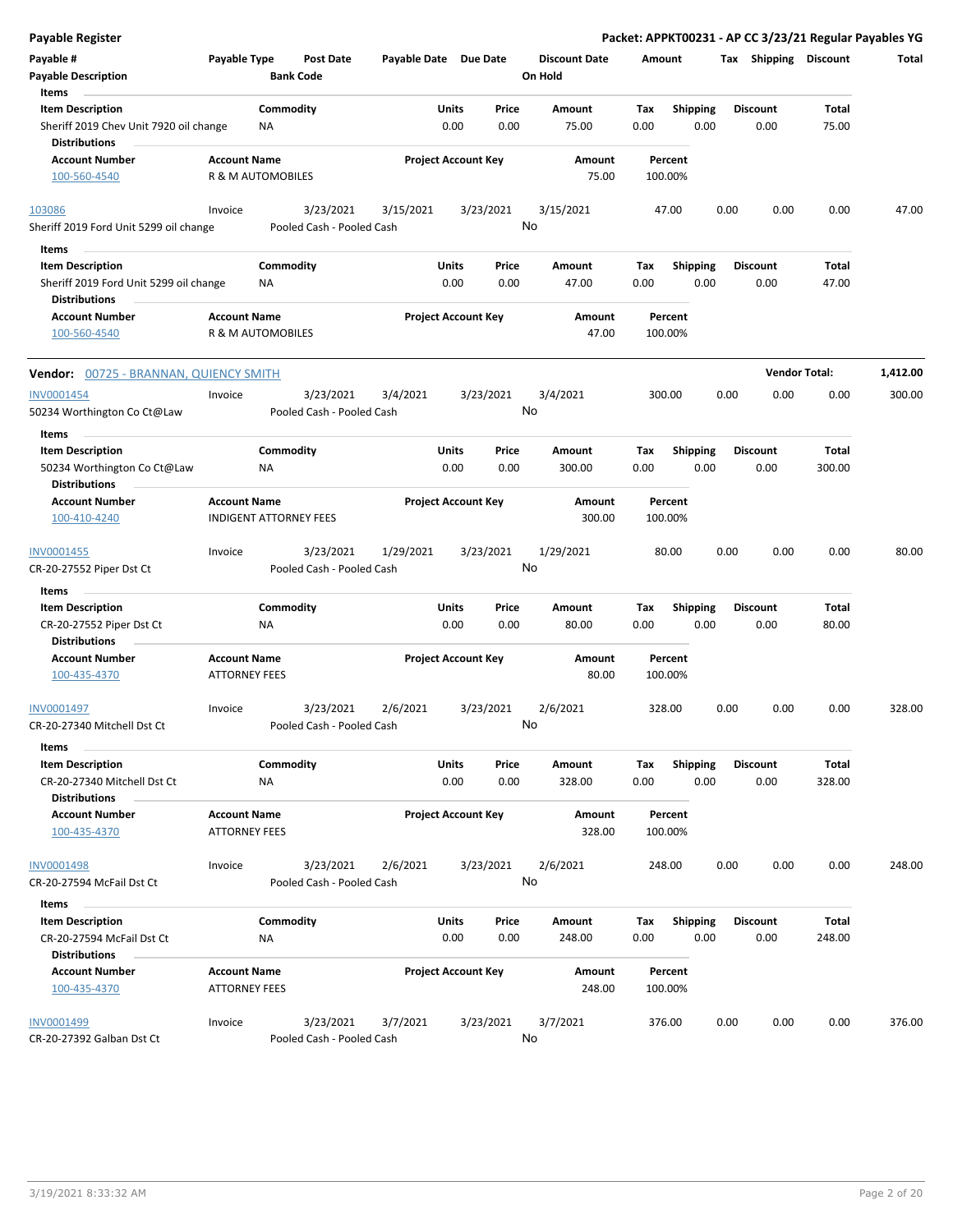| Payable #<br><b>Payable Description</b><br>Items<br>$\sim$                   | Payable Type                                    | <b>Post Date</b><br><b>Bank Code</b>   |           | Payable Date Due Date<br><b>Discount Date</b><br>On Hold |                  |                    | Amount           |      | Tax Shipping            | Discount             | Total    |
|------------------------------------------------------------------------------|-------------------------------------------------|----------------------------------------|-----------|----------------------------------------------------------|------------------|--------------------|------------------|------|-------------------------|----------------------|----------|
| <b>Item Description</b><br>CR-20-27392 Galban Dst Ct<br><b>Distributions</b> | <b>NA</b>                                       | Commodity                              |           | Units<br>Price<br>0.00<br>0.00                           | Amount<br>376.00 | Tax<br>0.00        | Shipping<br>0.00 |      | <b>Discount</b><br>0.00 | Total<br>376.00      |          |
| <b>Account Number</b><br>100-435-4370                                        | <b>Account Name</b><br><b>ATTORNEY FEES</b>     |                                        |           | <b>Project Account Key</b>                               | Amount<br>376.00 | Percent<br>100.00% |                  |      |                         |                      |          |
| <b>INV0001518</b><br>FA-20-44888 HV Dst Ct                                   | Invoice                                         | 3/23/2021<br>Pooled Cash - Pooled Cash | 2/24/2021 | 3/23/2021                                                | 2/24/2021<br>No  | 80.00              |                  | 0.00 | 0.00                    | 0.00                 | 80.00    |
| Items                                                                        |                                                 |                                        |           |                                                          |                  |                    |                  |      |                         |                      |          |
| <b>Item Description</b>                                                      |                                                 | Commodity                              |           | Units<br>Price                                           | Amount           | Тах                | <b>Shipping</b>  |      | <b>Discount</b>         | Total                |          |
| FA-20-44888 HV Dst Ct<br><b>Distributions</b>                                | ΝA                                              |                                        |           | 0.00<br>0.00                                             | 80.00            | 0.00               | 0.00             |      | 0.00                    | 80.00                |          |
| <b>Account Number</b>                                                        | <b>Account Name</b>                             |                                        |           | <b>Project Account Key</b>                               | Amount           | Percent            |                  |      |                         |                      |          |
| 100-435-4360                                                                 | ATTORNEY FEES- CPS CASES                        |                                        |           |                                                          | 80.00            | 100.00%            |                  |      |                         |                      |          |
| <b>Vendor:</b> 00449 - BRESE-LEBRON LAW, PLLC                                |                                                 |                                        |           |                                                          |                  |                    |                  |      |                         | <b>Vendor Total:</b> | 1,827.50 |
| <u>235</u><br>CR-16-25718 Robinson Dst Ct                                    | Invoice                                         | 3/23/2021<br>Pooled Cash - Pooled Cash | 10/1/2020 | 3/23/2021                                                | 10/1/2020<br>No  | 501.50             |                  | 0.00 | 0.00                    | 0.00                 | 501.50   |
| Items                                                                        |                                                 |                                        |           |                                                          |                  |                    |                  |      |                         |                      |          |
| <b>Item Description</b>                                                      |                                                 | Commodity                              |           | Units<br>Price                                           | Amount           | Tax                | <b>Shipping</b>  |      | <b>Discount</b>         | <b>Total</b>         |          |
| CR-16-25718 Robinson Dst Ct<br><b>Distributions</b>                          | ΝA                                              |                                        |           | 0.00<br>0.00                                             | 501.50           | 0.00               | 0.00             |      | 0.00                    | 501.50               |          |
| <b>Account Number</b>                                                        | <b>Account Name</b>                             |                                        |           | <b>Project Account Key</b>                               | Amount           | Percent            |                  |      |                         |                      |          |
| 100-435-4370                                                                 | <b>ATTORNEY FEES</b>                            |                                        |           |                                                          | 501.50           | 100.00%            |                  |      |                         |                      |          |
| <u> 269</u><br>FA-19-44522 Rivera Dst Ct                                     | Invoice                                         | 3/23/2021<br>Pooled Cash - Pooled Cash | 1/25/2021 | 3/23/2021                                                | 1/25/2021<br>No  | 59.50              |                  | 0.00 | 0.00                    | 0.00                 | 59.50    |
| Items                                                                        |                                                 |                                        |           |                                                          |                  |                    |                  |      |                         |                      |          |
| <b>Item Description</b>                                                      |                                                 | Commodity                              |           | Units<br>Price                                           | Amount           | Tax                | <b>Shipping</b>  |      | <b>Discount</b>         | Total                |          |
| FA-19-44522 Rivera Dst Ct<br><b>Distributions</b>                            | <b>NA</b>                                       |                                        |           | 0.00<br>0.00                                             | 59.50            | 0.00               | 0.00             |      | 0.00                    | 59.50                |          |
| <b>Account Number</b><br>100-435-4360                                        | <b>Account Name</b><br>ATTORNEY FEES- CPS CASES |                                        |           | <b>Project Account Key</b>                               | Amount<br>59.50  | Percent<br>100.00% |                  |      |                         |                      |          |
| 276<br>FA-20-44880 MH Dst Ct                                                 | Invoice                                         | 3/23/2021<br>Pooled Cash - Pooled Cash | 1/27/2021 | 3/23/2021                                                | 1/27/2021<br>No  | 178.50             |                  | 0.00 | 0.00                    | 0.00                 | 178.50   |
| Items                                                                        |                                                 |                                        |           |                                                          |                  |                    |                  |      |                         |                      |          |
| <b>Item Description</b>                                                      |                                                 | Commodity                              |           | Units<br>Price                                           | Amount           | Тах                | Shipping         |      | <b>Discount</b>         | Total                |          |
| FA-20-44880 MH Dst Ct                                                        | NA                                              |                                        |           | 0.00<br>0.00                                             | 178.50           | 0.00               | 0.00             |      | 0.00                    | 178.50               |          |
| <b>Distributions</b>                                                         |                                                 |                                        |           |                                                          |                  |                    |                  |      |                         |                      |          |
| <b>Account Number</b><br>100-435-4360                                        | <b>Account Name</b><br>ATTORNEY FEES- CPS CASES |                                        |           | <b>Project Account Key</b>                               | Amount<br>178.50 | Percent<br>100.00% |                  |      |                         |                      |          |
| <u>281</u>                                                                   | Invoice                                         | 3/23/2021                              | 1/27/2021 | 3/23/2021                                                | 1/27/2021        | 51.00              |                  | 0.00 | 0.00                    | 0.00                 | 51.00    |
| FA-18-43788 BMP Dst Ct                                                       |                                                 | Pooled Cash - Pooled Cash              |           |                                                          | No               |                    |                  |      |                         |                      |          |
| Items                                                                        |                                                 |                                        |           |                                                          |                  |                    |                  |      |                         |                      |          |
| <b>Item Description</b>                                                      |                                                 | Commodity                              |           | <b>Units</b><br>Price                                    | Amount           | Tax                | <b>Shipping</b>  |      | <b>Discount</b>         | Total                |          |
| FA-18-43788 BMP Dst Ct                                                       | NA                                              |                                        |           | 0.00<br>0.00                                             | 51.00            | 0.00               | 0.00             |      | 0.00                    | 51.00                |          |
| <b>Distributions</b>                                                         |                                                 |                                        |           |                                                          |                  |                    |                  |      |                         |                      |          |
| <b>Account Number</b>                                                        | <b>Account Name</b>                             |                                        |           | <b>Project Account Key</b>                               | Amount           | Percent            |                  |      |                         |                      |          |
| 100-435-4360                                                                 | ATTORNEY FEES- CPS CASES                        |                                        |           |                                                          | 51.00            | 100.00%            |                  |      |                         |                      |          |
| <u>285</u><br>CR-20-27577 Fisher Dst Ct                                      | Invoice                                         | 3/23/2021<br>Pooled Cash - Pooled Cash | 2/2/2021  | 3/23/2021                                                | 2/2/2021<br>No   | 603.50             |                  | 0.00 | 0.00                    | 0.00                 | 603.50   |
|                                                                              |                                                 |                                        |           |                                                          |                  |                    |                  |      |                         |                      |          |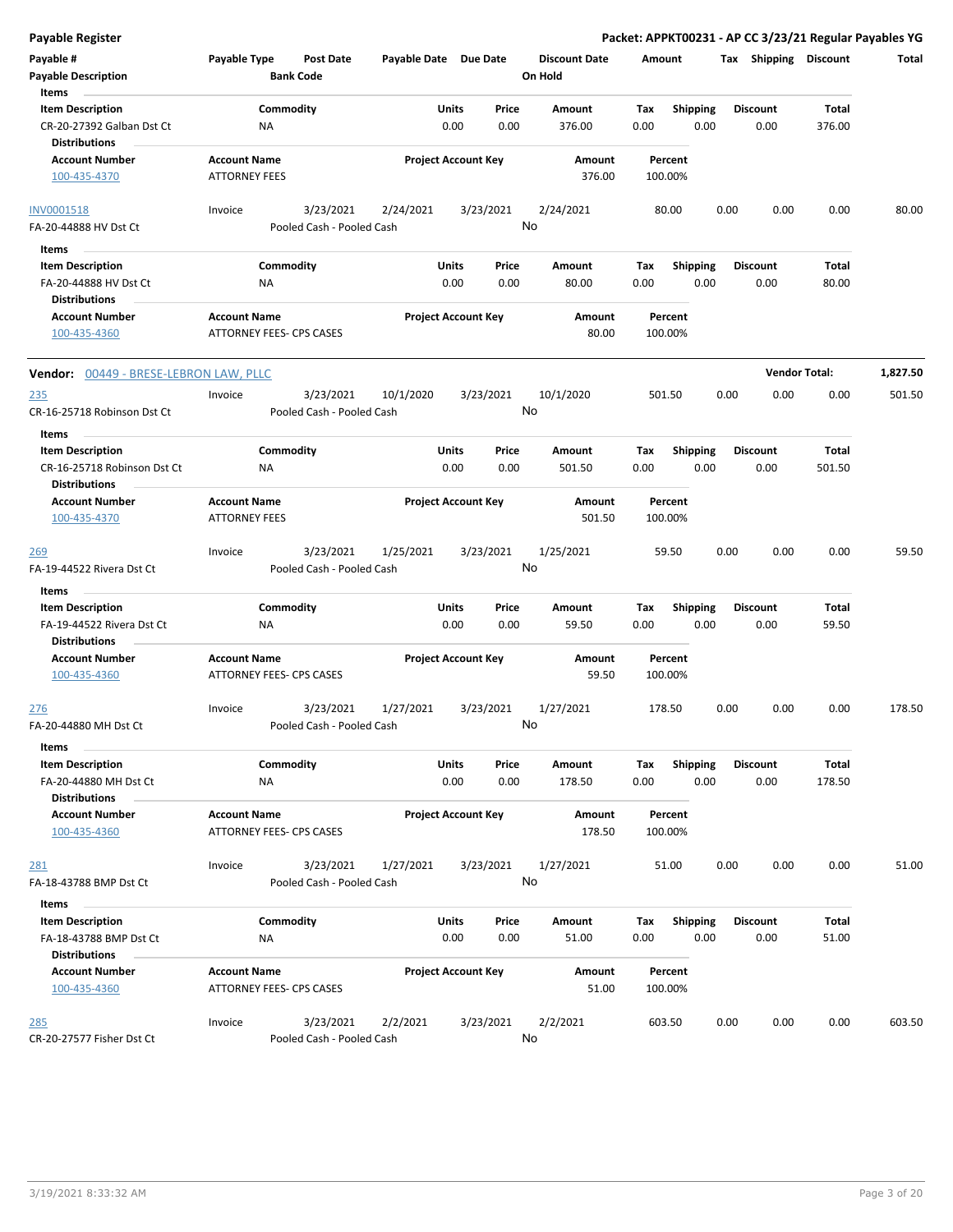| <b>Payable Register</b>                                      |                                              |                  |                                        |                       |       |                            |                      |             |                         |      |                         | Packet: APPKT00231 - AP CC 3/23/21 Regular Payables YG |        |
|--------------------------------------------------------------|----------------------------------------------|------------------|----------------------------------------|-----------------------|-------|----------------------------|----------------------|-------------|-------------------------|------|-------------------------|--------------------------------------------------------|--------|
| Payable #                                                    | Payable Type                                 |                  | <b>Post Date</b>                       | Payable Date Due Date |       |                            | <b>Discount Date</b> | Amount      |                         |      | Tax Shipping Discount   |                                                        | Total  |
| <b>Payable Description</b>                                   |                                              | <b>Bank Code</b> |                                        |                       |       |                            | On Hold              |             |                         |      |                         |                                                        |        |
| Items                                                        |                                              |                  |                                        |                       |       |                            |                      |             |                         |      |                         |                                                        |        |
| <b>Item Description</b>                                      |                                              | Commodity        |                                        |                       | Units | Price                      | Amount               | Tax         | <b>Shipping</b>         |      | <b>Discount</b>         | <b>Total</b>                                           |        |
| CR-20-27577 Fisher Dst Ct<br><b>Distributions</b>            |                                              | ΝA               |                                        |                       | 0.00  | 0.00                       | 603.50               | 0.00        | 0.00                    |      | 0.00                    | 603.50                                                 |        |
| <b>Account Number</b><br>100-435-4370                        | <b>Account Name</b><br><b>ATTORNEY FEES</b>  |                  |                                        |                       |       | <b>Project Account Key</b> | Amount<br>603.50     |             | Percent<br>100.00%      |      |                         |                                                        |        |
|                                                              |                                              |                  |                                        |                       |       |                            |                      |             |                         |      |                         |                                                        |        |
| 288                                                          | Invoice                                      |                  | 3/23/2021                              | 2/3/2021              |       | 3/23/2021                  | 2/3/2021             |             | 433.50                  | 0.00 | 0.00                    | 0.00                                                   | 433.50 |
| CR-20-27518 Barker Dst Ct                                    |                                              |                  | Pooled Cash - Pooled Cash              |                       |       | No                         |                      |             |                         |      |                         |                                                        |        |
| Items                                                        |                                              |                  |                                        |                       |       |                            |                      |             |                         |      |                         |                                                        |        |
| <b>Item Description</b>                                      |                                              | Commodity        |                                        |                       | Units | Price                      | Amount               | Tax         | <b>Shipping</b>         |      | <b>Discount</b>         | <b>Total</b>                                           |        |
| CR-20-27518 Barker Dst Ct<br><b>Distributions</b>            |                                              | ΝA               |                                        |                       | 0.00  | 0.00                       | 433.50               | 0.00        | 0.00                    |      | 0.00                    | 433.50                                                 |        |
| <b>Account Number</b><br>100-435-4370                        | <b>Account Name</b><br><b>ATTORNEY FEES</b>  |                  |                                        |                       |       | <b>Project Account Key</b> | Amount<br>433.50     |             | Percent<br>100.00%      |      |                         |                                                        |        |
| <b>Vendor:</b> VEN02309 - Brittni Turner - Region 9          |                                              |                  |                                        |                       |       |                            |                      |             |                         |      | <b>Vendor Total:</b>    |                                                        | 25.00  |
| INV0001501                                                   | Invoice                                      |                  | 3/23/2021                              | 3/17/2021             |       | 3/23/2021                  | 3/17/2021            |             | 25.00                   | 0.00 | 0.00                    | 0.00                                                   | 25.00  |
| 2021 Region 9 dues- D. Woodson                               |                                              |                  | Pooled Cash - Pooled Cash              |                       |       | No                         |                      |             |                         |      |                         |                                                        |        |
| Items                                                        |                                              |                  |                                        |                       |       |                            |                      |             |                         |      |                         |                                                        |        |
| <b>Item Description</b>                                      |                                              | Commodity        |                                        |                       | Units | Price                      | Amount               | Tax         | <b>Shipping</b>         |      | <b>Discount</b>         | Total                                                  |        |
| 2021 Region 9 dues- D. Woodson<br><b>Distributions</b>       |                                              | NA               |                                        |                       | 0.00  | 0.00                       | 25.00                | 0.00        | 0.00                    |      | 0.00                    | 25.00                                                  |        |
| <b>Account Number</b>                                        | <b>Account Name</b>                          |                  |                                        |                       |       | <b>Project Account Key</b> | Amount               |             | Percent                 |      |                         |                                                        |        |
| 100-497-4810                                                 | <b>DUES</b>                                  |                  |                                        |                       |       |                            | 25.00                |             | 100.00%                 |      |                         |                                                        |        |
| Vendor: VEN02305 - Buttram, Brandon                          |                                              |                  |                                        |                       |       |                            |                      |             |                         |      | <b>Vendor Total:</b>    |                                                        | 200.00 |
|                                                              |                                              |                  |                                        |                       |       |                            |                      |             |                         |      |                         |                                                        |        |
| INV0001453<br>Sheriff training-annual re-certifications      | Invoice                                      |                  | 3/23/2021<br>Pooled Cash - Pooled Cash | 3/11/2021             |       | 3/23/2021<br>No            | 3/11/2021            |             | 200.00                  | 0.00 | 0.00                    | 0.00                                                   | 200.00 |
|                                                              |                                              |                  |                                        |                       |       |                            |                      |             |                         |      |                         |                                                        |        |
| Items<br><b>Item Description</b>                             |                                              |                  |                                        |                       | Units |                            | Amount               |             |                         |      |                         |                                                        |        |
| Sheriff training-annual re-certifications                    |                                              | Commodity<br>ΝA  |                                        |                       | 0.00  | Price<br>0.00              | 200.00               | Tax<br>0.00 | <b>Shipping</b><br>0.00 |      | <b>Discount</b><br>0.00 | Total<br>200.00                                        |        |
| <b>Distributions</b>                                         |                                              |                  |                                        |                       |       |                            |                      |             |                         |      |                         |                                                        |        |
| <b>Account Number</b>                                        | <b>Account Name</b>                          |                  |                                        |                       |       | <b>Project Account Key</b> | <b>Amount</b>        |             | Percent                 |      |                         |                                                        |        |
| 310-560-4270                                                 |                                              |                  | OUT OF COUNTY TRAVEL/TRAINING          |                       |       |                            | 200.00               |             | 100.00%                 |      |                         |                                                        |        |
| Vendor: VEN02092 - Cash                                      |                                              |                  |                                        |                       |       |                            |                      |             |                         |      | <b>Vendor Total:</b>    |                                                        | 16.75  |
| INV0001461                                                   | Invoice                                      |                  | 3/23/2021                              | 3/16/2021             |       | 3/23/2021                  | 3/16/2021            |             | 16.75                   | 0.00 | 0.00                    | 0.00                                                   | 16.75  |
| EM 2021 Chev #2025 registration-2 yr                         |                                              |                  | Pooled Cash - Pooled Cash              |                       |       | No                         |                      |             |                         |      |                         |                                                        |        |
| Items                                                        |                                              |                  |                                        |                       |       |                            |                      |             |                         |      |                         |                                                        |        |
| <b>Item Description</b>                                      |                                              | Commodity        |                                        |                       | Units | Price                      | Amount               | Тах         | <b>Shipping</b>         |      | <b>Discount</b>         | <b>Total</b>                                           |        |
| EM 2021 Chev #2025 registration-2 yr<br><b>Distributions</b> |                                              | ΝA               |                                        |                       | 0.00  | 0.00                       | 16.75                | 0.00        | 0.00                    |      | 0.00                    | 16.75                                                  |        |
| <b>Account Number</b>                                        | <b>Account Name</b>                          |                  |                                        |                       |       | <b>Project Account Key</b> | Amount               |             | Percent                 |      |                         |                                                        |        |
| 100-406-4540                                                 | <b>R&amp;M AUTO</b>                          |                  |                                        |                       |       |                            | 16.75                |             | 100.00%                 |      |                         |                                                        |        |
| <b>Vendor:</b> VEN02089 - Cirro Energy                       |                                              |                  |                                        |                       |       |                            |                      |             |                         |      | <b>Vendor Total:</b>    |                                                        | 571.32 |
| 312000699226                                                 | Invoice                                      |                  | 3/23/2021                              | 3/11/2021             |       | 3/23/2021                  | 3/11/2021            |             | 571.32                  | 0.00 | 0.00                    | 0.00                                                   | 571.32 |
| Leonard EMS electric 2/8-3/10/21                             |                                              |                  | Pooled Cash - Pooled Cash              |                       |       | No                         |                      |             |                         |      |                         |                                                        |        |
| Items                                                        |                                              |                  |                                        |                       |       |                            |                      |             |                         |      |                         |                                                        |        |
| <b>Item Description</b>                                      |                                              | Commodity        |                                        |                       | Units | Price                      | Amount               | Тах         | Shipping                |      | <b>Discount</b>         | Total                                                  |        |
| Leonard EMS electric 2/8-3/10/21                             |                                              | ΝA               |                                        |                       | 0.00  | 0.00                       | 571.32               | 0.00        | 0.00                    |      | 0.00                    | 571.32                                                 |        |
| <b>Distributions</b>                                         |                                              |                  |                                        |                       |       |                            |                      |             |                         |      |                         |                                                        |        |
| <b>Account Number</b><br>100-540-4400                        | <b>Account Name</b><br>UTILITIES ELECTRICITY |                  |                                        |                       |       | <b>Project Account Key</b> | Amount<br>571.32     |             | Percent<br>100.00%      |      |                         |                                                        |        |
|                                                              |                                              |                  |                                        |                       |       |                            |                      |             |                         |      |                         |                                                        |        |

**Vendor:** 00163 - COOPER-SORRELLS FUNERAL HOME **Vendor Total: 1,252.75**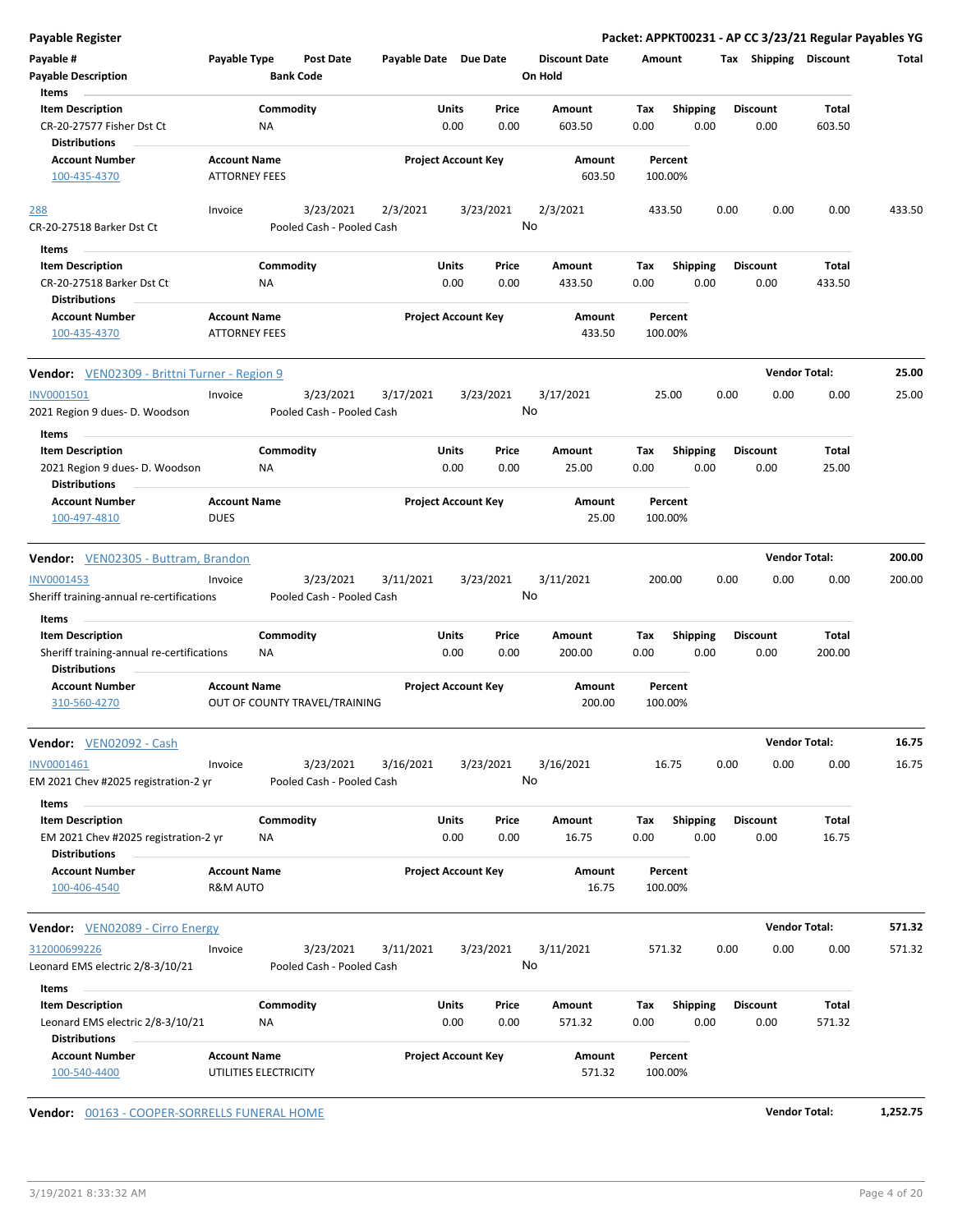| Payable Register                                                                  |                                             |                  |                                        |                       |                            |               |                                 |             |                    |      |                         | Packet: APPKT00231 - AP CC 3/23/21 Regular Payables YG |          |
|-----------------------------------------------------------------------------------|---------------------------------------------|------------------|----------------------------------------|-----------------------|----------------------------|---------------|---------------------------------|-------------|--------------------|------|-------------------------|--------------------------------------------------------|----------|
| Payable #<br><b>Payable Description</b>                                           | Payable Type                                | <b>Bank Code</b> | Post Date                              | Payable Date Due Date |                            |               | <b>Discount Date</b><br>On Hold |             | Amount             |      | Tax Shipping Discount   |                                                        | Total    |
| $C21 - 04$<br>East removal/pouch/transport                                        | Invoice                                     |                  | 3/23/2021<br>Pooled Cash - Pooled Cash | 3/15/2021             |                            | 3/23/2021     | 3/15/2021<br>No                 |             | 629.00             | 0.00 | 0.00                    | 0.00                                                   | 629.00   |
| <b>Items</b><br><b>Item Description</b>                                           |                                             | Commodity        |                                        |                       | <b>Units</b>               | Price         | Amount                          | Tax         | <b>Shipping</b>    |      | <b>Discount</b>         | Total                                                  |          |
| East removal/pouch/transport<br><b>Distributions</b>                              |                                             | ΝA               |                                        |                       | 0.00                       | 0.00          | 629.00                          | 0.00        |                    | 0.00 | 0.00                    | 629.00                                                 |          |
| <b>Account Number</b><br>100-425-4660                                             | <b>Account Name</b><br><b>AUTOPSIES</b>     |                  |                                        |                       | <b>Project Account Key</b> |               | Amount<br>629.00                |             | Percent<br>100.00% |      |                         |                                                        |          |
| $C21 - 06$<br>Worden removal/pouch/transport                                      | Invoice                                     |                  | 3/23/2021<br>Pooled Cash - Pooled Cash | 3/15/2021             |                            | 3/23/2021     | 3/15/2021<br>No                 |             | 623.75             | 0.00 | 0.00                    | 0.00                                                   | 623.75   |
| Items                                                                             |                                             |                  |                                        |                       |                            |               |                                 |             |                    |      |                         |                                                        |          |
| <b>Item Description</b><br>Worden removal/pouch/transport<br><b>Distributions</b> |                                             | Commodity<br>NA  |                                        |                       | Units<br>0.00              | Price<br>0.00 | Amount<br>623.75                | Tax<br>0.00 | <b>Shipping</b>    | 0.00 | <b>Discount</b><br>0.00 | Total<br>623.75                                        |          |
| <b>Account Number</b><br>100-425-4660                                             | <b>Account Name</b><br><b>AUTOPSIES</b>     |                  |                                        |                       | <b>Project Account Key</b> |               | Amount<br>623.75                |             | Percent<br>100.00% |      |                         |                                                        |          |
| Vendor: 00548 - DAILEY, JEFFREY                                                   |                                             |                  |                                        |                       |                            |               |                                 |             |                    |      |                         | <b>Vendor Total:</b>                                   | 5,833.00 |
| <b>INV0001468</b><br>CR-20-27475 Dobbins Dst Ct                                   | Invoice                                     |                  | 3/23/2021<br>Pooled Cash - Pooled Cash | 1/10/2021             |                            | 3/23/2021     | 1/10/2021<br>No                 |             | 361.00             | 0.00 | 0.00                    | 0.00                                                   | 361.00   |
| Items                                                                             |                                             |                  |                                        |                       |                            |               |                                 |             |                    |      |                         |                                                        |          |
| <b>Item Description</b><br>CR-20-27475 Dobbins Dst Ct<br><b>Distributions</b>     |                                             | Commodity<br>ΝA  |                                        |                       | Units<br>0.00              | Price<br>0.00 | Amount<br>361.00                | Tax<br>0.00 | <b>Shipping</b>    | 0.00 | <b>Discount</b><br>0.00 | Total<br>361.00                                        |          |
| <b>Account Number</b><br>100-435-4370                                             | <b>Account Name</b><br><b>ATTORNEY FEES</b> |                  |                                        |                       | <b>Project Account Key</b> |               | Amount<br>361.00                |             | Percent<br>100.00% |      |                         |                                                        |          |
| INV0001469<br>CR-20-27522 Briggs Dst Ct                                           | Invoice                                     |                  | 3/23/2021<br>Pooled Cash - Pooled Cash | 1/10/2021             |                            | 3/23/2021     | 1/10/2021<br>No                 |             | 997.50             | 0.00 | 0.00                    | 0.00                                                   | 997.50   |
| Items                                                                             |                                             |                  |                                        |                       |                            |               |                                 |             |                    |      |                         |                                                        |          |
| <b>Item Description</b>                                                           |                                             | Commodity        |                                        |                       | Units                      | Price         | Amount                          | Tax         | <b>Shipping</b>    |      | <b>Discount</b>         | Total                                                  |          |
| CR-20-27522 Briggs Dst Ct<br><b>Distributions</b>                                 |                                             | ΝA               |                                        |                       | 0.00                       | 0.00          | 997.50                          | 0.00        |                    | 0.00 | 0.00                    | 997.50                                                 |          |
| <b>Account Number</b><br>100-435-4370                                             | <b>Account Name</b><br><b>ATTORNEY FEES</b> |                  |                                        |                       | <b>Project Account Key</b> |               | Amount<br>997.50                |             | Percent<br>100.00% |      |                         |                                                        |          |
| <b>INV0001470</b><br>CR-20-27536 Fox Dst Ct                                       | Invoice                                     |                  | 3/23/2021<br>Pooled Cash - Pooled Cash | 1/10/2021             |                            | 3/23/2021     | 1/10/2021<br>No                 |             | 921.50             | 0.00 | 0.00                    | 0.00                                                   | 921.50   |
| Items                                                                             |                                             |                  |                                        |                       |                            |               |                                 |             |                    |      |                         |                                                        |          |
| <b>Item Description</b><br>CR-20-27536 Fox Dst Ct                                 |                                             | Commodity<br>NA  |                                        |                       | Units<br>0.00              | Price<br>0.00 | Amount<br>921.50                | Тах<br>0.00 | Shipping           | 0.00 | <b>Discount</b><br>0.00 | Total<br>921.50                                        |          |
| <b>Distributions</b><br><b>Account Number</b><br>100-435-4370                     | <b>Account Name</b><br><b>ATTORNEY FEES</b> |                  |                                        |                       | <b>Project Account Key</b> |               | Amount<br>921.50                |             | Percent<br>100.00% |      |                         |                                                        |          |
| INV0001471                                                                        | Invoice                                     |                  | 3/23/2021                              | 1/10/2021             |                            | 3/23/2021     | 1/10/2021<br>No                 |             | 342.00             | 0.00 | 0.00                    | 0.00                                                   | 342.00   |
| CR-20-27541 Houser Dst Ct                                                         |                                             |                  | Pooled Cash - Pooled Cash              |                       |                            |               |                                 |             |                    |      |                         |                                                        |          |
| Items                                                                             |                                             |                  |                                        |                       |                            |               |                                 |             |                    |      |                         |                                                        |          |
| <b>Item Description</b><br>CR-20-27541 Houser Dst Ct<br><b>Distributions</b>      |                                             | Commodity<br>ΝA  |                                        |                       | Units<br>0.00              | Price<br>0.00 | Amount<br>342.00                | Tax<br>0.00 | <b>Shipping</b>    | 0.00 | <b>Discount</b><br>0.00 | Total<br>342.00                                        |          |
| <b>Account Number</b><br>100-435-4370                                             | <b>Account Name</b><br><b>ATTORNEY FEES</b> |                  |                                        |                       | <b>Project Account Key</b> |               | Amount<br>342.00                |             | Percent<br>100.00% |      |                         |                                                        |          |
| INV0001472<br>CR-20-27578 A. Galban Dst Ct                                        | Invoice                                     |                  | 3/23/2021<br>Pooled Cash - Pooled Cash | 1/10/2021             |                            | 3/23/2021     | 1/10/2021<br>No                 |             | 228.00             | 0.00 | 0.00                    | 0.00                                                   | 228.00   |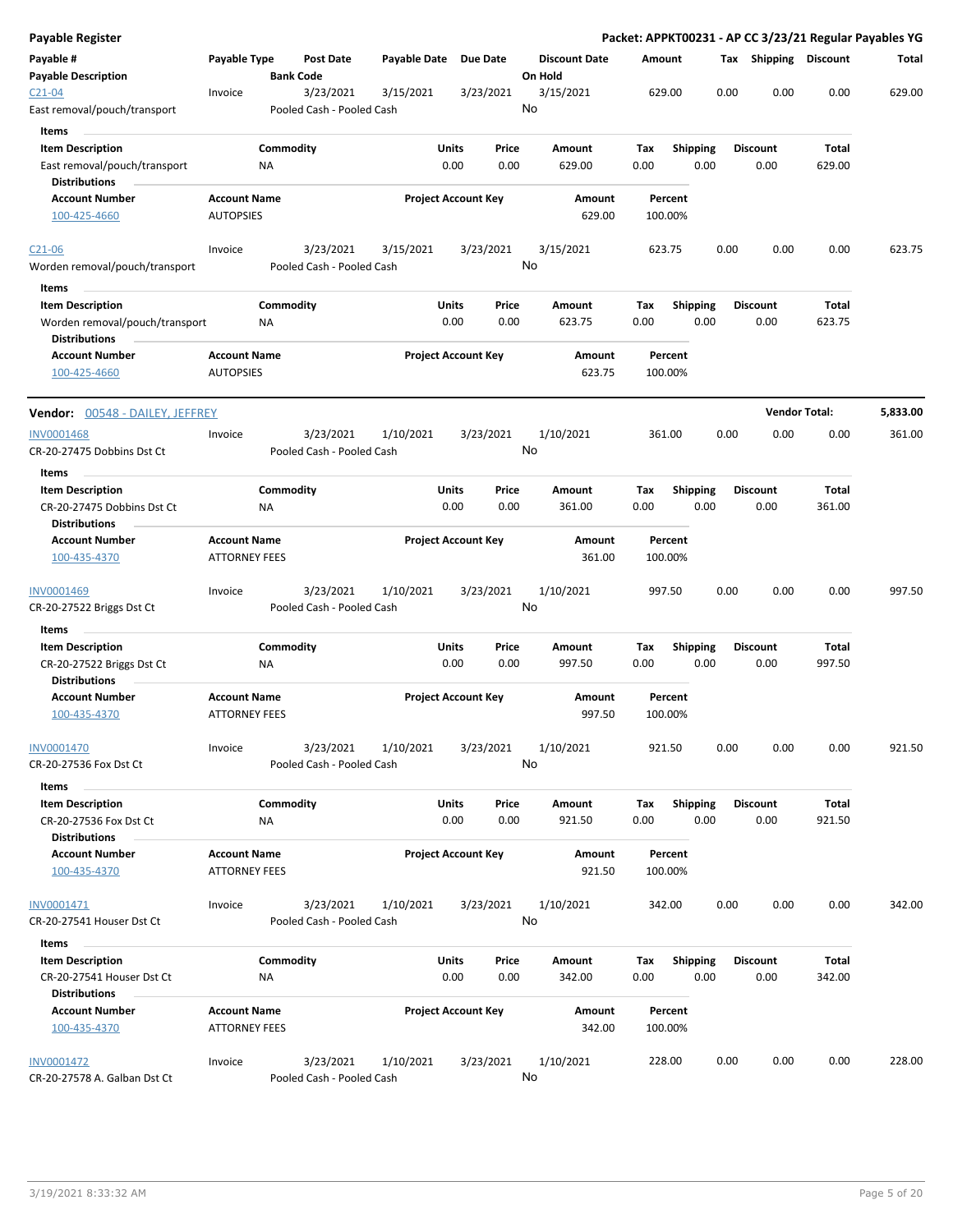|  | Payable Register |
|--|------------------|

| Payable Register                                                                         |                                             |                                        |                       |                                            |    |                                 |             |                         |      |                         |                 | Packet: APPKT00231 - AP CC 3/23/21 Regular Payables YG |
|------------------------------------------------------------------------------------------|---------------------------------------------|----------------------------------------|-----------------------|--------------------------------------------|----|---------------------------------|-------------|-------------------------|------|-------------------------|-----------------|--------------------------------------------------------|
| Payable #<br><b>Payable Description</b>                                                  | Payable Type                                | <b>Post Date</b><br><b>Bank Code</b>   | Payable Date Due Date |                                            |    | <b>Discount Date</b><br>On Hold | Amount      |                         |      | Tax Shipping Discount   |                 | Total                                                  |
| Items<br><b>Item Description</b><br>CR-20-27578 A. Galban Dst Ct<br><b>Distributions</b> | Commodity<br>ΝA                             |                                        |                       | Price<br>Units<br>0.00<br>0.00             |    | Amount<br>228.00                | Tax<br>0.00 | Shipping<br>0.00        |      | <b>Discount</b><br>0.00 | Total<br>228.00 |                                                        |
| <b>Account Number</b><br>100-435-4370                                                    | <b>Account Name</b><br><b>ATTORNEY FEES</b> |                                        |                       | <b>Project Account Key</b>                 |    | Amount<br>228.00                |             | Percent<br>100.00%      |      |                         |                 |                                                        |
| <b>INV0001473</b><br>CR-20-27392 G Galban Dst Ct                                         | Invoice                                     | 3/23/2021<br>Pooled Cash - Pooled Cash | 1/10/2021             | 3/23/2021                                  | No | 1/10/2021                       | 209.00      |                         | 0.00 | 0.00                    | 0.00            | 209.00                                                 |
| Items<br><b>Item Description</b><br>CR-20-27392 G Galban Dst Ct                          | Commodity<br>NA                             |                                        |                       | Units<br>Price<br>0.00<br>0.00             |    | Amount<br>209.00                | Tax<br>0.00 | <b>Shipping</b><br>0.00 |      | <b>Discount</b><br>0.00 | Total<br>209.00 |                                                        |
| <b>Distributions</b><br><b>Account Number</b><br>100-435-4370                            | <b>Account Name</b><br><b>ATTORNEY FEES</b> |                                        |                       | <b>Project Account Key</b>                 |    | Amount<br>209.00                |             | Percent<br>100.00%      |      |                         |                 |                                                        |
| INV0001474<br>CR-20-27508 Pearson Dst Ct                                                 | Invoice                                     | 3/23/2021<br>Pooled Cash - Pooled Cash | 1/4/2021              | 3/23/2021                                  | No | 1/4/2021                        | 218.50      |                         | 0.00 | 0.00                    | 0.00            | 218.50                                                 |
| Items<br><b>Item Description</b><br>CR-20-27508 Pearson Dst Ct<br><b>Distributions</b>   | Commodity<br>NA                             |                                        |                       | Units<br>Price<br>0.00<br>0.00             |    | Amount<br>218.50                | Tax<br>0.00 | <b>Shipping</b><br>0.00 |      | Discount<br>0.00        | Total<br>218.50 |                                                        |
| <b>Account Number</b><br>100-435-4370                                                    | <b>Account Name</b><br><b>ATTORNEY FEES</b> |                                        |                       | <b>Project Account Key</b>                 |    | Amount<br>218.50                |             | Percent<br>100.00%      |      |                         |                 |                                                        |
| INV0001475<br>CR-20-27663 Rodriguez Dst Ct                                               | Invoice                                     | 3/23/2021<br>Pooled Cash - Pooled Cash | 1/10/2021             | 3/23/2021                                  | No | 1/10/2021                       | 722.00      |                         | 0.00 | 0.00                    | 0.00            | 722.00                                                 |
| Items                                                                                    |                                             |                                        |                       |                                            |    |                                 |             |                         |      |                         |                 |                                                        |
| <b>Item Description</b><br>CR-20-27663 Rodriguez Dst Ct<br><b>Distributions</b>          | Commodity<br>ΝA                             |                                        |                       | Units<br>Price<br>0.00<br>0.00             |    | Amount<br>722.00                | Tax<br>0.00 | <b>Shipping</b><br>0.00 |      | <b>Discount</b><br>0.00 | Total<br>722.00 |                                                        |
| <b>Account Number</b><br>100-435-4370                                                    | <b>Account Name</b><br>ATTORNEY FEES        |                                        |                       | <b>Project Account Key</b>                 |    | Amount<br>722.00                |             | Percent<br>100.00%      |      |                         |                 |                                                        |
| INV0001476<br>CR-20-27761 Barnes Dst Ct                                                  | Invoice                                     | 3/23/2021<br>Pooled Cash - Pooled Cash | 1/10/2021             | 3/23/2021                                  | No | 1/10/2021                       | 237.50      |                         | 0.00 | 0.00                    | 0.00            | 237.50                                                 |
| Items                                                                                    |                                             |                                        |                       |                                            |    |                                 |             |                         |      |                         |                 |                                                        |
| <b>Item Description</b><br>CR-20-27761 Barnes Dst Ct<br><b>Distributions</b>             | Commodity<br>NA                             |                                        |                       | Units<br>Price<br>0.00<br>0.00             |    | Amount<br>237.50                | Tax<br>0.00 | Shipping<br>0.00        |      | <b>Discount</b><br>0.00 | Total<br>237.50 |                                                        |
| <b>Account Number</b><br>100-435-4370                                                    | <b>Account Name</b><br><b>ATTORNEY FEES</b> |                                        |                       | <b>Project Account Key</b>                 |    | Amount<br>237.50                |             | Percent<br>100.00%      |      |                         |                 |                                                        |
| INV0001477<br>CR-20-27534 Crumby Dst Ct                                                  | Invoice                                     | 3/23/2021<br>Pooled Cash - Pooled Cash | 1/10/2021             | 3/23/2021                                  | No | 1/10/2021                       | 579.50      |                         | 0.00 | 0.00                    | 0.00            | 579.50                                                 |
| Items                                                                                    |                                             |                                        |                       |                                            |    |                                 |             |                         |      |                         |                 |                                                        |
| <b>Item Description</b>                                                                  | Commodity                                   |                                        |                       | Units<br>Price                             |    | Amount                          | Tax         | Shipping                |      | <b>Discount</b>         | Total           |                                                        |
| CR-20-27534 Crumby Dst Ct<br><b>Distributions</b><br><b>Account Number</b>               | ΝA<br><b>Account Name</b>                   |                                        |                       | 0.00<br>0.00<br><b>Project Account Key</b> |    | 579.50<br>Amount                | 0.00        | 0.00<br>Percent         |      | 0.00                    | 579.50          |                                                        |
| 100-435-4370                                                                             | <b>ATTORNEY FEES</b>                        |                                        |                       |                                            |    | 579.50                          |             | 100.00%                 |      |                         |                 |                                                        |
| <b>INV0001478</b><br>CR-20-27600 Ned Dst Ct                                              | Invoice                                     | 3/23/2021<br>Pooled Cash - Pooled Cash | 1/10/2021             | 3/23/2021                                  | No | 1/10/2021                       | 123.50      |                         | 0.00 | 0.00                    | 0.00            | 123.50                                                 |
| Items                                                                                    |                                             |                                        |                       |                                            |    |                                 |             |                         |      |                         |                 |                                                        |
| <b>Item Description</b><br>CR-20-27600 Ned Dst Ct<br><b>Distributions</b>                | Commodity<br>ΝA                             |                                        |                       | Units<br>Price<br>0.00<br>0.00             |    | Amount<br>123.50                | Tax<br>0.00 | <b>Shipping</b><br>0.00 |      | Discount<br>0.00        | Total<br>123.50 |                                                        |
| <b>Account Number</b>                                                                    | <b>Account Name</b>                         |                                        |                       | <b>Project Account Key</b>                 |    | Amount                          |             | Percent                 |      |                         |                 |                                                        |
| 100-435-4370                                                                             | <b>ATTORNEY FEES</b>                        |                                        |                       |                                            |    | 123.50                          |             | 100.00%                 |      |                         |                 |                                                        |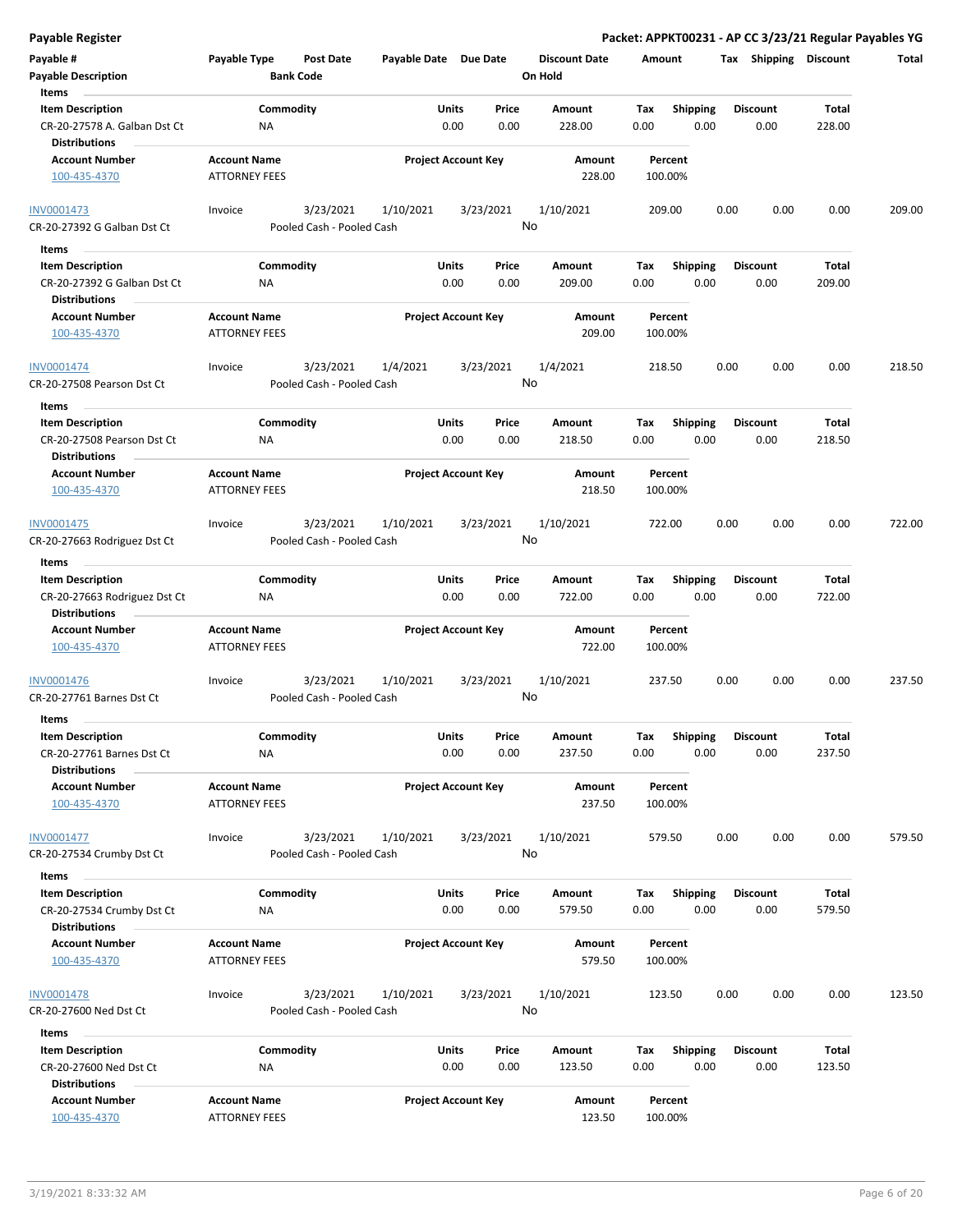| Payable #<br>Payable Type<br>Payable Date Due Date<br><b>Discount Date</b><br>Tax Shipping Discount<br>Post Date<br>Amount<br><b>Payable Description</b><br><b>Bank Code</b><br>On Hold<br>3/23/2021<br>1/10/2021<br>332.50<br>0.00<br>0.00<br>0.00<br>3/23/2021<br>1/10/2021<br>Invoice<br>No<br>CR-18-26579 Roper Dst Ct<br>Pooled Cash - Pooled Cash<br>Items<br><b>Item Description</b><br>Commodity<br>Units<br>Price<br><b>Shipping</b><br>Amount<br>Tax<br><b>Discount</b><br>Total<br>CR-18-26579 Roper Dst Ct<br>0.00<br>0.00<br>332.50<br>0.00<br>0.00<br>0.00<br>332.50<br>ΝA<br><b>Distributions</b><br><b>Account Number</b><br><b>Project Account Key</b><br><b>Account Name</b><br>Amount<br>Percent<br>332.50<br>100-435-4370<br><b>ATTORNEY FEES</b><br>100.00%<br>3/23/2021<br>1/10/2021<br>3/23/2021<br>1/10/2021<br>0.00<br>0.00<br>0.00<br>Invoice<br>399.00 | Total<br>332.50 |
|-----------------------------------------------------------------------------------------------------------------------------------------------------------------------------------------------------------------------------------------------------------------------------------------------------------------------------------------------------------------------------------------------------------------------------------------------------------------------------------------------------------------------------------------------------------------------------------------------------------------------------------------------------------------------------------------------------------------------------------------------------------------------------------------------------------------------------------------------------------------------------------|-----------------|
| INV0001479<br>INV0001496                                                                                                                                                                                                                                                                                                                                                                                                                                                                                                                                                                                                                                                                                                                                                                                                                                                          |                 |
|                                                                                                                                                                                                                                                                                                                                                                                                                                                                                                                                                                                                                                                                                                                                                                                                                                                                                   |                 |
|                                                                                                                                                                                                                                                                                                                                                                                                                                                                                                                                                                                                                                                                                                                                                                                                                                                                                   |                 |
|                                                                                                                                                                                                                                                                                                                                                                                                                                                                                                                                                                                                                                                                                                                                                                                                                                                                                   |                 |
|                                                                                                                                                                                                                                                                                                                                                                                                                                                                                                                                                                                                                                                                                                                                                                                                                                                                                   |                 |
|                                                                                                                                                                                                                                                                                                                                                                                                                                                                                                                                                                                                                                                                                                                                                                                                                                                                                   |                 |
|                                                                                                                                                                                                                                                                                                                                                                                                                                                                                                                                                                                                                                                                                                                                                                                                                                                                                   | 399.00          |
| No<br>Unindicted Gatlin Dst Ct<br>Pooled Cash - Pooled Cash                                                                                                                                                                                                                                                                                                                                                                                                                                                                                                                                                                                                                                                                                                                                                                                                                       |                 |
| Items                                                                                                                                                                                                                                                                                                                                                                                                                                                                                                                                                                                                                                                                                                                                                                                                                                                                             |                 |
| <b>Item Description</b><br>Commodity<br>Units<br>Price<br>Tax<br><b>Shipping</b><br><b>Discount</b><br><b>Total</b><br>Amount<br>0.00<br>0.00<br>Unindicted Gatlin Dst Ct<br>NA<br>0.00<br>399.00<br>0.00<br>0.00<br>399.00<br><b>Distributions</b>                                                                                                                                                                                                                                                                                                                                                                                                                                                                                                                                                                                                                               |                 |
| <b>Account Name</b><br><b>Project Account Key</b><br><b>Account Number</b><br>Amount<br>Percent                                                                                                                                                                                                                                                                                                                                                                                                                                                                                                                                                                                                                                                                                                                                                                                   |                 |
| <b>ATTORNEY FEES</b><br>399.00<br>100-435-4370<br>100.00%                                                                                                                                                                                                                                                                                                                                                                                                                                                                                                                                                                                                                                                                                                                                                                                                                         |                 |
| 3/23/2021<br>1/10/2021<br>3/23/2021<br>1/10/2021<br>161.50<br>0.00<br>0.00<br>0.00<br>INV0001520<br>Invoice<br>No<br>Pooled Cash - Pooled Cash<br>CR-20-27633 Siler Dst Ct                                                                                                                                                                                                                                                                                                                                                                                                                                                                                                                                                                                                                                                                                                        | 161.50          |
| Items                                                                                                                                                                                                                                                                                                                                                                                                                                                                                                                                                                                                                                                                                                                                                                                                                                                                             |                 |
| Commodity<br>Units<br><b>Shipping</b><br><b>Item Description</b><br>Price<br>Amount<br>Tax<br><b>Discount</b><br>Total<br>0.00<br>0.00<br>0.00<br>CR-20-27633 Siler Dst Ct<br>0.00<br>161.50<br>0.00<br>161.50<br>ΝA                                                                                                                                                                                                                                                                                                                                                                                                                                                                                                                                                                                                                                                              |                 |
| <b>Distributions</b><br><b>Project Account Key</b><br><b>Account Number</b><br><b>Account Name</b><br>Amount<br>Percent                                                                                                                                                                                                                                                                                                                                                                                                                                                                                                                                                                                                                                                                                                                                                           |                 |
| <b>ATTORNEY FEES</b><br>161.50<br>100.00%<br>100-435-4370                                                                                                                                                                                                                                                                                                                                                                                                                                                                                                                                                                                                                                                                                                                                                                                                                         |                 |
| <b>Vendor Total:</b><br><b>Vendor:</b> 00056 - DALLAS COUNTY TREASURER                                                                                                                                                                                                                                                                                                                                                                                                                                                                                                                                                                                                                                                                                                                                                                                                            | 4,900.00        |
| 3/23/2021<br>3/23/2021<br>3/3/2021<br>3/3/2021<br>0.00<br>0.00<br>0.00<br>471846<br>Invoice<br>4,900.00<br>No<br>Cardoso/McCoy autopsies<br>Pooled Cash - Pooled Cash                                                                                                                                                                                                                                                                                                                                                                                                                                                                                                                                                                                                                                                                                                             | 4,900.00        |
| Items                                                                                                                                                                                                                                                                                                                                                                                                                                                                                                                                                                                                                                                                                                                                                                                                                                                                             |                 |
| Commodity<br>Units<br><b>Shipping</b><br>Total<br><b>Item Description</b><br>Price<br>Amount<br>Tax<br><b>Discount</b><br>Cardoso/McCoy autopsies<br>0.00<br>0.00<br>0.00<br>0.00<br>0.00<br>4,900.00<br>ΝA<br>4,900.00<br><b>Distributions</b>                                                                                                                                                                                                                                                                                                                                                                                                                                                                                                                                                                                                                                   |                 |
| <b>Account Name</b><br><b>Project Account Key</b><br><b>Account Number</b><br>Amount<br>Percent<br>100-425-4660<br><b>AUTOPSIES</b><br>4,900.00<br>100.00%                                                                                                                                                                                                                                                                                                                                                                                                                                                                                                                                                                                                                                                                                                                        |                 |
| <b>Vendor Total:</b><br>Vendor: 00009 - DOUBLE D TRUCK REPAIR                                                                                                                                                                                                                                                                                                                                                                                                                                                                                                                                                                                                                                                                                                                                                                                                                     | 2,575.78        |
| 3/23/2021<br>3/12/2021<br>3/23/2021<br>3/12/2021<br>2,575.78<br>0.00<br>0.00<br>0.00<br>11768<br>Invoice<br>No<br>Pct 2 2015 Intl repair<br>Pooled Cash - Pooled Cash                                                                                                                                                                                                                                                                                                                                                                                                                                                                                                                                                                                                                                                                                                             | 2,575.78        |
| Items<br><b>Item Description</b><br>Commodity<br><b>Units</b><br><b>Total</b><br>Price<br>Amount<br>Tax<br><b>Shipping</b><br><b>Discount</b>                                                                                                                                                                                                                                                                                                                                                                                                                                                                                                                                                                                                                                                                                                                                     |                 |
| 0.00<br>0.00<br>2,575.78<br>0.00<br>0.00<br>0.00<br>2,575.78<br>Pct 2 2015 Intl repair<br>ΝA<br><b>Distributions</b>                                                                                                                                                                                                                                                                                                                                                                                                                                                                                                                                                                                                                                                                                                                                                              |                 |
| <b>Account Name</b><br><b>Project Account Key</b><br><b>Account Number</b><br>Amount<br>Percent                                                                                                                                                                                                                                                                                                                                                                                                                                                                                                                                                                                                                                                                                                                                                                                   |                 |
| <b>R&amp;M MACHINERY PARTS</b><br>2,575.78<br>100.00%<br>220-622-4580                                                                                                                                                                                                                                                                                                                                                                                                                                                                                                                                                                                                                                                                                                                                                                                                             |                 |
| <b>Vendor Total:</b><br><b>Vendor:</b> 00148 - FEDEX                                                                                                                                                                                                                                                                                                                                                                                                                                                                                                                                                                                                                                                                                                                                                                                                                              | 39.32           |
| 0.00<br>0.00<br>0.00<br>3/23/2021<br>3/11/2021<br>3/23/2021<br>3/11/2021<br>39.32<br>7-303-82267<br>Invoice                                                                                                                                                                                                                                                                                                                                                                                                                                                                                                                                                                                                                                                                                                                                                                       | 39.32           |
| No<br>Pooled Cash - Pooled Cash<br>Sheriff postage                                                                                                                                                                                                                                                                                                                                                                                                                                                                                                                                                                                                                                                                                                                                                                                                                                |                 |
| Items                                                                                                                                                                                                                                                                                                                                                                                                                                                                                                                                                                                                                                                                                                                                                                                                                                                                             |                 |
| <b>Item Description</b><br>Commodity<br>Units<br>Total<br>Price<br>Amount<br>Tax<br><b>Shipping</b><br><b>Discount</b>                                                                                                                                                                                                                                                                                                                                                                                                                                                                                                                                                                                                                                                                                                                                                            |                 |
| Sheriff postage<br>0.00<br>0.00<br>39.32<br>0.00<br>0.00<br>0.00<br>39.32<br>ΝA<br><b>Distributions</b>                                                                                                                                                                                                                                                                                                                                                                                                                                                                                                                                                                                                                                                                                                                                                                           |                 |
| <b>Project Account Key</b><br><b>Account Number</b><br><b>Account Name</b><br>Amount<br>Percent<br>POSTAGE<br>100-560-3110<br>39.32<br>100.00%                                                                                                                                                                                                                                                                                                                                                                                                                                                                                                                                                                                                                                                                                                                                    |                 |

**Vendor:** 00128 - HART INTERCIVIC **Vendor Total: 493,253.98**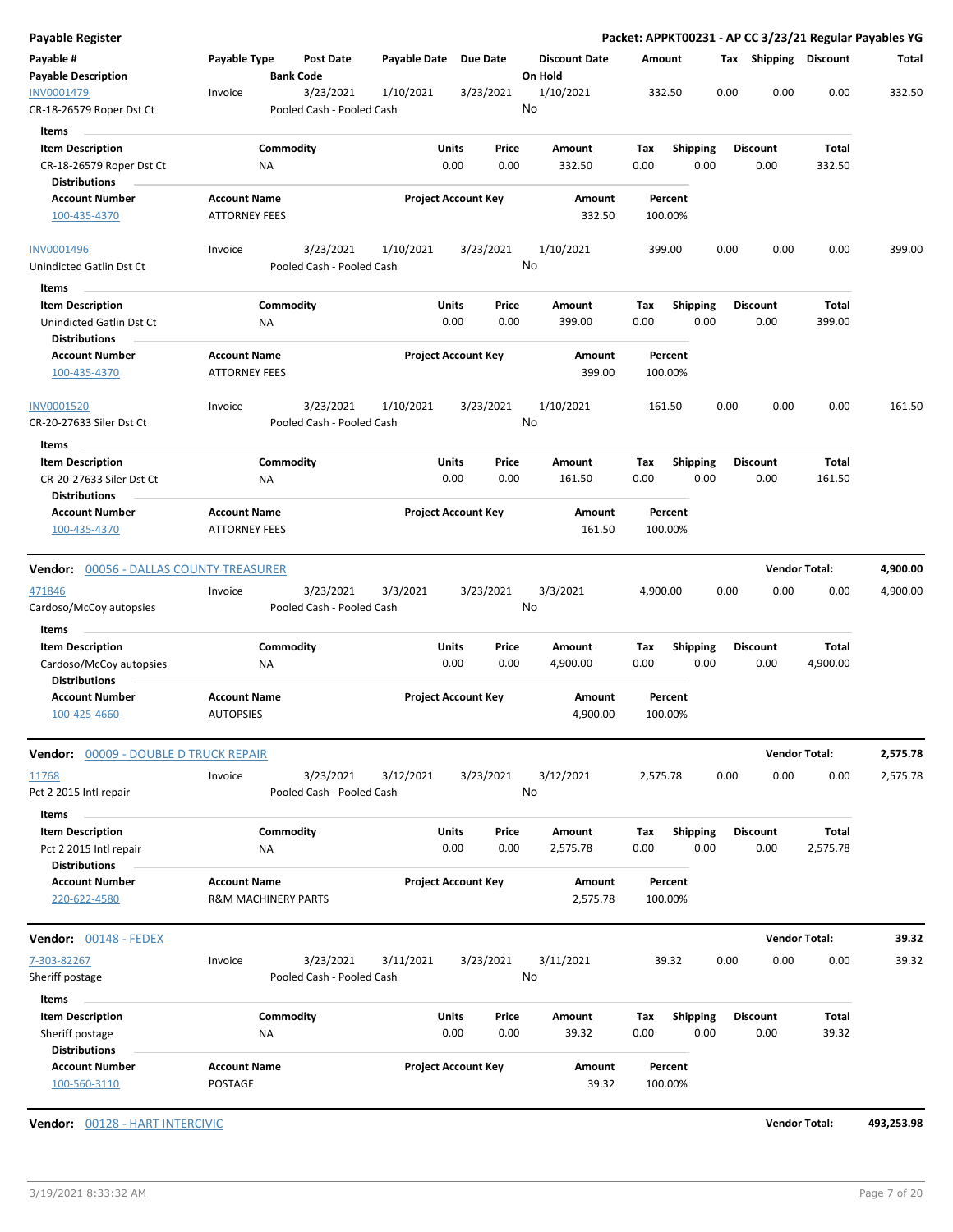| Payable Register                                    |                                             |                           |                                        |                       |               |                            |    |                                 |             |                    |                  |      |                         |                        | Packet: APPKT00231 - AP CC 3/23/21 Regular Payables YG |
|-----------------------------------------------------|---------------------------------------------|---------------------------|----------------------------------------|-----------------------|---------------|----------------------------|----|---------------------------------|-------------|--------------------|------------------|------|-------------------------|------------------------|--------------------------------------------------------|
| Payable #<br><b>Payable Description</b>             | Payable Type                                | <b>Bank Code</b>          | Post Date                              | Payable Date Due Date |               |                            |    | <b>Discount Date</b><br>On Hold | Amount      |                    |                  |      | Tax Shipping Discount   |                        | Total                                                  |
| 082982<br>Verity election equipment                 | Invoice                                     |                           | 3/23/2021<br>Pooled Cash - Pooled Cash | 3/16/2021             |               | 3/23/2021                  | No | 3/16/2021                       | 493,253.98  |                    |                  | 0.00 | 0.00                    | 0.00                   | 493,253.98                                             |
| Items                                               |                                             |                           |                                        |                       |               |                            |    |                                 |             |                    |                  |      |                         |                        |                                                        |
| <b>Item Description</b>                             |                                             | Commodity                 |                                        |                       | Units         | Price                      |    | Amount                          | Tax         |                    | <b>Shipping</b>  |      | <b>Discount</b>         | Total                  |                                                        |
| Verity election equipment                           |                                             | ΝA                        |                                        |                       | 0.00          | 0.00                       |    | 493,253.98                      | 0.00        |                    | 0.00             |      | 0.00                    | 493,253.98             |                                                        |
| <b>Distributions</b>                                |                                             |                           |                                        |                       |               |                            |    |                                 |             |                    |                  |      |                         |                        |                                                        |
| <b>Account Number</b>                               | <b>Account Name</b>                         |                           |                                        |                       |               | <b>Project Account Key</b> |    | Amount                          |             | Percent            |                  |      |                         |                        |                                                        |
| 123-403-5730                                        |                                             | <b>ELECTION EQUIPMENT</b> |                                        |                       |               |                            |    | 493,253.98                      |             | 100.00%            |                  |      |                         |                        |                                                        |
| Vendor: 00010 - HOLLAND, JORDAN PLLC                |                                             |                           |                                        |                       |               |                            |    |                                 |             |                    |                  |      |                         | <b>Vendor Total:</b>   | 2,575.50                                               |
| INV0001459                                          | Invoice                                     |                           | 3/23/2021                              | 2/4/2021              |               | 3/23/2021                  |    | 2/4/2021                        |             | 395.25             |                  | 0.00 | 0.00                    | 0.00                   | 395.25                                                 |
| CR-17-25316 Sanders Dst Ct                          |                                             |                           | Pooled Cash - Pooled Cash              |                       |               |                            | No |                                 |             |                    |                  |      |                         |                        |                                                        |
| Items                                               |                                             |                           |                                        |                       |               |                            |    |                                 |             |                    |                  |      |                         |                        |                                                        |
| <b>Item Description</b>                             |                                             | Commodity                 |                                        |                       | Units         | Price                      |    | Amount                          | Tax         |                    | <b>Shipping</b>  |      | <b>Discount</b>         | <b>Total</b>           |                                                        |
| CR-17-25316 Sanders Dst Ct<br><b>Distributions</b>  |                                             | ΝA                        |                                        |                       | 0.00          | 0.00                       |    | 395.25                          | 0.00        |                    | 0.00             |      | 0.00                    | 395.25                 |                                                        |
| <b>Account Number</b><br>100-435-4370               | <b>Account Name</b><br><b>ATTORNEY FEES</b> |                           |                                        |                       |               | <b>Project Account Key</b> |    | Amount<br>395.25                |             | Percent<br>100.00% |                  |      |                         |                        |                                                        |
| <b>INV0001460</b>                                   | Invoice                                     |                           | 3/23/2021                              | 1/29/2021             |               | 3/23/2021                  |    | 1/29/2021                       |             | 348.50             |                  | 0.00 | 0.00                    | 0.00                   | 348.50                                                 |
| CR-18-26685 Phillips Dst Ct                         |                                             |                           | Pooled Cash - Pooled Cash              |                       |               |                            | No |                                 |             |                    |                  |      |                         |                        |                                                        |
| Items                                               |                                             |                           |                                        |                       |               |                            |    |                                 |             |                    |                  |      |                         |                        |                                                        |
| <b>Item Description</b>                             |                                             | Commodity                 |                                        |                       | Units         | Price                      |    | Amount                          | Tax         |                    | <b>Shipping</b>  |      | <b>Discount</b>         | Total                  |                                                        |
| CR-18-26685 Phillips Dst Ct<br><b>Distributions</b> |                                             | ΝA                        |                                        |                       | 0.00          | 0.00                       |    | 348.50                          | 0.00        |                    | 0.00             |      | 0.00                    | 348.50                 |                                                        |
| <b>Account Number</b>                               | <b>Account Name</b>                         |                           |                                        |                       |               | <b>Project Account Key</b> |    | Amount                          |             | Percent            |                  |      |                         |                        |                                                        |
| 100-435-4370                                        | <b>ATTORNEY FEES</b>                        |                           |                                        |                       |               |                            |    | 348.50                          |             | 100.00%            |                  |      |                         |                        |                                                        |
| INV0001484                                          | Invoice                                     |                           | 3/23/2021                              | 2/3/2021              |               | 3/23/2021                  |    | 2/3/2021                        | 612.00      |                    |                  | 0.00 | 0.00                    | 0.00                   | 612.00                                                 |
| CR-20-27457 Young Dst Ct                            |                                             |                           | Pooled Cash - Pooled Cash              |                       |               |                            | No |                                 |             |                    |                  |      |                         |                        |                                                        |
| Items                                               |                                             |                           |                                        |                       |               |                            |    |                                 |             |                    |                  |      |                         |                        |                                                        |
| <b>Item Description</b>                             |                                             | Commodity                 |                                        |                       | Units         | Price                      |    | Amount                          | Tax         |                    | <b>Shipping</b>  |      | <b>Discount</b>         | Total                  |                                                        |
| CR-20-27457 Young Dst Ct<br><b>Distributions</b>    |                                             | ΝA                        |                                        |                       | 0.00          | 0.00                       |    | 612.00                          | 0.00        |                    | 0.00             |      | 0.00                    | 612.00                 |                                                        |
| <b>Account Number</b>                               | <b>Account Name</b>                         |                           |                                        |                       |               | <b>Project Account Key</b> |    | Amount                          |             | Percent            |                  |      |                         |                        |                                                        |
| 100-435-4370                                        | <b>ATTORNEY FEES</b>                        |                           |                                        |                       |               |                            |    | 612.00                          |             | 100.00%            |                  |      |                         |                        |                                                        |
| INV0001485                                          | Invoice                                     |                           | 3/23/2021                              | 2/4/2021              |               | 3/23/2021                  |    | 2/4/2021                        |             | 518.50             |                  | 0.00 | 0.00                    | 0.00                   | 518.50                                                 |
| FA-20-44631 LK Dst Ct                               |                                             |                           | Pooled Cash - Pooled Cash              |                       |               |                            | No |                                 |             |                    |                  |      |                         |                        |                                                        |
| Items                                               |                                             |                           |                                        |                       |               |                            |    |                                 |             |                    |                  |      |                         |                        |                                                        |
| <b>Item Description</b><br>FA-20-44631 LK Dst Ct    |                                             | Commodity<br>ΝA           |                                        |                       | Units<br>0.00 | Price<br>0.00              |    | Amount<br>518.50                | Тах<br>0.00 |                    | Shipping<br>0.00 |      | <b>Discount</b><br>0.00 | <b>Total</b><br>518.50 |                                                        |
| <b>Distributions</b>                                |                                             |                           |                                        |                       |               |                            |    |                                 |             |                    |                  |      |                         |                        |                                                        |
| <b>Account Number</b>                               | <b>Account Name</b>                         |                           |                                        |                       |               | <b>Project Account Key</b> |    | Amount                          |             | Percent            |                  |      |                         |                        |                                                        |
| 100-435-4360                                        |                                             | ATTORNEY FEES- CPS CASES  |                                        |                       |               |                            |    | 518.50                          |             | 100.00%            |                  |      |                         |                        |                                                        |
| INV0001519                                          | Invoice                                     |                           | 3/23/2021                              | 2/3/2021              |               | 3/23/2021                  |    | 2/3/2021                        |             | 556.75             |                  | 0.00 | 0.00                    | 0.00                   | 556.75                                                 |
| CR-19-27089 Taylor Dst Ct                           |                                             |                           | Pooled Cash - Pooled Cash              |                       |               |                            | No |                                 |             |                    |                  |      |                         |                        |                                                        |
| Items                                               |                                             |                           |                                        |                       |               |                            |    |                                 |             |                    |                  |      |                         |                        |                                                        |
| <b>Item Description</b>                             |                                             | Commodity                 |                                        |                       | Units         | Price                      |    | Amount                          | Tax         |                    | <b>Shipping</b>  |      | <b>Discount</b>         | Total                  |                                                        |
| CR-19-27089 Taylor Dst Ct<br><b>Distributions</b>   |                                             | NA                        |                                        |                       | 0.00          | 0.00                       |    | 556.75                          | 0.00        |                    | 0.00             |      | 0.00                    | 556.75                 |                                                        |
| <b>Account Number</b>                               | <b>Account Name</b>                         |                           |                                        |                       |               | <b>Project Account Key</b> |    | Amount                          |             | Percent            |                  |      |                         |                        |                                                        |
| 100-435-4370                                        | <b>ATTORNEY FEES</b>                        |                           |                                        |                       |               |                            |    | 556.75                          |             | 100.00%            |                  |      |                         |                        |                                                        |
| <b>INV0001523</b>                                   | Invoice                                     |                           | 3/23/2021                              | 2/4/2021              |               | 3/23/2021                  |    | 2/4/2021                        | 144.50      |                    |                  | 0.00 | 0.00                    | 0.00                   | 144.50                                                 |
| CR-20-27551 Pennington Dst Ct                       |                                             |                           | Pooled Cash - Pooled Cash              |                       |               |                            | No |                                 |             |                    |                  |      |                         |                        |                                                        |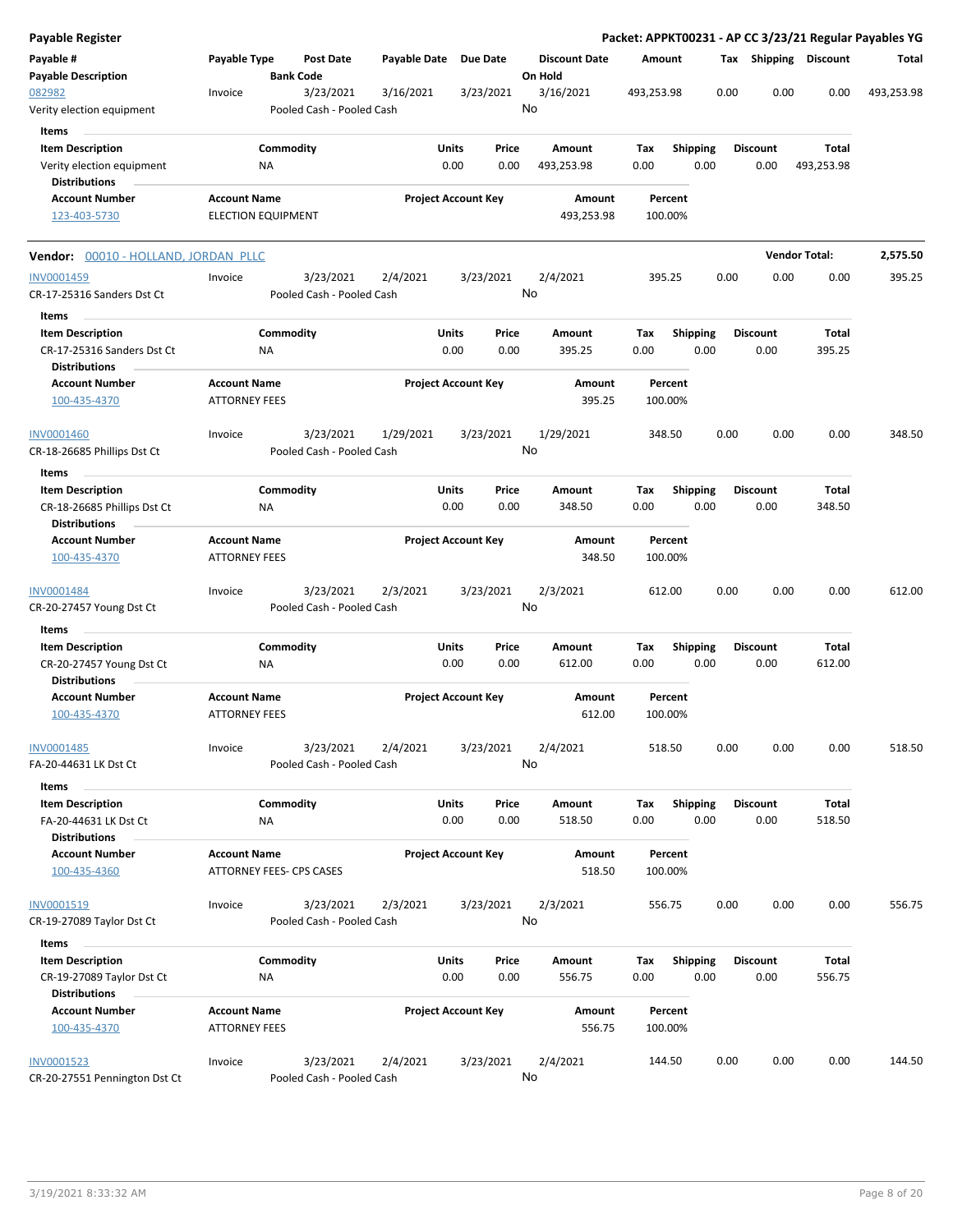| <b>Payable Register</b>                                                                            |                                             |                                 |                  |                       |                            |                 |                                 |                    |                         |      |                         | Packet: APPKT00231 - AP CC 3/23/21 Regular Payables YG |          |
|----------------------------------------------------------------------------------------------------|---------------------------------------------|---------------------------------|------------------|-----------------------|----------------------------|-----------------|---------------------------------|--------------------|-------------------------|------|-------------------------|--------------------------------------------------------|----------|
| Payable #<br><b>Payable Description</b>                                                            | Payable Type                                | <b>Bank Code</b>                | <b>Post Date</b> | Payable Date Due Date |                            |                 | <b>Discount Date</b><br>On Hold | Amount             |                         |      | Tax Shipping Discount   |                                                        | Total    |
| Items<br><b>Item Description</b><br>CR-20-27551 Pennington Dst Ct                                  |                                             | Commodity<br>ΝA                 |                  |                       | Units<br>0.00              | Price<br>0.00   | Amount<br>144.50                | Tax<br>0.00        | <b>Shipping</b><br>0.00 |      | <b>Discount</b><br>0.00 | <b>Total</b><br>144.50                                 |          |
| <b>Distributions</b><br><b>Account Number</b><br>100-435-4370                                      | <b>Account Name</b><br><b>ATTORNEY FEES</b> |                                 |                  |                       | <b>Project Account Key</b> |                 | Amount<br>144.50                | Percent<br>100.00% |                         |      |                         |                                                        |          |
| Vendor: 00397 - JESSICA MCDONALD & ASSOC.                                                          |                                             |                                 |                  |                       |                            |                 |                                 |                    |                         |      |                         | <b>Vendor Total:</b>                                   | 2,350.00 |
| <b>INV0001480</b><br>FA-20-44915 Worthey/Earnhart Dst Ct                                           | Invoice                                     | Pooled Cash - Pooled Cash       | 3/23/2021        | 1/13/2021             |                            | 3/23/2021<br>No | 1/13/2021                       | 690.00             |                         | 0.00 | 0.00                    | 0.00                                                   | 690.00   |
| Items<br><b>Item Description</b><br>FA-20-44915 Worthey/Earnhart Dst Ct<br><b>Distributions</b>    |                                             | Commodity<br>ΝA                 |                  |                       | Units<br>0.00              | Price<br>0.00   | Amount<br>690.00                | Tax<br>0.00        | <b>Shipping</b><br>0.00 |      | <b>Discount</b><br>0.00 | <b>Total</b><br>690.00                                 |          |
| <b>Account Number</b><br>100-435-4360                                                              | <b>Account Name</b>                         | ATTORNEY FEES- CPS CASES        |                  |                       | <b>Project Account Key</b> |                 | Amount<br>690.00                | Percent<br>100.00% |                         |      |                         |                                                        |          |
| INV0001481<br>FA-20-45019 Wright Dst Ct                                                            | Invoice                                     | Pooled Cash - Pooled Cash       | 3/23/2021        | 1/3/2021              |                            | 3/23/2021<br>No | 1/3/2021                        | 830.00             |                         | 0.00 | 0.00                    | 0.00                                                   | 830.00   |
| Items<br><b>Item Description</b><br>FA-20-45019 Wright Dst Ct<br><b>Distributions</b>              |                                             | Commodity<br>ΝA                 |                  |                       | Units<br>0.00              | Price<br>0.00   | Amount<br>830.00                | Tax<br>0.00        | <b>Shipping</b><br>0.00 |      | <b>Discount</b><br>0.00 | Total<br>830.00                                        |          |
| <b>Account Number</b><br>100-435-4360                                                              | <b>Account Name</b>                         | <b>ATTORNEY FEES- CPS CASES</b> |                  |                       | <b>Project Account Key</b> |                 | Amount<br>830.00                | Percent<br>100.00% |                         |      |                         |                                                        |          |
| INV0001482<br>FA-20-44899 JC Dst Ct                                                                | Invoice                                     | Pooled Cash - Pooled Cash       | 3/23/2021        | 10/20/2020            |                            | 3/23/2021<br>No | 10/20/2020                      | 300.00             |                         | 0.00 | 0.00                    | 0.00                                                   | 300.00   |
| Items<br><b>Item Description</b><br>FA-20-44899 JC Dst Ct<br><b>Distributions</b>                  |                                             | Commodity<br>ΝA                 |                  |                       | Units<br>0.00              | Price<br>0.00   | Amount<br>300.00                | Tax<br>0.00        | <b>Shipping</b><br>0.00 |      | <b>Discount</b><br>0.00 | <b>Total</b><br>300.00                                 |          |
| <b>Account Number</b><br>100-435-4360                                                              | <b>Account Name</b>                         | ATTORNEY FEES- CPS CASES        |                  |                       | <b>Project Account Key</b> |                 | Amount<br>300.00                | Percent<br>100.00% |                         |      |                         |                                                        |          |
| INV0001483<br>FA-21-45118 Triphan Dst Ct                                                           | Invoice                                     | Pooled Cash - Pooled Cash       | 3/23/2021        | 1/27/2021             |                            | 3/23/2021<br>No | 1/27/2021                       | 530.00             |                         | 0.00 | 0.00                    | 0.00                                                   | 530.00   |
| Items<br><b>Item Description</b><br>FA-21-45118 Triphan Dst Ct<br><b>Distributions</b>             |                                             | Commodity<br>NA                 |                  |                       | Units<br>0.00              | Price<br>0.00   | Amount<br>530.00                | Tax<br>0.00        | Shipping<br>0.00        |      | <b>Discount</b><br>0.00 | <b>Total</b><br>530.00                                 |          |
| <b>Account Number</b><br>100-435-4360                                                              | <b>Account Name</b>                         | ATTORNEY FEES- CPS CASES        |                  |                       | <b>Project Account Key</b> |                 | Amount<br>530.00                | Percent<br>100.00% |                         |      |                         |                                                        |          |
| <b>Vendor: 00445 - LASALLE CORRECTIONS</b>                                                         |                                             |                                 |                  |                       |                            |                 |                                 |                    |                         |      |                         | <b>Vendor Total:</b>                                   | 1,125.00 |
| 01172021<br>Eldorado Dental-Jan 2021 inmate dental                                                 | Invoice                                     | Pooled Cash - Pooled Cash       | 3/23/2021        | 1/17/2021             |                            | 3/23/2021<br>No | 1/17/2021                       | 225.00             |                         | 0.00 | 0.00                    | 0.00                                                   | 225.00   |
| Items<br><b>Item Description</b><br>Eldorado Dental-Jan 2021 inmate dental<br><b>Distributions</b> |                                             | Commodity<br>ΝA                 |                  |                       | Units<br>0.00              | Price<br>0.00   | Amount<br>225.00                | Tax<br>0.00        | <b>Shipping</b><br>0.00 |      | <b>Discount</b><br>0.00 | <b>Total</b><br>225.00                                 |          |
| <b>Account Number</b><br>100-565-4050                                                              | <b>Account Name</b><br>PRISONER MEDICAL     |                                 |                  |                       | <b>Project Account Key</b> |                 | Amount<br>225.00                | Percent<br>100.00% |                         |      |                         |                                                        |          |
| 02282021<br>Eldorado Dental-Feb 2021 inmate dental                                                 | Invoice                                     | Pooled Cash - Pooled Cash       | 3/23/2021        | 2/28/2021             |                            | 3/23/2021<br>No | 2/28/2021                       | 600.00             |                         | 0.00 | 0.00                    | 0.00                                                   | 600.00   |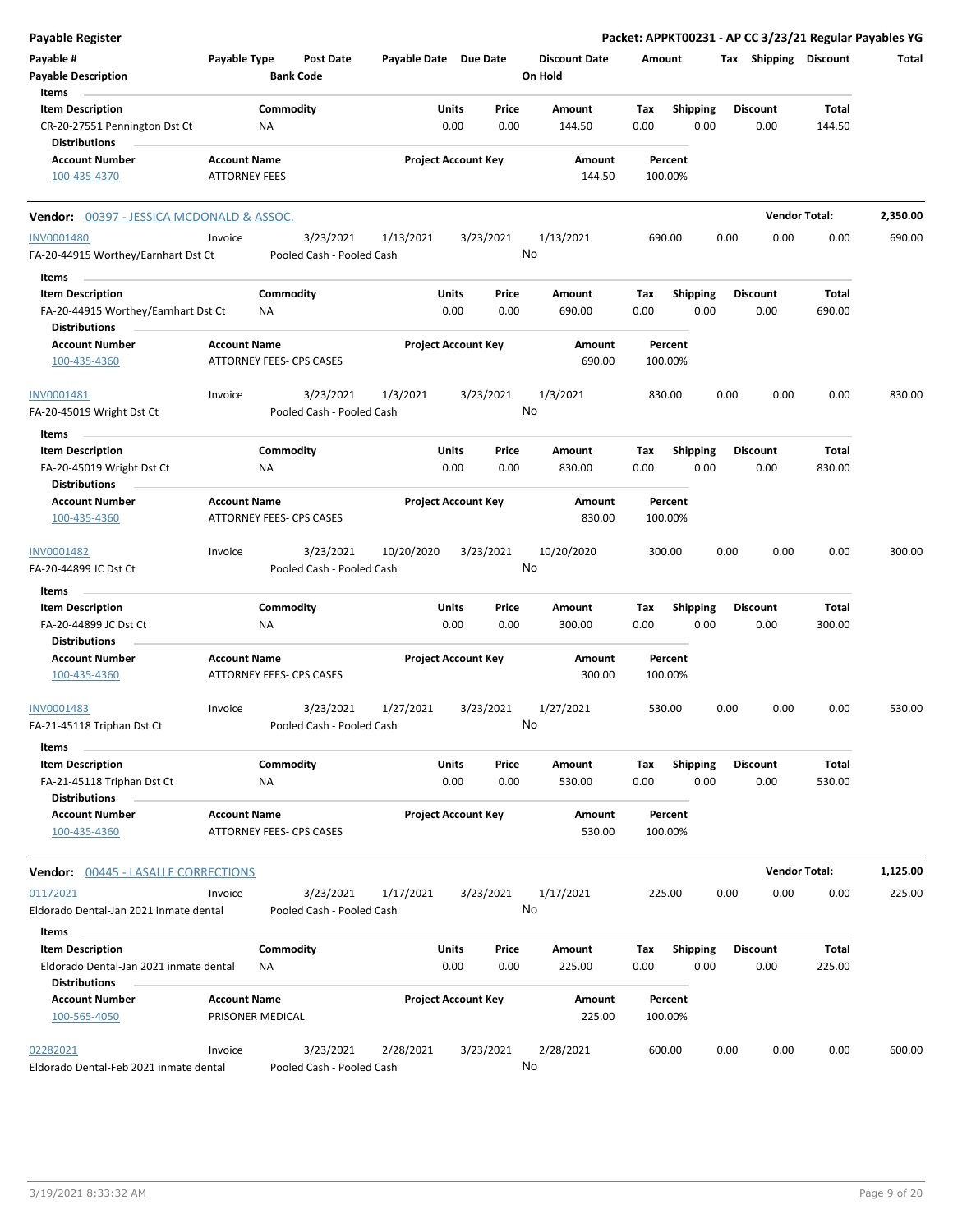| Payable Register                                                    |                                         |                           |                  |                            |       |           |                                 |             |                         |      |                       | Packet: APPKT00231 - AP CC 3/23/21 Regular Payables YG |          |
|---------------------------------------------------------------------|-----------------------------------------|---------------------------|------------------|----------------------------|-------|-----------|---------------------------------|-------------|-------------------------|------|-----------------------|--------------------------------------------------------|----------|
| Payable #<br><b>Payable Description</b><br>Items                    | Payable Type                            | <b>Bank Code</b>          | <b>Post Date</b> | Payable Date Due Date      |       |           | <b>Discount Date</b><br>On Hold | Amount      |                         |      | Tax Shipping Discount |                                                        | Total    |
| <b>Item Description</b>                                             |                                         | Commodity                 |                  |                            | Units | Price     | Amount                          | Tax         | <b>Shipping</b>         |      | <b>Discount</b>       | Total                                                  |          |
| Eldorado Dental-Feb 2021 inmate dental<br><b>Distributions</b>      |                                         | <b>NA</b>                 |                  |                            | 0.00  | 0.00      | 600.00                          | 0.00        | 0.00                    |      | 0.00                  | 600.00                                                 |          |
| <b>Account Number</b>                                               | <b>Account Name</b>                     |                           |                  | <b>Project Account Key</b> |       |           | Amount                          |             | Percent                 |      |                       |                                                        |          |
| 100-565-4050                                                        | PRISONER MEDICAL                        |                           |                  |                            |       |           | 600.00                          | 100.00%     |                         |      |                       |                                                        |          |
| 12202020                                                            | Invoice                                 |                           | 3/23/2021        | 12/20/2020                 |       | 3/23/2021 | 12/20/2020                      | 300.00      |                         | 0.00 | 0.00                  | 0.00                                                   | 300.00   |
| Eldorado Dental- Dec 2020 inmate dental                             |                                         | Pooled Cash - Pooled Cash |                  |                            |       |           | No                              |             |                         |      |                       |                                                        |          |
| Items                                                               |                                         |                           |                  |                            |       |           |                                 |             |                         |      |                       |                                                        |          |
| <b>Item Description</b>                                             |                                         | Commodity                 |                  |                            | Units | Price     | Amount                          | Tax         | <b>Shipping</b>         |      | <b>Discount</b>       | <b>Total</b>                                           |          |
| Eldorado Dental- Dec 2020 inmate dental<br><b>Distributions</b>     |                                         | ΝA                        |                  |                            | 0.00  | 0.00      | 300.00                          | 0.00        | 0.00                    |      | 0.00                  | 300.00                                                 |          |
| <b>Account Number</b>                                               | <b>Account Name</b>                     |                           |                  | <b>Project Account Key</b> |       |           | Amount                          |             | Percent                 |      |                       |                                                        |          |
| 100-565-4050                                                        | PRISONER MEDICAL                        |                           |                  |                            |       |           | 300.00                          | 100.00%     |                         |      |                       |                                                        |          |
| Vendor: 00048 - LEONARD, CITY OF                                    |                                         |                           |                  |                            |       |           |                                 |             |                         |      |                       | <b>Vendor Total:</b>                                   | 82.41    |
| <b>INV0001500</b>                                                   | Invoice                                 |                           | 3/23/2021        | 3/8/2021                   |       | 3/23/2021 | 3/8/2021                        |             | 82.41                   | 0.00 | 0.00                  | 0.00                                                   | 82.41    |
| Pct 2 Water/sewer 1/15-3/8/21                                       |                                         | Pooled Cash - Pooled Cash |                  |                            |       |           | No                              |             |                         |      |                       |                                                        |          |
| Items                                                               |                                         |                           |                  |                            |       |           |                                 |             |                         |      |                       |                                                        |          |
| <b>Item Description</b>                                             |                                         | Commodity                 |                  |                            | Units | Price     | <b>Amount</b>                   | Tax         | Shipping                |      | <b>Discount</b>       | <b>Total</b>                                           |          |
| Pct 2 Water/sewer 1/15-3/8/21                                       |                                         | <b>NA</b>                 |                  |                            | 0.00  | 0.00      | 82.41                           | 0.00        | 0.00                    |      | 0.00                  | 82.41                                                  |          |
| <b>Distributions</b>                                                |                                         |                           |                  |                            |       |           |                                 |             |                         |      |                       |                                                        |          |
| <b>Account Number</b><br>220-622-4420                               | <b>Account Name</b><br>UTILITY WATER    |                           |                  | <b>Project Account Key</b> |       |           | Amount<br>82.41                 | 100.00%     | Percent                 |      |                       |                                                        |          |
| Vendor: 00437 - MARLIN BUSINESS BANK                                |                                         |                           |                  |                            |       |           |                                 |             |                         |      |                       | <b>Vendor Total:</b>                                   | 3,516.75 |
| 18846038                                                            | Invoice                                 |                           | 3/23/2021        | 3/10/2021                  |       | 3/23/2021 | 3/10/2021                       | 3,516.75    |                         | 0.00 | 0.00                  | 0.00                                                   | 3,516.75 |
| Telephone System                                                    |                                         | Pooled Cash - Pooled Cash |                  |                            |       |           | No                              |             |                         |      |                       |                                                        |          |
| Items                                                               |                                         | Commodity                 |                  |                            | Units | Price     |                                 |             |                         |      | <b>Discount</b>       | <b>Total</b>                                           |          |
| <b>Item Description</b><br>Telephone System<br><b>Distributions</b> |                                         | <b>NA</b>                 |                  |                            | 0.00  | 0.00      | Amount<br>3,516.75              | Tax<br>0.00 | <b>Shipping</b><br>0.00 |      | 0.00                  | 3,516.75                                               |          |
| <b>Account Number</b><br>100-510-4200                               | <b>Account Name</b><br><b>TELEPHONE</b> |                           |                  | <b>Project Account Key</b> |       |           | Amount<br>3,516.75              | 100.00%     | Percent                 |      |                       |                                                        |          |
| Vendor: 00337 - MIEARS, STEVEN R.                                   |                                         |                           |                  |                            |       |           |                                 |             |                         |      |                       | <b>Vendor Total:</b>                                   | 1,850.00 |
| INV0001495                                                          | Invoice                                 |                           | 3/23/2021        | 2/10/2021                  |       | 3/23/2021 | 2/10/2021                       | 1,850.00    |                         | 0.00 | 0.00                  | 0.00                                                   | 1,850.00 |
| FA-20-45019 WD Dst Ct                                               |                                         | Pooled Cash - Pooled Cash |                  |                            |       |           | No                              |             |                         |      |                       |                                                        |          |
| Items<br><b>Item Description</b>                                    |                                         | Commodity                 |                  |                            | Units | Price     | Amount                          | Tax         | <b>Shipping</b>         |      | <b>Discount</b>       | Total                                                  |          |
| FA-20-45019 WD Dst Ct<br><b>Distributions</b>                       |                                         | ΝA                        |                  |                            | 0.00  | 0.00      | 1,850.00                        | 0.00        | 0.00                    |      | 0.00                  | 1,850.00                                               |          |
| <b>Account Number</b>                                               | <b>Account Name</b>                     |                           |                  | <b>Project Account Key</b> |       |           | Amount                          |             | Percent                 |      |                       |                                                        |          |
| 100-435-4360                                                        |                                         | ATTORNEY FEES- CPS CASES  |                  |                            |       |           | 1,850.00                        | 100.00%     |                         |      |                       |                                                        |          |
| Vendor: 00429 - N-TEX SAND & GRAVEL OPERATING, LLC                  |                                         |                           |                  |                            |       |           |                                 |             |                         |      |                       | <b>Vendor Total:</b>                                   | 441.60   |
| 15440                                                               | Invoice                                 |                           | 3/23/2021        | 3/11/2021                  |       | 3/23/2021 | 3/11/2021                       | 441.60      |                         | 0.00 | 0.00                  | 0.00                                                   | 441.60   |
| Pct 1 Rock & Gravel                                                 |                                         | Pooled Cash - Pooled Cash |                  |                            |       |           | No                              |             |                         |      |                       |                                                        |          |
| Items                                                               |                                         |                           |                  |                            |       |           |                                 |             |                         |      |                       |                                                        |          |
| <b>Item Description</b>                                             |                                         | Commodity                 |                  |                            | Units | Price     | Amount                          | Tax         | Shipping                |      | <b>Discount</b>       | Total                                                  |          |
| Pct 1 Rock & Gravel<br><b>Distributions</b>                         |                                         | <b>NA</b>                 |                  |                            | 0.00  | 0.00      | 441.60                          | 0.00        | 0.00                    |      | 0.00                  | 441.60                                                 |          |
| <b>Account Number</b><br>210-621-3410                               | <b>Account Name</b>                     | R&B MAT. ROCK & GRAVEL    |                  | <b>Project Account Key</b> |       |           | Amount<br>441.60                | 100.00%     | Percent                 |      |                       |                                                        |          |

**Vendor:** VEN02308 - Overhead Door Company **Vendor Total: 318.50**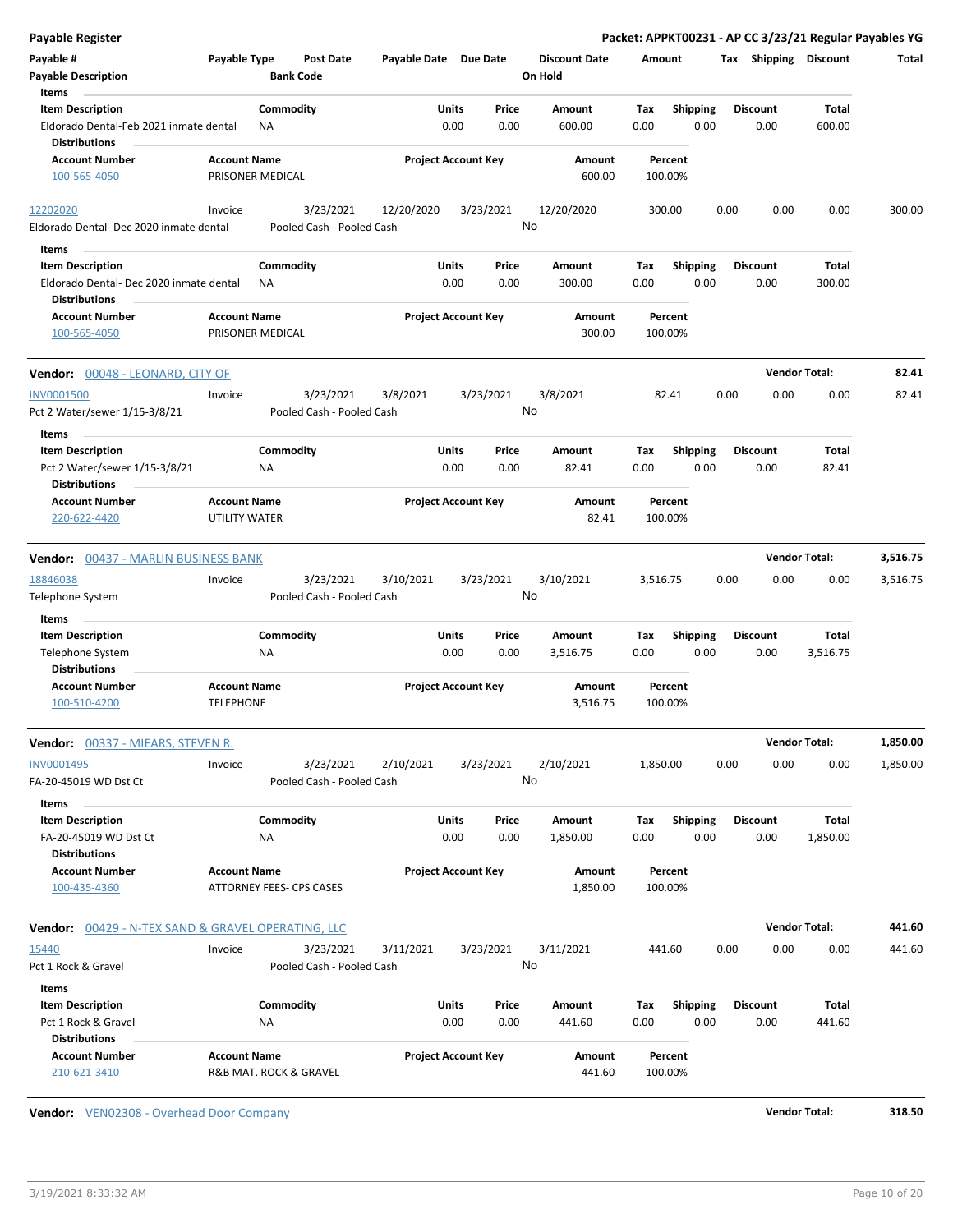| <b>Payable Register</b>                                                                    |                                                 |                  |                                        |                       |                            |               |                                 |             |                         |      |                         | Packet: APPKT00231 - AP CC 3/23/21 Regular Payables YG |          |
|--------------------------------------------------------------------------------------------|-------------------------------------------------|------------------|----------------------------------------|-----------------------|----------------------------|---------------|---------------------------------|-------------|-------------------------|------|-------------------------|--------------------------------------------------------|----------|
| Payable #<br><b>Payable Description</b>                                                    | Payable Type                                    | <b>Bank Code</b> | <b>Post Date</b>                       | Payable Date Due Date |                            |               | <b>Discount Date</b><br>On Hold |             | Amount                  |      | Tax Shipping Discount   |                                                        | Total    |
| 71163<br>Pct 3 barn door repair                                                            | Invoice                                         |                  | 3/23/2021<br>Pooled Cash - Pooled Cash | 3/16/2021             |                            | 3/23/2021     | 3/16/2021<br>No                 |             | 318.50                  | 0.00 | 0.00                    | 0.00                                                   | 318.50   |
| Items                                                                                      |                                                 |                  |                                        |                       |                            |               |                                 |             |                         |      |                         |                                                        |          |
| <b>Item Description</b><br>Pct 3 barn door repair<br><b>Distributions</b>                  |                                                 | Commodity<br>ΝA  |                                        |                       | Units<br>0.00              | Price<br>0.00 | Amount<br>318.50                | Tax<br>0.00 | <b>Shipping</b><br>0.00 |      | <b>Discount</b><br>0.00 | Total<br>318.50                                        |          |
| <b>Account Number</b><br>230-623-4500                                                      | <b>Account Name</b><br><b>R&amp;M BUILDING</b>  |                  |                                        |                       | <b>Project Account Key</b> |               | Amount<br>318.50                |             | Percent<br>100.00%      |      |                         |                                                        |          |
| <b>Vendor: 00006 - PARKER TIRE</b>                                                         |                                                 |                  |                                        |                       |                            |               |                                 |             |                         |      |                         | <b>Vendor Total:</b>                                   | 185.00   |
| 12934<br>Pct 1 used tire-haul truck                                                        | Invoice                                         |                  | 3/23/2021<br>Pooled Cash - Pooled Cash | 3/8/2021              |                            | 3/23/2021     | 3/8/2021<br>No                  |             | 110.00                  | 0.00 | 0.00                    | 0.00                                                   | 110.00   |
| Items                                                                                      |                                                 |                  |                                        |                       |                            |               |                                 |             |                         |      |                         |                                                        |          |
| <b>Item Description</b>                                                                    |                                                 | Commodity        |                                        |                       | <b>Units</b>               | Price         | Amount                          | Tax         | <b>Shipping</b>         |      | <b>Discount</b>         | Total                                                  |          |
| Pct 1 used tire-haul truck<br><b>Distributions</b>                                         |                                                 | NA               |                                        |                       | 0.00                       | 0.00          | 110.00                          | 0.00        | 0.00                    |      | 0.00                    | 110.00                                                 |          |
| <b>Account Number</b><br>210-621-4590                                                      | <b>Account Name</b><br>R&M MACH. TIRES & TUBES  |                  |                                        |                       | <b>Project Account Key</b> |               | Amount<br>110.00                |             | Percent<br>100.00%      |      |                         |                                                        |          |
| 12940<br>Pct 3 #318 tire repair                                                            | Invoice                                         |                  | 3/23/2021<br>Pooled Cash - Pooled Cash | 3/10/2021             |                            | 3/23/2021     | 3/10/2021<br>No                 |             | 15.00                   | 0.00 | 0.00                    | 0.00                                                   | 15.00    |
| Items                                                                                      |                                                 |                  |                                        |                       |                            |               |                                 |             |                         |      |                         |                                                        |          |
| <b>Item Description</b><br>Pct 3 #318 tire repair<br><b>Distributions</b>                  |                                                 | Commodity<br>NA  |                                        |                       | Units<br>0.00              | Price<br>0.00 | Amount<br>15.00                 | Tax<br>0.00 | <b>Shipping</b><br>0.00 |      | <b>Discount</b><br>0.00 | Total<br>15.00                                         |          |
| <b>Account Number</b>                                                                      | <b>Account Name</b>                             |                  |                                        |                       | <b>Project Account Key</b> |               | Amount                          |             | Percent                 |      |                         |                                                        |          |
| 230-623-4590                                                                               | R&M MACH. TIRES & TUBES                         |                  |                                        |                       |                            |               | 15.00                           |             | 100.00%                 |      |                         |                                                        |          |
| 12945<br>Pct 1 flat tire repair-dump truck                                                 | Invoice                                         |                  | 3/23/2021<br>Pooled Cash - Pooled Cash | 3/11/2021             |                            | 3/23/2021     | 3/11/2021<br>No                 |             | 60.00                   | 0.00 | 0.00                    | 0.00                                                   | 60.00    |
| Items                                                                                      |                                                 |                  |                                        |                       |                            |               |                                 |             |                         |      |                         |                                                        |          |
| <b>Item Description</b>                                                                    |                                                 | Commodity        |                                        |                       | Units                      | Price         | Amount                          | Tax         | Shipping                |      | <b>Discount</b>         | Total                                                  |          |
| Pct 1 flat tire repair-dump truck<br><b>Distributions</b>                                  |                                                 | ΝA               |                                        |                       | 0.00                       | 0.00          | 60.00                           | 0.00        | 0.00                    |      | 0.00                    | 60.00                                                  |          |
| <b>Account Number</b><br>210-621-4590                                                      | <b>Account Name</b><br>R&M MACH. TIRES & TUBES  |                  |                                        |                       | <b>Project Account Key</b> |               | Amount<br>60.00                 |             | Percent<br>100.00%      |      |                         |                                                        |          |
| Vendor: 00469 - PAT'S PUMP SERVICE                                                         |                                                 |                  |                                        |                       |                            |               |                                 |             |                         |      |                         | <b>Vendor Total:</b>                                   | 740.00   |
| 2390<br>Courthouse porta-potty service                                                     | Invoice                                         |                  | 3/23/2021<br>Pooled Cash - Pooled Cash | 3/12/2021             |                            | 3/23/2021     | 3/12/2021<br>No                 |             | 740.00                  | 0.00 | 0.00                    | 0.00                                                   | 740.00   |
| Items<br><b>Item Description</b><br>Courthouse porta-potty service<br><b>Distributions</b> |                                                 | Commodity<br>NA  |                                        |                       | Units<br>0.00              | Price<br>0.00 | Amount<br>740.00                | Tax<br>0.00 | Shipping<br>0.00        |      | <b>Discount</b><br>0.00 | Total<br>740.00                                        |          |
| <b>Account Number</b><br>690-669-1650                                                      | <b>Account Name</b><br><b>CONSTRUCTION</b>      |                  |                                        |                       | <b>Project Account Key</b> |               | Amount<br>740.00                |             | Percent<br>100.00%      |      |                         |                                                        |          |
| Vendor: 00589 - PERKINS, J. DANIEL                                                         |                                                 |                  |                                        |                       |                            |               |                                 |             |                         |      |                         | <b>Vendor Total:</b>                                   | 2,493.00 |
| INV0001491<br>FA-20-44630 SAR Dst Ct                                                       | Invoice                                         |                  | 3/23/2021<br>Pooled Cash - Pooled Cash | 2/24/2021             |                            | 3/23/2021     | 2/24/2021<br>No                 |             | 792.00                  | 0.00 | 0.00                    | 0.00                                                   | 792.00   |
| Items                                                                                      |                                                 |                  |                                        |                       |                            |               |                                 |             |                         |      |                         |                                                        |          |
| <b>Item Description</b><br>FA-20-44630 SAR Dst Ct                                          |                                                 | Commodity<br>ΝA  |                                        |                       | Units<br>0.00              | Price<br>0.00 | Amount<br>792.00                | Tax<br>0.00 | <b>Shipping</b><br>0.00 |      | <b>Discount</b><br>0.00 | <b>Total</b><br>792.00                                 |          |
| <b>Distributions</b>                                                                       |                                                 |                  |                                        |                       |                            |               |                                 |             |                         |      |                         |                                                        |          |
| <b>Account Number</b><br>100-435-4360                                                      | <b>Account Name</b><br>ATTORNEY FEES- CPS CASES |                  |                                        |                       | <b>Project Account Key</b> |               | Amount<br>792.00                |             | Percent<br>100.00%      |      |                         |                                                        |          |
| INV0001492<br>FA-20-44888 HV Dst Ct                                                        | Invoice                                         |                  | 3/23/2021<br>Pooled Cash - Pooled Cash | 2/5/2021              |                            | 3/23/2021     | 2/5/2021<br>No                  |             | 360.00                  | 0.00 | 0.00                    | 0.00                                                   | 360.00   |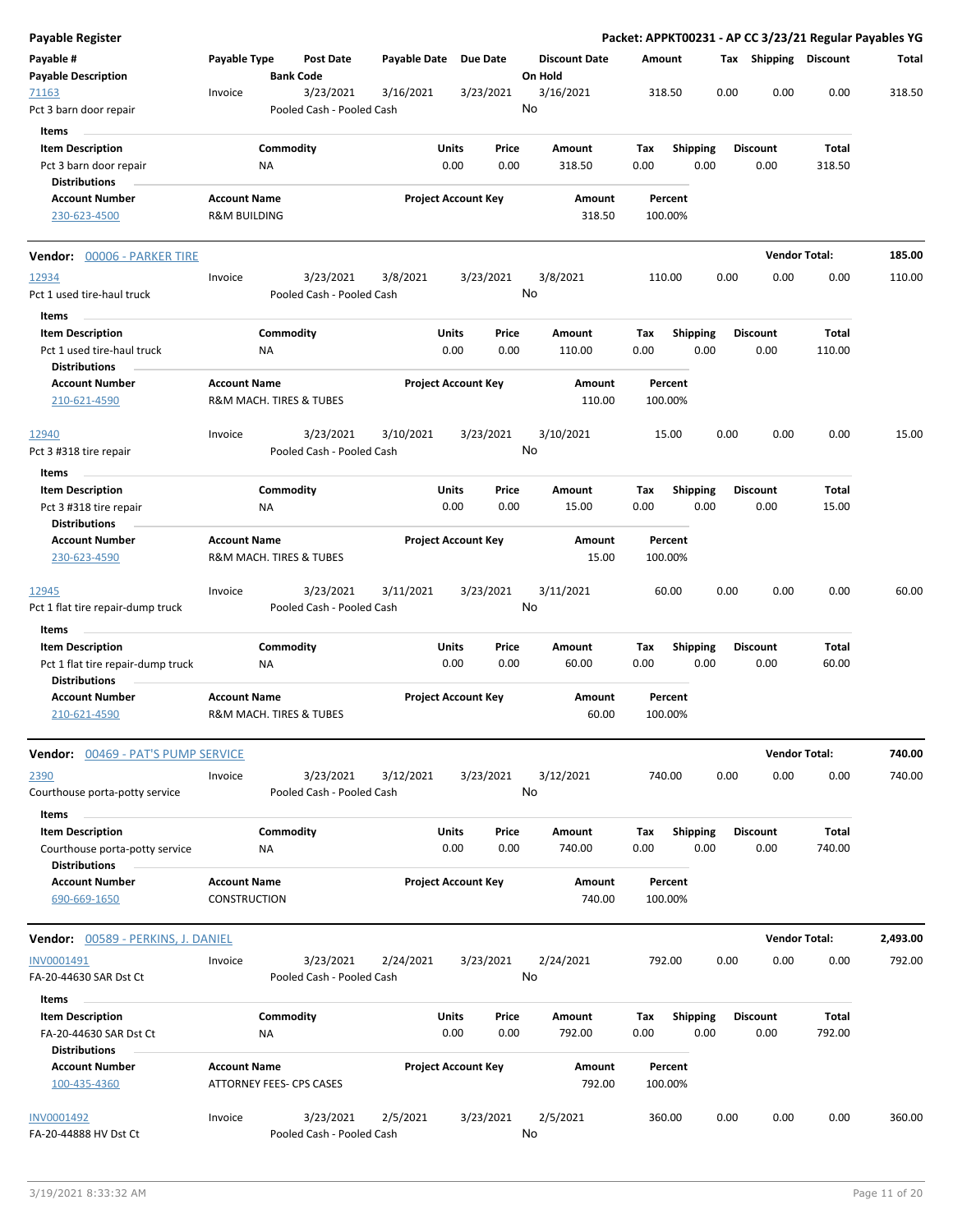| <b>Payable Register</b>                                |                     |                                 |                       |                            |                      | Packet: APPKT00231 - AP CC 3/23/21 Regular Payables YG |      |                       |                      |          |
|--------------------------------------------------------|---------------------|---------------------------------|-----------------------|----------------------------|----------------------|--------------------------------------------------------|------|-----------------------|----------------------|----------|
| Payable #                                              | Payable Type        | Post Date                       | Payable Date Due Date |                            | <b>Discount Date</b> | Amount                                                 |      | Tax Shipping Discount |                      | Total    |
| <b>Payable Description</b>                             |                     | <b>Bank Code</b>                |                       |                            | On Hold              |                                                        |      |                       |                      |          |
| Items                                                  |                     |                                 |                       |                            |                      |                                                        |      |                       |                      |          |
| <b>Item Description</b>                                |                     | Commodity                       |                       | Units<br>Price             | Amount               | Tax<br><b>Shipping</b>                                 |      | <b>Discount</b>       | Total                |          |
| FA-20-44888 HV Dst Ct                                  |                     | ΝA                              |                       | 0.00<br>0.00               | 360.00               | 0.00                                                   | 0.00 | 0.00                  | 360.00               |          |
| <b>Distributions</b>                                   |                     |                                 |                       |                            |                      |                                                        |      |                       |                      |          |
| <b>Account Number</b>                                  | <b>Account Name</b> |                                 |                       | <b>Project Account Key</b> | Amount               | Percent                                                |      |                       |                      |          |
| 100-435-4360                                           |                     | ATTORNEY FEES- CPS CASES        |                       |                            | 360.00               | 100.00%                                                |      |                       |                      |          |
| INV0001493                                             | Invoice             | 3/23/2021                       | 2/5/2021              | 3/23/2021                  | 2/5/2021             | 819.00                                                 |      | 0.00<br>0.00          | 0.00                 | 819.00   |
| FA-20-44692 JS/JS/NA Dst Ct                            |                     | Pooled Cash - Pooled Cash       |                       |                            | No                   |                                                        |      |                       |                      |          |
| Items                                                  |                     |                                 |                       |                            |                      |                                                        |      |                       |                      |          |
| <b>Item Description</b>                                |                     | Commodity                       |                       | Units<br>Price             | Amount               | Tax<br><b>Shipping</b>                                 |      | <b>Discount</b>       | Total                |          |
| FA-20-44692 JS/JS/NA Dst Ct                            |                     | ΝA                              |                       | 0.00<br>0.00               | 819.00               | 0.00                                                   | 0.00 | 0.00                  | 819.00               |          |
| <b>Distributions</b>                                   |                     |                                 |                       |                            |                      |                                                        |      |                       |                      |          |
| <b>Account Number</b>                                  | <b>Account Name</b> |                                 |                       | <b>Project Account Key</b> | Amount               | Percent                                                |      |                       |                      |          |
| 100-435-4360                                           |                     | <b>ATTORNEY FEES- CPS CASES</b> |                       |                            | 819.00               | 100.00%                                                |      |                       |                      |          |
| INV0001494                                             | Invoice             | 3/23/2021                       | 2/10/2021             | 3/23/2021                  | 2/10/2021            | 522.00                                                 |      | 0.00<br>0.00          | 0.00                 | 522.00   |
| FA-20-44560 MD/KD/LB/DD Dst Ct                         |                     | Pooled Cash - Pooled Cash       |                       |                            | No                   |                                                        |      |                       |                      |          |
| Items                                                  |                     |                                 |                       |                            |                      |                                                        |      |                       |                      |          |
| <b>Item Description</b>                                |                     | Commodity                       |                       | Units<br>Price             | Amount               | Tax<br><b>Shipping</b>                                 |      | <b>Discount</b>       | Total                |          |
| FA-20-44560 MD/KD/LB/DD Dst Ct                         |                     | NA                              |                       | 0.00<br>0.00               | 522.00               | 0.00                                                   | 0.00 | 0.00                  | 522.00               |          |
| <b>Distributions</b>                                   |                     |                                 |                       |                            |                      |                                                        |      |                       |                      |          |
| <b>Account Number</b>                                  | <b>Account Name</b> |                                 |                       | <b>Project Account Key</b> | <b>Amount</b>        | Percent                                                |      |                       |                      |          |
| 100-435-4360                                           |                     | ATTORNEY FEES- CPS CASES        |                       |                            | 522.00               | 100.00%                                                |      |                       |                      |          |
|                                                        |                     |                                 |                       |                            |                      |                                                        |      |                       | <b>Vendor Total:</b> | 1,634.22 |
| Vendor: 00289 - RELIANT                                |                     |                                 |                       |                            |                      |                                                        |      |                       |                      |          |
| 111 032 373 235 0                                      | Invoice             | 3/23/2021                       | 3/15/2021             | 3/23/2021                  | 3/15/2021            | 98.22                                                  |      | 0.00<br>0.00          | 0.00                 | 98.22    |
| #2 533 972-2 Pct 2 2/8-3/10/21                         |                     | Pooled Cash - Pooled Cash       |                       |                            | No                   |                                                        |      |                       |                      |          |
| Items                                                  |                     |                                 |                       |                            |                      |                                                        |      |                       |                      |          |
| <b>Item Description</b>                                |                     | Commodity                       |                       | Units<br>Price             | Amount               | <b>Shipping</b><br>Tax                                 |      | <b>Discount</b>       | Total                |          |
| #2 533 972-2 Pct 2 2/8-3/10/21<br><b>Distributions</b> |                     | ΝA                              |                       | 0.00<br>0.00               | 98.22                | 0.00                                                   | 0.00 | 0.00                  | 98.22                |          |
| <b>Account Number</b>                                  | <b>Account Name</b> |                                 |                       | <b>Project Account Key</b> | Amount               | Percent                                                |      |                       |                      |          |
| 220-622-4400                                           |                     | UTILITY ELECTRICITY             |                       |                            | 98.22                | 100.00%                                                |      |                       |                      |          |
| 113 010 296 560 9                                      | Invoice             | 3/23/2021                       | 3/15/2021             | 3/23/2021                  | 3/15/2021            | 25.25                                                  |      | 0.00<br>0.00          | 0.00                 | 25.25    |
| #2 591 591-9 Pct 2 guard light 2/8-3/10/21             |                     | Pooled Cash - Pooled Cash       |                       |                            | No.                  |                                                        |      |                       |                      |          |
| Items                                                  |                     |                                 |                       |                            |                      |                                                        |      |                       |                      |          |
| <b>Item Description</b>                                |                     | Commodity                       |                       | Units<br>Price             | Amount               | <b>Shipping</b><br>Tax                                 |      | <b>Discount</b>       | Total                |          |
| #2 591 591-9 Pct 2 guard light 2/8-3/10/21 NA          |                     |                                 |                       | 0.00<br>0.00               | 25.25                | 0.00                                                   | 0.00 | 0.00                  | 25.25                |          |
| <b>Distributions</b>                                   |                     |                                 |                       |                            |                      |                                                        |      |                       |                      |          |
| <b>Account Number</b>                                  | <b>Account Name</b> |                                 |                       | <b>Project Account Key</b> | Amount               | Percent                                                |      |                       |                      |          |
| 220-622-4400                                           |                     | UTILITY ELECTRICITY             |                       |                            | 25.25                | 100.00%                                                |      |                       |                      |          |
| 113 010 296 561 7                                      | Invoice             | 3/23/2021                       | 3/15/2021             | 3/23/2021                  | 3/15/2021            | 10.97                                                  |      | 0.00<br>0.00          | 0.00                 | 10.97    |
| #2 591 592-7 Pct 2 guard light 2/8-3/10/21             |                     | Pooled Cash - Pooled Cash       |                       |                            | No                   |                                                        |      |                       |                      |          |
| Items                                                  |                     |                                 |                       |                            |                      |                                                        |      |                       |                      |          |
| <b>Item Description</b>                                |                     | Commodity                       |                       | Units<br>Price             | Amount               | Shipping<br>Tax                                        |      | Discount              | Total                |          |
| #2 591 592-7 Pct 2 guard light 2/8-3/10/21 NA          |                     |                                 |                       | 0.00<br>0.00               | 10.97                | 0.00                                                   | 0.00 | 0.00                  | 10.97                |          |
| <b>Distributions</b>                                   |                     |                                 |                       |                            |                      |                                                        |      |                       |                      |          |
| <b>Account Number</b>                                  | <b>Account Name</b> |                                 |                       | <b>Project Account Key</b> | Amount               | Percent                                                |      |                       |                      |          |
| 220-622-4400                                           |                     | UTILITY ELECTRICITY             |                       |                            | 10.97                | 100.00%                                                |      |                       |                      |          |
| 113 010 309 482 1                                      | Invoice             | 3/23/2021                       | 3/18/2021             | 3/23/2021                  | 3/18/2021            | 341.82                                                 |      | 0.00<br>0.00          | 0.00                 | 341.82   |

#2 533 978-9 S Annex electric 2/11-3/15/21 Pooled Cash - Pooled Cash

No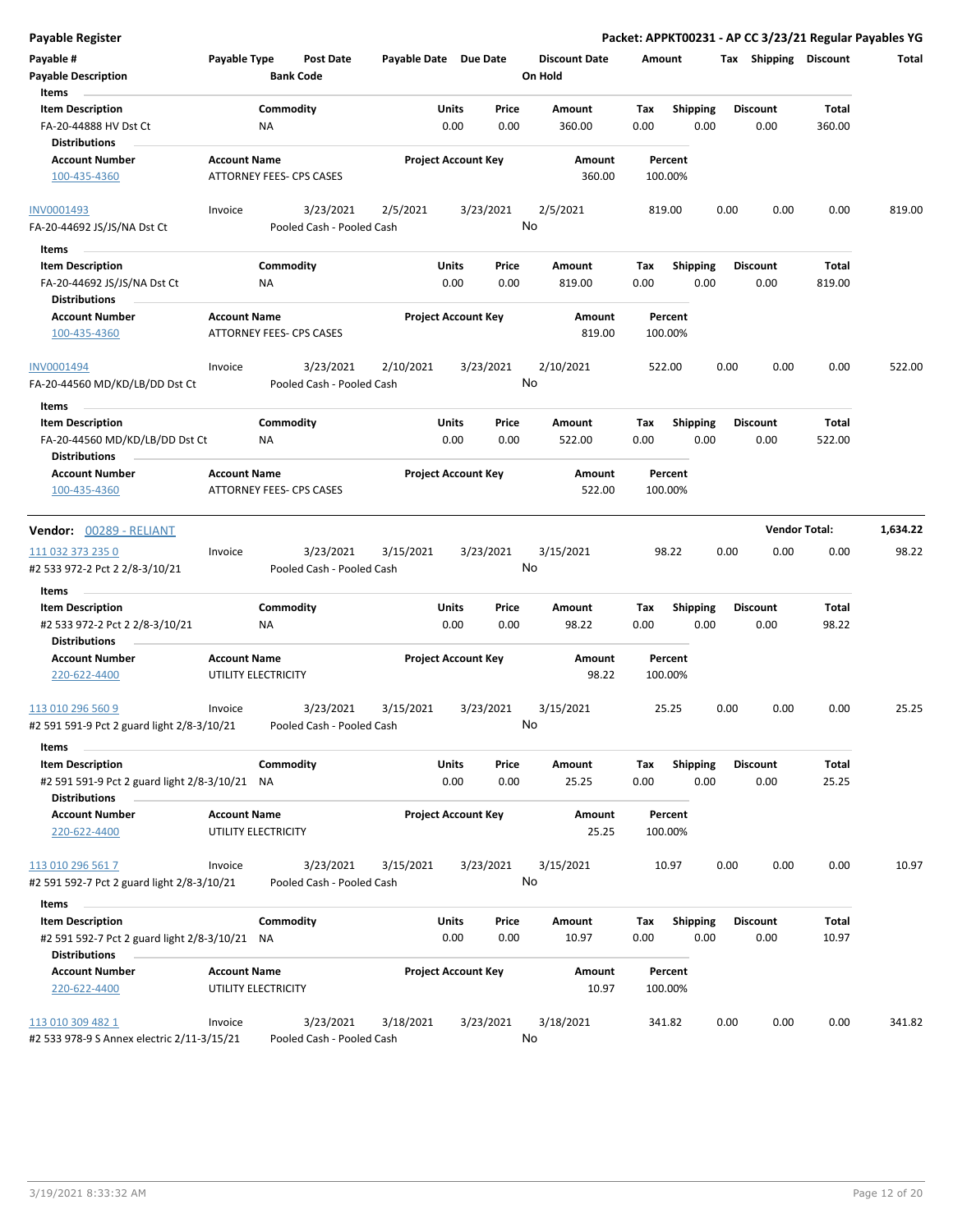| <b>Payable Register</b>                                                      |                     |                       |                                        |                       |                            |               |                                 |             |                         |      |                         |                      | Packet: APPKT00231 - AP CC 3/23/21 Regular Payables YG |
|------------------------------------------------------------------------------|---------------------|-----------------------|----------------------------------------|-----------------------|----------------------------|---------------|---------------------------------|-------------|-------------------------|------|-------------------------|----------------------|--------------------------------------------------------|
| Payable #<br><b>Payable Description</b>                                      | Payable Type        | <b>Bank Code</b>      | Post Date                              | Payable Date Due Date |                            |               | <b>Discount Date</b><br>On Hold | Amount      |                         |      | Tax Shipping Discount   |                      | Total                                                  |
| Items                                                                        |                     |                       |                                        |                       |                            |               |                                 |             |                         |      |                         |                      |                                                        |
| <b>Item Description</b>                                                      |                     | Commodity             |                                        |                       | Units                      | Price         | Amount                          | Tax         | <b>Shipping</b>         |      | <b>Discount</b>         | Total                |                                                        |
| #2 533 978-9 S Annex electric 2/11-3/15/ NA<br><b>Distributions</b>          |                     |                       |                                        |                       | 0.00                       | 0.00          | 341.82                          | 0.00        | 0.00                    |      | 0.00                    | 341.82               |                                                        |
| <b>Account Number</b>                                                        | <b>Account Name</b> |                       |                                        |                       | <b>Project Account Key</b> |               | Amount                          |             | Percent                 |      |                         |                      |                                                        |
| 100-513-4400                                                                 |                     | UTILITIES ELECTRICITY |                                        |                       |                            |               | 341.82                          |             | 100.00%                 |      |                         |                      |                                                        |
| 115 008 342 824 5                                                            | Invoice             |                       | 3/23/2021                              | 3/17/2021             |                            | 3/23/2021     | 3/17/2021<br>No                 |             | 153.17                  | 0.00 | 0.00                    | 0.00                 | 153.17                                                 |
| #2 533 974-8 Pct 1 2/10-3/12/21                                              |                     |                       | Pooled Cash - Pooled Cash              |                       |                            |               |                                 |             |                         |      |                         |                      |                                                        |
| Items                                                                        |                     |                       |                                        |                       |                            |               |                                 |             |                         |      |                         |                      |                                                        |
| <b>Item Description</b>                                                      |                     | Commodity             |                                        |                       | Units                      | Price         | Amount                          | Tax         | <b>Shipping</b>         |      | <b>Discount</b>         | Total                |                                                        |
| #2 533 974-8 Pct 1 2/10-3/12/21<br><b>Distributions</b>                      |                     | ΝA                    |                                        |                       | 0.00                       | 0.00          | 153.17                          | 0.00        | 0.00                    |      | 0.00                    | 153.17               |                                                        |
| <b>Account Number</b>                                                        | <b>Account Name</b> |                       |                                        |                       | <b>Project Account Key</b> |               | Amount                          |             | Percent                 |      |                         |                      |                                                        |
| 210-621-4400                                                                 |                     | UTILITY ELECTRICITY   |                                        |                       |                            |               | 153.17                          |             | 100.00%                 |      |                         |                      |                                                        |
| 115 008 350 469 8                                                            | Invoice             |                       | 3/23/2021                              | 3/18/2021             |                            | 3/23/2021     | 3/18/2021                       |             | 692.53                  | 0.00 | 0.00                    | 0.00                 | 692.53                                                 |
| #6 716 696-7 Co-Op electric 2/11-3/15/21                                     |                     |                       | Pooled Cash - Pooled Cash              |                       |                            |               | No                              |             |                         |      |                         |                      |                                                        |
| Items                                                                        |                     |                       |                                        |                       |                            |               |                                 |             |                         |      |                         |                      |                                                        |
| <b>Item Description</b>                                                      |                     | Commodity             |                                        |                       | Units                      | Price         | Amount                          | Tax         | <b>Shipping</b>         |      | <b>Discount</b>         | Total                |                                                        |
| #6 716 696-7 Co-Op electric 2/11-3/15/21<br><b>Distributions</b>             |                     | ΝA                    |                                        |                       | 0.00                       | 0.00          | 692.53                          | 0.00        | 0.00                    |      | 0.00                    | 692.53               |                                                        |
| <b>Account Number</b>                                                        | <b>Account Name</b> |                       |                                        |                       | <b>Project Account Key</b> |               | Amount                          |             | Percent                 |      |                         |                      |                                                        |
| 100-512-4400                                                                 |                     | UTILITIES ELECTRICITY |                                        |                       |                            |               | 692.53                          |             | 100.00%                 |      |                         |                      |                                                        |
| 303 002 363 993 7<br>#12 832 845-7 200 1st electric 2/11-3/15/21             | Invoice             |                       | 3/23/2021<br>Pooled Cash - Pooled Cash | 3/18/2021             |                            | 3/23/2021     | 3/18/2021<br>No                 |             | 312.26                  | 0.00 | 0.00                    | 0.00                 | 312.26                                                 |
| Items                                                                        |                     |                       |                                        |                       |                            |               |                                 |             |                         |      |                         |                      |                                                        |
| <b>Item Description</b>                                                      |                     | Commodity             |                                        |                       | Units                      | Price         | Amount                          | Tax         | <b>Shipping</b>         |      | <b>Discount</b>         | Total                |                                                        |
| #12 832 845-7 200 1st electric 2/11-3/15 NA<br><b>Distributions</b>          |                     |                       |                                        |                       | 0.00                       | 0.00          | 312.26                          | 0.00        | 0.00                    |      | 0.00                    | 312.26               |                                                        |
| <b>Account Number</b>                                                        | <b>Account Name</b> |                       |                                        |                       | <b>Project Account Key</b> |               | Amount                          |             | Percent                 |      |                         |                      |                                                        |
| 100-518-4400                                                                 |                     | UTILITIES ELECTRICITY |                                        |                       |                            |               | 312.26                          |             | 100.00%                 |      |                         |                      |                                                        |
| Vendor: VEN02306 - Sadler, Ronald                                            |                     |                       |                                        |                       |                            |               |                                 |             |                         |      |                         | <b>Vendor Total:</b> | 24.00                                                  |
| INV0001457<br>3/5/21 transport meals                                         | Invoice             |                       | 3/23/2021<br>Pooled Cash - Pooled Cash | 3/12/2021             |                            | 3/23/2021     | 3/12/2021<br>No.                |             | 24.00                   | 0.00 | 0.00                    | 0.00                 | 24.00                                                  |
|                                                                              |                     |                       |                                        |                       |                            |               |                                 |             |                         |      |                         |                      |                                                        |
| Items                                                                        |                     |                       |                                        |                       |                            |               |                                 |             |                         |      |                         |                      |                                                        |
| <b>Item Description</b>                                                      |                     | Commodity             |                                        |                       | Units                      | Price         | Amount                          | Tax         | <b>Shipping</b>         |      | <b>Discount</b>         | Total                |                                                        |
| 3/5/21 transport meals<br><b>Distributions</b>                               |                     | ΝA                    |                                        |                       | 0.00                       | 0.00          | 24.00                           | 0.00        | 0.00                    |      | 0.00                    | 24.00                |                                                        |
| <b>Account Number</b><br>100-560-4280                                        | <b>Account Name</b> | PRISONER TRANSPORT    |                                        |                       | <b>Project Account Key</b> |               | Amount<br>24.00                 |             | Percent<br>100.00%      |      |                         |                      |                                                        |
| <b>Vendor: 00191 - SANSOM TRUCK PARTS</b>                                    |                     |                       |                                        |                       |                            |               |                                 |             |                         |      |                         | <b>Vendor Total:</b> | 10,591.38                                              |
| 219602                                                                       | Invoice             |                       | 3/23/2021                              | 2/2/2021              |                            | 3/23/2021     | 2/2/2021                        |             | 40.00                   | 0.00 | 0.00                    | 0.00                 | 40.00                                                  |
| Pct 3 #312 DOT inspection                                                    |                     |                       | Pooled Cash - Pooled Cash              |                       |                            |               | No                              |             |                         |      |                         |                      |                                                        |
|                                                                              |                     |                       |                                        |                       |                            |               |                                 |             |                         |      |                         |                      |                                                        |
| Items                                                                        |                     |                       |                                        |                       |                            |               |                                 |             |                         |      |                         |                      |                                                        |
| <b>Item Description</b><br>Pct 3 #312 DOT inspection<br><b>Distributions</b> |                     | Commodity<br>ΝA       |                                        |                       | Units<br>0.00              | Price<br>0.00 | Amount<br>40.00                 | Tax<br>0.00 | <b>Shipping</b><br>0.00 |      | <b>Discount</b><br>0.00 | Total<br>40.00       |                                                        |
| <b>Account Number</b>                                                        | <b>Account Name</b> |                       |                                        |                       | <b>Project Account Key</b> |               | Amount                          |             | Percent                 |      |                         |                      |                                                        |
| 230-623-4580                                                                 |                     | R&M MACHINERY PARTS   |                                        |                       |                            |               | 40.00                           |             | 100.00%                 |      |                         |                      |                                                        |
| 219605                                                                       | Invoice             |                       | 3/23/2021                              | 2/2/2021              |                            | 3/23/2021     | 2/2/2021                        |             | 107.95                  | 0.00 | 0.00                    | 0.00                 | 107.95                                                 |
| Pct 3 #306 door seal                                                         |                     |                       | Pooled Cash - Pooled Cash              |                       |                            |               | No                              |             |                         |      |                         |                      |                                                        |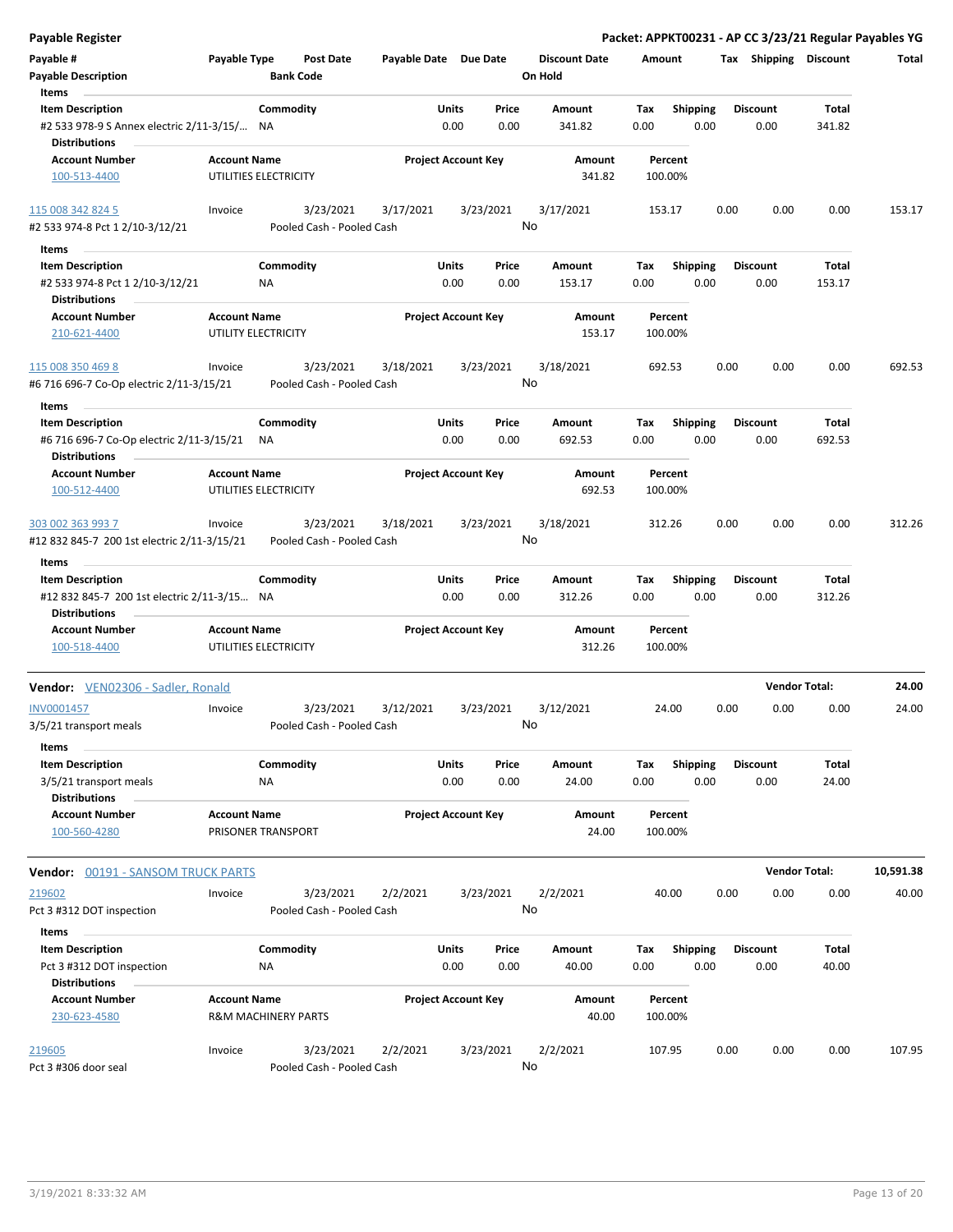| <b>Payable Register</b>                                                              |                     |                                        |                       |                            |               |                                 |             |                         |      |                         |                 | Packet: APPKT00231 - AP CC 3/23/21 Regular Payables YG |
|--------------------------------------------------------------------------------------|---------------------|----------------------------------------|-----------------------|----------------------------|---------------|---------------------------------|-------------|-------------------------|------|-------------------------|-----------------|--------------------------------------------------------|
| Payable #<br><b>Payable Description</b>                                              | Payable Type        | <b>Post Date</b><br><b>Bank Code</b>   | Payable Date Due Date |                            |               | <b>Discount Date</b><br>On Hold | Amount      |                         |      | Tax Shipping Discount   |                 | Total                                                  |
| Items                                                                                |                     |                                        |                       |                            |               |                                 |             |                         |      |                         |                 |                                                        |
| <b>Item Description</b><br>Pct 3 #306 door seal                                      |                     | Commodity<br>ΝA                        |                       | Units<br>0.00              | Price<br>0.00 | <b>Amount</b><br>107.95         | Tax<br>0.00 | <b>Shipping</b><br>0.00 |      | <b>Discount</b><br>0.00 | Total<br>107.95 |                                                        |
| <b>Distributions</b>                                                                 |                     |                                        |                       |                            |               |                                 |             |                         |      |                         |                 |                                                        |
| <b>Account Number</b><br>230-623-4580                                                | <b>Account Name</b> | <b>R&amp;M MACHINERY PARTS</b>         |                       | <b>Project Account Key</b> |               | Amount<br>107.95                |             | Percent<br>100.00%      |      |                         |                 |                                                        |
| 219611                                                                               | Invoice             | 3/23/2021                              | 2/2/2021              |                            | 3/23/2021     | 2/2/2021                        | 2,138.28    |                         | 0.00 | 0.00                    | 0.00            | 2,138.28                                               |
| Pct 3 #307 parts                                                                     |                     | Pooled Cash - Pooled Cash              |                       |                            |               | No                              |             |                         |      |                         |                 |                                                        |
|                                                                                      |                     |                                        |                       |                            |               |                                 |             |                         |      |                         |                 |                                                        |
| Items<br><b>Item Description</b>                                                     |                     | Commodity                              |                       | Units                      | Price         | Amount                          | Tax         | <b>Shipping</b>         |      | <b>Discount</b>         | Total           |                                                        |
| Pct 3 #307 parts                                                                     |                     | ΝA                                     |                       | 0.00                       | 0.00          | 2,138.28                        | 0.00        | 0.00                    |      | 0.00                    | 2,138.28        |                                                        |
| <b>Distributions</b>                                                                 |                     |                                        |                       |                            |               |                                 |             |                         |      |                         |                 |                                                        |
| <b>Account Number</b>                                                                | <b>Account Name</b> |                                        |                       | <b>Project Account Key</b> |               | Amount                          |             | Percent                 |      |                         |                 |                                                        |
| 230-623-4580                                                                         |                     | <b>R&amp;M MACHINERY PARTS</b>         |                       |                            |               | 2,138.28                        |             | 100.00%                 |      |                         |                 |                                                        |
| 219652<br>Pct 3 #306 95 Pete DOT inspection                                          | Invoice             | 3/23/2021<br>Pooled Cash - Pooled Cash | 2/5/2021              |                            | 3/23/2021     | 2/5/2021<br>No                  |             | 40.00                   | 0.00 | 0.00                    | 0.00            | 40.00                                                  |
| Items                                                                                |                     |                                        |                       |                            |               |                                 |             |                         |      |                         |                 |                                                        |
| <b>Item Description</b><br>Pct 3 #306 95 Pete DOT inspection<br><b>Distributions</b> |                     | Commodity<br>NA                        |                       | Units<br>0.00              | Price<br>0.00 | <b>Amount</b><br>40.00          | Tax<br>0.00 | <b>Shipping</b><br>0.00 |      | <b>Discount</b><br>0.00 | Total<br>40.00  |                                                        |
| <b>Account Number</b>                                                                | <b>Account Name</b> |                                        |                       | <b>Project Account Key</b> |               | <b>Amount</b>                   |             | Percent                 |      |                         |                 |                                                        |
| 230-623-4580                                                                         |                     | <b>R&amp;M MACHINERY PARTS</b>         |                       |                            |               | 40.00                           |             | 100.00%                 |      |                         |                 |                                                        |
| 219698                                                                               | Invoice             | 3/23/2021                              | 2/9/2021              |                            | 3/23/2021     | 2/9/2021                        |             | 40.00                   | 0.00 | 0.00                    | 0.00            | 40.00                                                  |
| Pct 3 DOT inspection                                                                 |                     | Pooled Cash - Pooled Cash              |                       |                            |               | No                              |             |                         |      |                         |                 |                                                        |
| Items                                                                                |                     |                                        |                       |                            |               |                                 |             |                         |      |                         |                 |                                                        |
| <b>Item Description</b>                                                              |                     | Commodity                              |                       | Units                      | Price         | Amount                          | Tax         | <b>Shipping</b>         |      | <b>Discount</b>         | <b>Total</b>    |                                                        |
| Pct 3 DOT inspection                                                                 |                     | ΝA                                     |                       | 0.00                       | 0.00          | 40.00                           | 0.00        | 0.00                    |      | 0.00                    | 40.00           |                                                        |
| <b>Distributions</b>                                                                 |                     |                                        |                       |                            |               |                                 |             |                         |      |                         |                 |                                                        |
| <b>Account Number</b>                                                                | <b>Account Name</b> |                                        |                       | <b>Project Account Key</b> |               | Amount                          |             | Percent                 |      |                         |                 |                                                        |
| 230-623-4580                                                                         |                     | <b>R&amp;M MACHINERY PARTS</b>         |                       |                            |               | 40.00                           |             | 100.00%                 |      |                         |                 |                                                        |
| 61943                                                                                | Invoice             | 3/23/2021                              | 1/29/2021             |                            | 3/23/2021     | 1/29/2021                       | 1,245.49    |                         | 0.00 | 0.00                    | 0.00            | 1,245.49                                               |
| Pct 3 #326 2001 Pete repair                                                          |                     | Pooled Cash - Pooled Cash              |                       |                            |               | No                              |             |                         |      |                         |                 |                                                        |
| Items                                                                                |                     |                                        |                       |                            |               |                                 |             |                         |      |                         |                 |                                                        |
| <b>Item Description</b>                                                              |                     | Commodity                              |                       | Units                      | Price         | Amount                          | Tax         | Shipping                |      | <b>Discount</b>         | <b>Total</b>    |                                                        |
| Pct 3 #326 2001 Pete repair                                                          |                     | ΝA                                     |                       | 0.00                       | 0.00          | 1,245.49                        | 0.00        | 0.00                    |      | 0.00                    | 1,245.49        |                                                        |
| <b>Distributions</b>                                                                 |                     |                                        |                       |                            |               |                                 |             |                         |      |                         |                 |                                                        |
| <b>Account Number</b>                                                                | <b>Account Name</b> |                                        |                       | <b>Project Account Key</b> |               | Amount                          |             | Percent                 |      |                         |                 |                                                        |
| 230-623-4580                                                                         |                     | <b>R&amp;M MACHINERY PARTS</b>         |                       |                            |               | 1,245.49                        |             | 100.00%                 |      |                         |                 |                                                        |
|                                                                                      |                     |                                        |                       |                            |               |                                 |             |                         |      |                         |                 |                                                        |
| 61944                                                                                | Invoice             | 3/23/2021                              | 2/1/2021              |                            | 3/23/2021     | 2/1/2021                        | 1,524.50    |                         | 0.00 | 0.00                    | 0.00            | 1,524.50                                               |
| Pct 3 #306 Pete repair                                                               |                     | Pooled Cash - Pooled Cash              |                       |                            |               | No                              |             |                         |      |                         |                 |                                                        |
| Items                                                                                |                     |                                        |                       |                            |               |                                 |             |                         |      |                         |                 |                                                        |
| <b>Item Description</b>                                                              |                     | Commodity                              |                       | Units                      | Price         | Amount                          | Тах         | <b>Shipping</b>         |      | <b>Discount</b>         | Total           |                                                        |
| Pct 3 #306 Pete repair                                                               |                     | ΝA                                     |                       | 0.00                       | 0.00          | 1,524.50                        | 0.00        | 0.00                    |      | 0.00                    | 1,524.50        |                                                        |
| <b>Distributions</b>                                                                 |                     |                                        |                       |                            |               |                                 |             |                         |      |                         |                 |                                                        |
| <b>Account Number</b>                                                                | <b>Account Name</b> |                                        |                       | <b>Project Account Key</b> |               | Amount                          |             | Percent                 |      |                         |                 |                                                        |
| 230-623-4580                                                                         |                     | R&M MACHINERY PARTS                    |                       |                            |               | 1,524.50                        |             | 100.00%                 |      |                         |                 |                                                        |
| 61946                                                                                | Invoice             | 3/23/2021<br>Pooled Cash - Pooled Cash | 2/2/2021              |                            | 3/23/2021     | 2/2/2021<br>No                  |             | 300.00                  | 0.00 | 0.00                    | 0.00            | 300.00                                                 |
| Pct 3 #326 wire dump to trailer                                                      |                     |                                        |                       |                            |               |                                 |             |                         |      |                         |                 |                                                        |
| Items                                                                                |                     |                                        |                       |                            |               |                                 |             |                         |      |                         |                 |                                                        |
| <b>Item Description</b><br>Pct 3 #326 wire dump to trailer                           |                     | Commodity<br>ΝA                        |                       | Units<br>0.00              | Price<br>0.00 | Amount<br>300.00                | Tax<br>0.00 | <b>Shipping</b><br>0.00 |      | <b>Discount</b><br>0.00 | Total<br>300.00 |                                                        |
| <b>Distributions</b><br><b>Account Number</b>                                        | <b>Account Name</b> |                                        |                       |                            |               |                                 |             |                         |      |                         |                 |                                                        |
| 230-623-4580                                                                         |                     | <b>R&amp;M MACHINERY PARTS</b>         |                       | <b>Project Account Key</b> |               | Amount<br>300.00                |             | Percent<br>100.00%      |      |                         |                 |                                                        |
|                                                                                      |                     |                                        |                       |                            |               |                                 |             |                         |      |                         |                 |                                                        |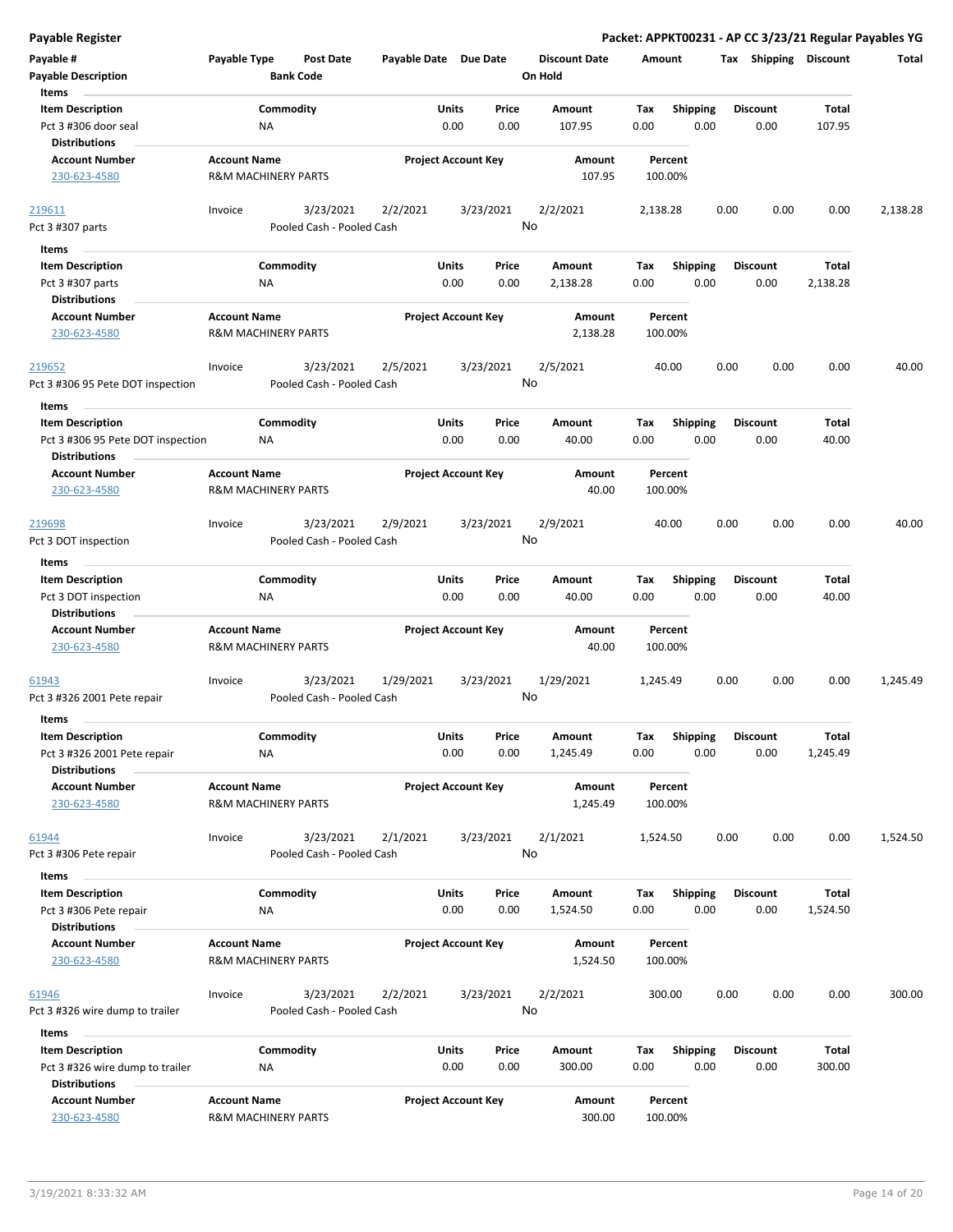| Payable Register                                                                        |                                                       |                        |                                        |                       |                            |               |                                 |             |                         |      |                         |                      | Packet: APPKT00231 - AP CC 3/23/21 Regular Payables YG |
|-----------------------------------------------------------------------------------------|-------------------------------------------------------|------------------------|----------------------------------------|-----------------------|----------------------------|---------------|---------------------------------|-------------|-------------------------|------|-------------------------|----------------------|--------------------------------------------------------|
| Payable #<br><b>Payable Description</b>                                                 | Payable Type                                          |                        | Post Date<br><b>Bank Code</b>          | Payable Date Due Date |                            |               | <b>Discount Date</b><br>On Hold | Amount      |                         |      | Tax Shipping Discount   |                      | Total                                                  |
| 61955                                                                                   | Invoice                                               |                        | 3/23/2021                              | 2/4/2021              | 3/23/2021                  |               | 2/4/2021                        |             | 56.50                   | 0.00 | 0.00                    | 0.00                 | 56.50                                                  |
| Pct 3 #306 95 Pete clutch                                                               |                                                       |                        | Pooled Cash - Pooled Cash              |                       |                            |               | No                              |             |                         |      |                         |                      |                                                        |
| Items                                                                                   |                                                       |                        |                                        |                       |                            |               |                                 |             |                         |      |                         |                      |                                                        |
| <b>Item Description</b><br>Pct 3 #306 95 Pete clutch<br><b>Distributions</b>            |                                                       | Commodity<br>ΝA        |                                        |                       | Units<br>0.00              | Price<br>0.00 | Amount<br>56.50                 | Tax<br>0.00 | <b>Shipping</b><br>0.00 |      | <b>Discount</b><br>0.00 | Total<br>56.50       |                                                        |
| <b>Account Number</b>                                                                   | <b>Account Name</b>                                   |                        |                                        |                       | <b>Project Account Key</b> |               | Amount                          |             | Percent                 |      |                         |                      |                                                        |
| 230-623-4580                                                                            | <b>R&amp;M MACHINERY PARTS</b>                        |                        |                                        |                       |                            |               | 56.50                           |             | 100.00%                 |      |                         |                      |                                                        |
| 61971                                                                                   | Invoice                                               |                        | 3/23/2021                              | 2/10/2021             | 3/23/2021                  |               | 2/10/2021                       | 5,098.66    |                         | 0.00 | 0.00                    | 0.00                 | 5,098.66                                               |
| Pct 3 #307 Blue Intl air leak repair                                                    |                                                       |                        | Pooled Cash - Pooled Cash              |                       |                            |               | No                              |             |                         |      |                         |                      |                                                        |
| Items                                                                                   |                                                       |                        |                                        |                       |                            |               |                                 |             |                         |      |                         |                      |                                                        |
| <b>Item Description</b><br>Pct 3 #307 Blue Intl air leak repair<br><b>Distributions</b> |                                                       | Commodity<br>NA        |                                        |                       | Units<br>0.00              | Price<br>0.00 | Amount<br>5,098.66              | Tax<br>0.00 | <b>Shipping</b><br>0.00 |      | <b>Discount</b><br>0.00 | Total<br>5,098.66    |                                                        |
| <b>Account Number</b><br>230-623-4580                                                   | <b>Account Name</b><br><b>R&amp;M MACHINERY PARTS</b> |                        |                                        |                       | <b>Project Account Key</b> |               | Amount<br>5,098.66              |             | Percent<br>100.00%      |      |                         |                      |                                                        |
| <b>Vendor: 00817 - SMITH, THOMAS SCOTT</b>                                              |                                                       |                        |                                        |                       |                            |               |                                 |             |                         |      |                         | <b>Vendor Total:</b> | 496.70                                                 |
|                                                                                         |                                                       |                        | 3/23/2021                              |                       |                            |               |                                 |             |                         | 0.00 | 0.00                    | 0.00                 | 400.00                                                 |
| <b>INV0001456</b><br>50236 Titsworth Co Ct@Law                                          | Invoice                                               |                        | Pooled Cash - Pooled Cash              | 3/10/2021             | 3/23/2021                  |               | 3/10/2021<br>No                 |             | 400.00                  |      |                         |                      |                                                        |
| Items                                                                                   |                                                       |                        |                                        |                       |                            |               |                                 |             |                         |      |                         |                      |                                                        |
| <b>Item Description</b><br>50236 Titsworth Co Ct@Law<br><b>Distributions</b>            |                                                       | Commodity<br>ΝA        |                                        |                       | Units<br>0.00              | Price<br>0.00 | Amount<br>400.00                | Tax<br>0.00 | <b>Shipping</b><br>0.00 |      | <b>Discount</b><br>0.00 | Total<br>400.00      |                                                        |
| <b>Account Number</b>                                                                   | <b>Account Name</b>                                   |                        |                                        |                       | <b>Project Account Key</b> |               | Amount                          |             | Percent                 |      |                         |                      |                                                        |
| 100-410-4240                                                                            | <b>INDIGENT ATTORNEY FEES</b>                         |                        |                                        |                       |                            |               | 400.00                          |             | 100.00%                 |      |                         |                      |                                                        |
| <b>INV0001458</b><br>CR-19-27122 Stevenson Dst Ct                                       | Invoice                                               |                        | 3/23/2021<br>Pooled Cash - Pooled Cash | 2/4/2021              | 3/23/2021                  |               | 2/4/2021<br>No                  |             | 96.70                   | 0.00 | 0.00                    | 0.00                 | 96.70                                                  |
| Items                                                                                   |                                                       |                        |                                        |                       |                            |               |                                 |             |                         |      |                         |                      |                                                        |
| <b>Item Description</b><br>CR-19-27122 Stevenson Dst Ct<br><b>Distributions</b>         |                                                       | Commodity<br>ΝA        |                                        |                       | Units<br>0.00              | Price<br>0.00 | Amount<br>96.70                 | Tax<br>0.00 | <b>Shipping</b><br>0.00 |      | <b>Discount</b><br>0.00 | Total<br>96.70       |                                                        |
| <b>Account Number</b><br>100-435-4370                                                   | <b>Account Name</b><br><b>ATTORNEY FEES</b>           |                        |                                        |                       | <b>Project Account Key</b> |               | Amount<br>96.70                 |             | Percent<br>100.00%      |      |                         |                      |                                                        |
| Vendor: 00801 - SOLOMON, AMANDA                                                         |                                                       |                        |                                        |                       |                            |               |                                 |             |                         |      |                         | <b>Vendor Total:</b> | 6,255.75                                               |
| <b>INV0001467</b><br>FA-20-44560 Burris Dst Ct                                          | Invoice                                               |                        | 3/23/2021<br>Pooled Cash - Pooled Cash | 2/10/2021             | 3/23/2021                  |               | 2/10/2021<br>No                 | 2,983.00    |                         | 0.00 | 0.00                    | 0.00                 | 2,983.00                                               |
| Items                                                                                   |                                                       |                        |                                        |                       |                            |               |                                 |             |                         |      |                         |                      |                                                        |
| <b>Item Description</b><br>FA-20-44560 Burris Dst Ct<br><b>Distributions</b>            |                                                       | Commodity<br><b>NA</b> |                                        |                       | Units<br>0.00              | Price<br>0.00 | Amount<br>2,983.00              | Tax<br>0.00 | Shipping<br>0.00        |      | <b>Discount</b><br>0.00 | Total<br>2,983.00    |                                                        |
| <b>Account Number</b><br>100-435-4360                                                   | <b>Account Name</b><br>ATTORNEY FEES- CPS CASES       |                        |                                        |                       | <b>Project Account Key</b> |               | Amount<br>2,983.00              |             | Percent<br>100.00%      |      |                         |                      |                                                        |
| <b>INV0001486</b><br>FA-20-44820 VM/AM Dst Ct - mediator                                | Invoice                                               |                        | 3/23/2021<br>Pooled Cash - Pooled Cash | 1/25/2021             | 3/23/2021                  |               | 1/25/2021<br>No                 |             | 270.75                  | 0.00 | 0.00                    | 0.00                 | 270.75                                                 |
| Items                                                                                   |                                                       |                        |                                        |                       |                            |               |                                 |             |                         |      |                         |                      |                                                        |
| <b>Item Description</b>                                                                 |                                                       | Commodity              |                                        |                       | Units                      | Price         | Amount                          | Tax         | <b>Shipping</b>         |      | <b>Discount</b>         | <b>Total</b>         |                                                        |
| FA-20-44820 VM/AM Dst Ct - mediator<br><b>Distributions</b>                             |                                                       | ΝA                     |                                        |                       | 0.00                       | 0.00          | 270.75                          | 0.00        | 0.00                    |      | 0.00                    | 270.75               |                                                        |
| <b>Account Number</b>                                                                   | <b>Account Name</b>                                   |                        |                                        |                       | <b>Project Account Key</b> |               | Amount                          |             | Percent                 |      |                         |                      |                                                        |
| 100-435-4420                                                                            |                                                       |                        | OTHER PROFESSIONAL SERV.               |                       |                            |               | 270.75                          |             | 100.00%                 |      |                         |                      |                                                        |
| INV0001487<br>FA-20-44740 Reynolds Dst Ct                                               | Invoice                                               |                        | 3/23/2021<br>Pooled Cash - Pooled Cash | 2/23/2021             | 3/23/2021                  |               | 2/23/2021<br>No                 |             | 655.50                  | 0.00 | 0.00                    | 0.00                 | 655.50                                                 |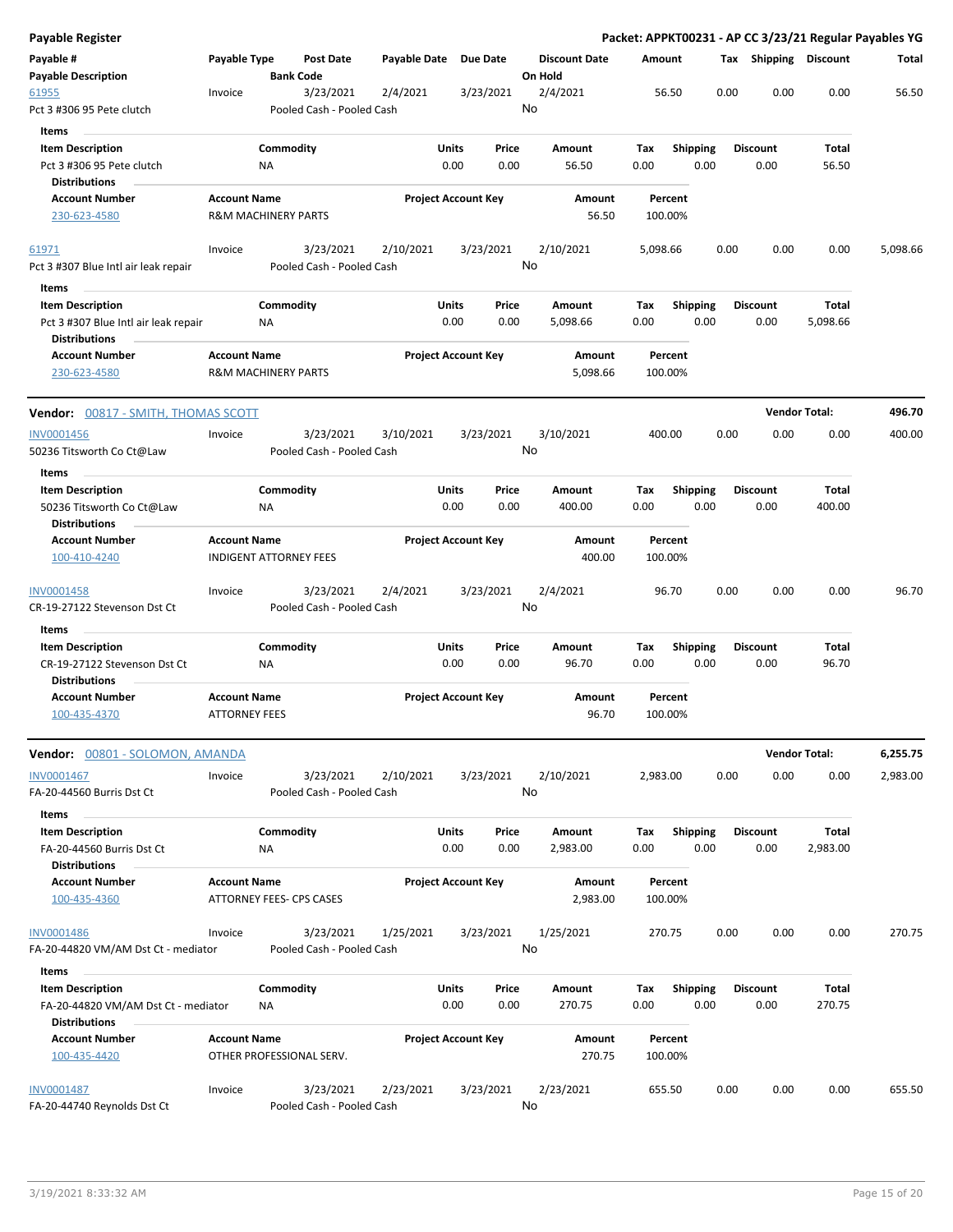| <b>Payable Register</b>                     |                                 |                           |                            |       |           |                      |          |                 |      |                       |              | Packet: APPKT00231 - AP CC 3/23/21 Regular Payables YG |
|---------------------------------------------|---------------------------------|---------------------------|----------------------------|-------|-----------|----------------------|----------|-----------------|------|-----------------------|--------------|--------------------------------------------------------|
| Payable #                                   | Payable Type                    | <b>Post Date</b>          | Payable Date Due Date      |       |           | <b>Discount Date</b> | Amount   |                 |      | Tax Shipping Discount |              | Total                                                  |
| <b>Payable Description</b>                  |                                 | <b>Bank Code</b>          |                            |       |           | On Hold              |          |                 |      |                       |              |                                                        |
| Items                                       |                                 |                           |                            |       |           |                      |          |                 |      |                       |              |                                                        |
| <b>Item Description</b>                     |                                 | Commodity                 |                            | Units | Price     | Amount               | Tax      | <b>Shipping</b> |      | <b>Discount</b>       | <b>Total</b> |                                                        |
| FA-20-44740 Reynolds Dst Ct                 | NA                              |                           |                            | 0.00  | 0.00      | 655.50               | 0.00     | 0.00            |      | 0.00                  | 655.50       |                                                        |
| <b>Distributions</b>                        |                                 |                           |                            |       |           |                      |          |                 |      |                       |              |                                                        |
| <b>Account Number</b>                       | <b>Account Name</b>             |                           | <b>Project Account Key</b> |       |           | Amount               |          | Percent         |      |                       |              |                                                        |
| 100-435-4360                                | ATTORNEY FEES- CPS CASES        |                           |                            |       |           | 655.50               |          | 100.00%         |      |                       |              |                                                        |
| <b>INV0001488</b>                           | Invoice                         | 3/23/2021                 | 2/24/2021                  |       | 3/23/2021 | 2/24/2021            | 370.50   |                 | 0.00 | 0.00                  | 0.00         | 370.50                                                 |
| FA-20-44630 SR Dst Ct-mediator              |                                 | Pooled Cash - Pooled Cash |                            |       | No        |                      |          |                 |      |                       |              |                                                        |
| Items                                       |                                 |                           |                            |       |           |                      |          |                 |      |                       |              |                                                        |
| <b>Item Description</b>                     |                                 | Commodity                 |                            | Units | Price     | Amount               |          |                 |      | <b>Discount</b>       | Total        |                                                        |
|                                             |                                 |                           |                            |       |           |                      | Tax      | <b>Shipping</b> |      |                       |              |                                                        |
| FA-20-44630 SR Dst Ct-mediator              | NA                              |                           |                            | 0.00  | 0.00      | 370.50               | 0.00     | 0.00            |      | 0.00                  | 370.50       |                                                        |
| <b>Distributions</b>                        |                                 |                           |                            |       |           |                      |          |                 |      |                       |              |                                                        |
| <b>Account Number</b>                       | <b>Account Name</b>             |                           | <b>Project Account Key</b> |       |           | Amount               |          | Percent         |      |                       |              |                                                        |
| 100-435-4420                                | OTHER PROFESSIONAL SERV.        |                           |                            |       |           | 370.50               | 100.00%  |                 |      |                       |              |                                                        |
| INV0001489                                  | Invoice                         | 3/23/2021                 | 2/12/2021                  |       | 3/23/2021 | 2/12/2021            | 570.00   |                 | 0.00 | 0.00                  | 0.00         | 570.00                                                 |
| FA-0-44580 Otis Dst Ct                      |                                 | Pooled Cash - Pooled Cash |                            |       | No        |                      |          |                 |      |                       |              |                                                        |
| Items                                       |                                 |                           |                            |       |           |                      |          |                 |      |                       |              |                                                        |
| <b>Item Description</b>                     |                                 | Commodity                 |                            | Units | Price     | Amount               | Tax      | <b>Shipping</b> |      | <b>Discount</b>       | <b>Total</b> |                                                        |
| FA-0-44580 Otis Dst Ct                      | NA                              |                           |                            | 0.00  | 0.00      | 570.00               | 0.00     | 0.00            |      | 0.00                  | 570.00       |                                                        |
| <b>Distributions</b>                        |                                 |                           |                            |       |           |                      |          |                 |      |                       |              |                                                        |
|                                             |                                 |                           |                            |       |           |                      |          |                 |      |                       |              |                                                        |
| <b>Account Number</b>                       | <b>Account Name</b>             |                           | <b>Project Account Key</b> |       |           | Amount               |          | Percent         |      |                       |              |                                                        |
| 100-435-4360                                | ATTORNEY FEES- CPS CASES        |                           |                            |       |           | 570.00               | 100.00%  |                 |      |                       |              |                                                        |
|                                             |                                 |                           |                            |       |           |                      |          |                 |      |                       |              |                                                        |
| INV0001490                                  | Invoice                         | 3/23/2021                 | 2/26/2021                  |       | 3/23/2021 | 2/26/2021            | 1,406.00 |                 | 0.00 | 0.00                  | 0.00         | 1,406.00                                               |
| FA-20-45088 AM Dst Ct                       |                                 | Pooled Cash - Pooled Cash |                            |       | No        |                      |          |                 |      |                       |              |                                                        |
| Items                                       |                                 |                           |                            |       |           |                      |          |                 |      |                       |              |                                                        |
| <b>Item Description</b>                     |                                 | Commodity                 |                            | Units | Price     | Amount               | Tax      | <b>Shipping</b> |      | <b>Discount</b>       | Total        |                                                        |
| FA-20-45088 AM Dst Ct                       | NA                              |                           |                            | 0.00  | 0.00      | 1,406.00             | 0.00     | 0.00            |      | 0.00                  | 1,406.00     |                                                        |
| <b>Distributions</b>                        |                                 |                           |                            |       |           |                      |          |                 |      |                       |              |                                                        |
| <b>Account Number</b>                       | <b>Account Name</b>             |                           | <b>Project Account Key</b> |       |           | Amount               |          | Percent         |      |                       |              |                                                        |
| 100-435-4360                                | <b>ATTORNEY FEES- CPS CASES</b> |                           |                            |       |           | 1,406.00             | 100.00%  |                 |      |                       |              |                                                        |
| Vendor: 00707 - SPARKLIGHT                  |                                 |                           |                            |       |           |                      |          |                 |      | <b>Vendor Total:</b>  |              | 1,833.98                                               |
|                                             |                                 |                           |                            |       |           |                      |          |                 |      |                       |              |                                                        |
| INV0001522                                  | Invoice                         | 3/23/2021                 | 3/18/2021                  |       | 3/23/2021 | 3/18/2021            | 1,833.98 |                 | 0.00 | 0.00                  | 0.00         | 1,833.98                                               |
| Internet service 3/11-4/10/21               |                                 | Pooled Cash - Pooled Cash |                            |       | No        |                      |          |                 |      |                       |              |                                                        |
| Items                                       |                                 |                           |                            |       |           |                      |          |                 |      |                       |              |                                                        |
| <b>Item Description</b>                     |                                 | Commodity                 |                            | Units | Price     | Amount               | Tax      | <b>Shipping</b> |      | <b>Discount</b>       | Total        |                                                        |
| Internet service 3/11-4/10/21               | NA                              |                           |                            | 0.00  | 0.00      | 1,833.98             | 0.00     | 0.00            |      | 0.00                  | 1,833.98     |                                                        |
| <b>Distributions</b>                        |                                 |                           |                            |       |           |                      |          |                 |      |                       |              |                                                        |
| <b>Account Number</b>                       | <b>Account Name</b>             |                           | <b>Project Account Key</b> |       |           | Amount               |          | Percent         |      |                       |              |                                                        |
| 100-518-4210                                | <b>INTERNET</b>                 |                           |                            |       |           | 231.43               |          | 12.62%          |      |                       |              |                                                        |
| 100-665-4210                                | <b>INTERNET</b>                 |                           |                            |       |           | 64.99                |          | 3.54%           |      |                       |              |                                                        |
| 100-513-4210                                | <b>INTERNET</b>                 |                           |                            |       |           | 231.43               |          | 12.62%          |      |                       |              |                                                        |
| 100-518-4210                                | <b>INTERNET</b>                 |                           |                            |       |           | 443.93               |          | 24.21%          |      |                       |              |                                                        |
| 100-518-4210                                | <b>INTERNET</b>                 |                           |                            |       |           | 139.39               |          | 7.60%           |      |                       |              |                                                        |
| 100-518-4210                                | <b>INTERNET</b>                 |                           |                            |       |           | 231.43               |          | 12.62%          |      |                       |              |                                                        |
| 100-645-4210                                | <b>INTERNET</b>                 |                           |                            |       |           | 93.94                |          | 5.12%           |      |                       |              |                                                        |
| 100-514-4210                                |                                 |                           |                            |       |           | 82.69                |          | 4.51%           |      |                       |              |                                                        |
|                                             | <b>INTERNET</b>                 |                           |                            |       |           |                      |          |                 |      |                       |              |                                                        |
| 240-624-4210                                | <b>INTERNET</b>                 |                           |                            |       |           | 93.94                |          | 5.12%           |      |                       |              |                                                        |
| 100-560-4210                                | <b>INTERNET SERVICE</b>         |                           |                            |       |           | 220.81               |          | 12.04%          |      |                       |              |                                                        |
| <b>Vendor: 00520 - SUNBELT RENTALS, INC</b> |                                 |                           |                            |       |           |                      |          |                 |      | <b>Vendor Total:</b>  |              | 5,654.88                                               |
| 101551640-0011                              | Invoice                         | 3/23/2021                 | 3/4/2021                   |       | 3/23/2021 | 3/4/2021             | 2,849.84 |                 | 0.00 | 0.00                  | 0.00         | 2,849.84                                               |
| 55' forklift rental 2/23-3/22/21            |                                 | Pooled Cash - Pooled Cash |                            |       | No        |                      |          |                 |      |                       |              |                                                        |
|                                             |                                 |                           |                            |       |           |                      |          |                 |      |                       |              |                                                        |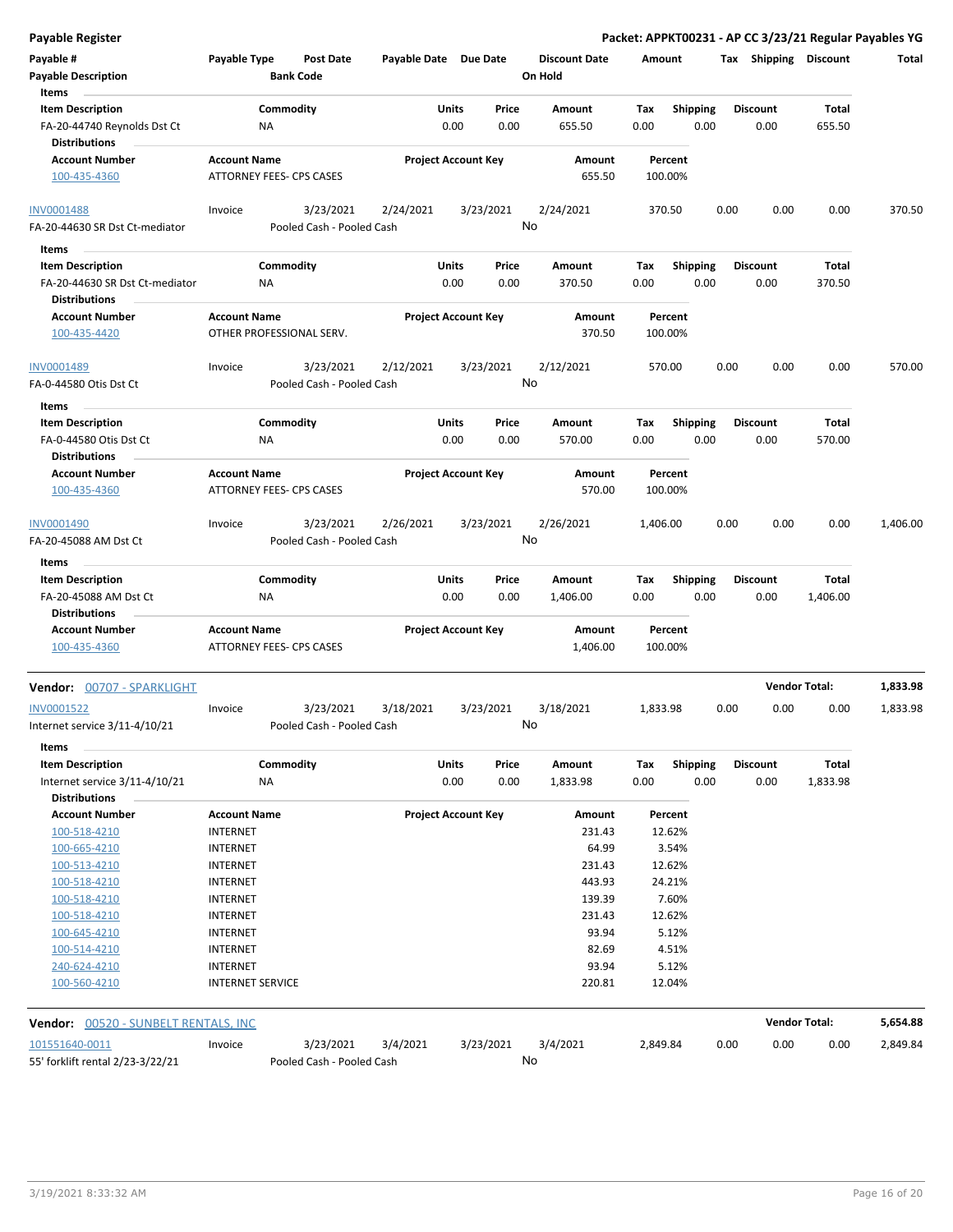| <b>Payable Register</b>                                                                           |                                               |                        |                                        |                       |               |                            |                                 |             |                    |                         |      |                         |                      | Packet: APPKT00231 - AP CC 3/23/21 Regular Payables YG |
|---------------------------------------------------------------------------------------------------|-----------------------------------------------|------------------------|----------------------------------------|-----------------------|---------------|----------------------------|---------------------------------|-------------|--------------------|-------------------------|------|-------------------------|----------------------|--------------------------------------------------------|
| Payable #<br><b>Payable Description</b><br>Items                                                  | Payable Type                                  |                        | <b>Post Date</b><br><b>Bank Code</b>   | Payable Date Due Date |               |                            | <b>Discount Date</b><br>On Hold |             | Amount             |                         |      | Tax Shipping Discount   |                      | Total                                                  |
| <b>Item Description</b><br>55' forklift rental 2/23-3/22/21<br><b>Distributions</b>               |                                               | Commodity<br><b>NA</b> |                                        |                       | Units<br>0.00 | Price<br>0.00              | Amount<br>2,849.84              | Tax<br>0.00 |                    | <b>Shipping</b><br>0.00 |      | <b>Discount</b><br>0.00 | Total<br>2,849.84    |                                                        |
| <b>Account Number</b><br>690-669-1650                                                             | <b>Account Name</b><br>CONSTRUCTION           |                        |                                        |                       |               | <b>Project Account Key</b> | Amount<br>2,849.84              |             | Percent<br>100.00% |                         |      |                         |                      |                                                        |
| 96597644-0027<br>55' forklift rental 2/24-3/23/21                                                 | Invoice                                       |                        | 3/23/2021<br>Pooled Cash - Pooled Cash | 3/6/2021              |               | 3/23/2021                  | 3/6/2021<br>No                  |             | 2,805.04           |                         | 0.00 | 0.00                    | 0.00                 | 2,805.04                                               |
| Items<br><b>Item Description</b><br>55' forklift rental 2/24-3/23/21<br><b>Distributions</b>      |                                               | Commodity<br>ΝA        |                                        |                       | Units<br>0.00 | Price<br>0.00              | Amount<br>2,805.04              | Tax<br>0.00 |                    | <b>Shipping</b><br>0.00 |      | <b>Discount</b><br>0.00 | Total<br>2,805.04    |                                                        |
| <b>Account Number</b><br>690-669-1650                                                             | <b>Account Name</b><br>CONSTRUCTION           |                        |                                        |                       |               | <b>Project Account Key</b> | Amount<br>2,805.04              |             | Percent<br>100.00% |                         |      |                         |                      |                                                        |
| <b>Vendor: 00265 - TEXHOMA LIMESTONE, INC.</b>                                                    |                                               |                        |                                        |                       |               |                            |                                 |             |                    |                         |      |                         | <b>Vendor Total:</b> | 5,177.58                                               |
| 8296<br>Pct 3 Rock & Gravel-hauling 3/8-13/21                                                     | Invoice                                       |                        | 3/23/2021<br>Pooled Cash - Pooled Cash | 3/15/2021             |               | 3/23/2021                  | 3/15/2021<br>No                 |             | 3,290.88           |                         | 0.00 | 0.00                    | 0.00                 | 3,290.88                                               |
| Items<br><b>Item Description</b><br>Pct 3 Rock & Gravel-hauling 3/8-13/21<br><b>Distributions</b> |                                               | Commodity<br>ΝA        |                                        |                       | Units<br>0.00 | Price<br>0.00              | Amount<br>3,290.88              | Tax<br>0.00 |                    | <b>Shipping</b><br>0.00 |      | <b>Discount</b><br>0.00 | Total<br>3,290.88    |                                                        |
| <b>Account Number</b><br>230-623-3410                                                             | <b>Account Name</b><br>R&B MAT. ROCK & GRAVEL |                        |                                        |                       |               | <b>Project Account Key</b> | Amount<br>3,290.88              |             | Percent<br>100.00% |                         |      |                         |                      |                                                        |
| 8309<br>Pct 4 Rock & Gravel-hauling 3/8-13/21                                                     | Invoice                                       |                        | 3/23/2021<br>Pooled Cash - Pooled Cash | 3/15/2021             |               | 3/23/2021                  | 3/15/2021<br>No                 |             | 242.56             |                         | 0.00 | 0.00                    | 0.00                 | 242.56                                                 |
| Items<br><b>Item Description</b>                                                                  |                                               | Commodity              |                                        |                       | Units         | Price                      | Amount                          | Tax         |                    | <b>Shipping</b>         |      | <b>Discount</b>         | Total                |                                                        |
| Pct 4 Rock & Gravel-hauling 3/8-13/21<br><b>Distributions</b>                                     |                                               | ΝA                     |                                        |                       | 0.00          | 0.00                       | 242.56                          | 0.00        |                    | 0.00                    |      | 0.00                    | 242.56               |                                                        |
| <b>Account Number</b><br>240-624-3410                                                             | <b>Account Name</b><br>R&B MAT. ROCK & GRAVEL |                        |                                        |                       |               | <b>Project Account Key</b> | Amount<br>242.56                |             | Percent<br>100.00% |                         |      |                         |                      |                                                        |
| 8310<br>Pct 1 Rock & Gravel-hauling 3/8-13/21                                                     | Invoice                                       |                        | 3/23/2021<br>Pooled Cash - Pooled Cash | 3/15/2021             |               | 3/23/2021                  | 3/15/2021<br>No                 |             | 1,644.14           |                         | 0.00 | 0.00                    | 0.00                 | 1,644.14                                               |
| Items                                                                                             |                                               |                        |                                        |                       |               |                            |                                 |             |                    |                         |      |                         |                      |                                                        |
| <b>Item Description</b><br>Pct 1 Rock & Gravel-hauling 3/8-13/21<br><b>Distributions</b>          |                                               | Commodity<br>ΝA        |                                        |                       | Units<br>0.00 | Price<br>0.00              | Amount<br>1,644.14              | Tax<br>0.00 |                    | <b>Shipping</b><br>0.00 |      | Discount<br>0.00        | Total<br>1,644.14    |                                                        |
| <b>Account Number</b><br>210-621-3410                                                             | <b>Account Name</b><br>R&B MAT. ROCK & GRAVEL |                        |                                        |                       |               | <b>Project Account Key</b> | Amount<br>1,644.14              |             | Percent<br>100.00% |                         |      |                         |                      |                                                        |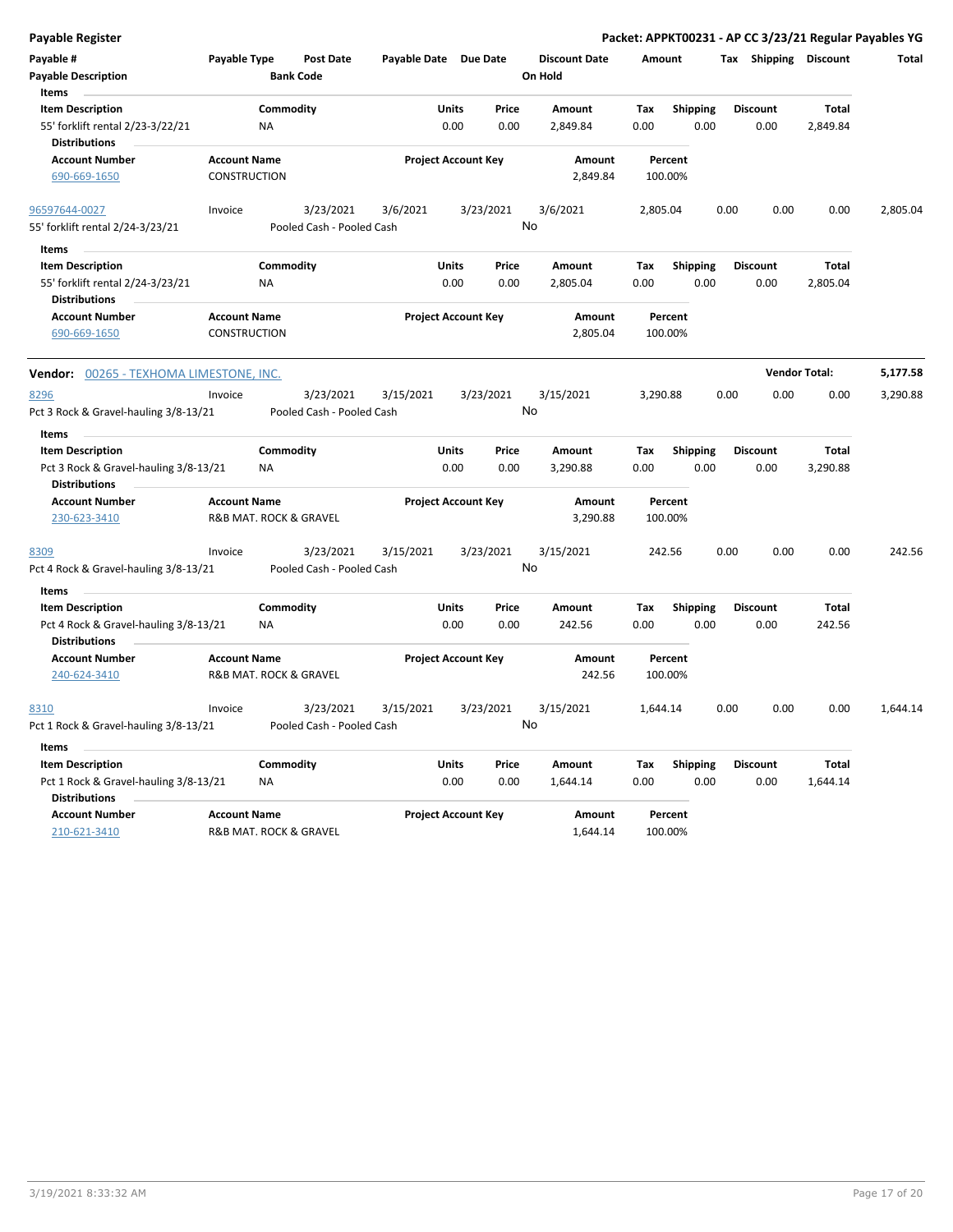## Payable Summary

| Type    | Count               | Gross      | Tax  | <b>Shipping</b> | <b>Discount</b> | <b>Total</b> | <b>Manual Payment</b> | <b>Balance</b> |
|---------|---------------------|------------|------|-----------------|-----------------|--------------|-----------------------|----------------|
| Invoice | 101                 | 567,138.65 | 0.00 | 0.00            | 0.00            | 567.138.65   | 0.00                  | 567,138.65     |
|         | <b>Grand Total:</b> | 567.138.65 | 0.00 | 0.00            | 0.00            | 567,138.65   | 0.00                  | 567,138.65     |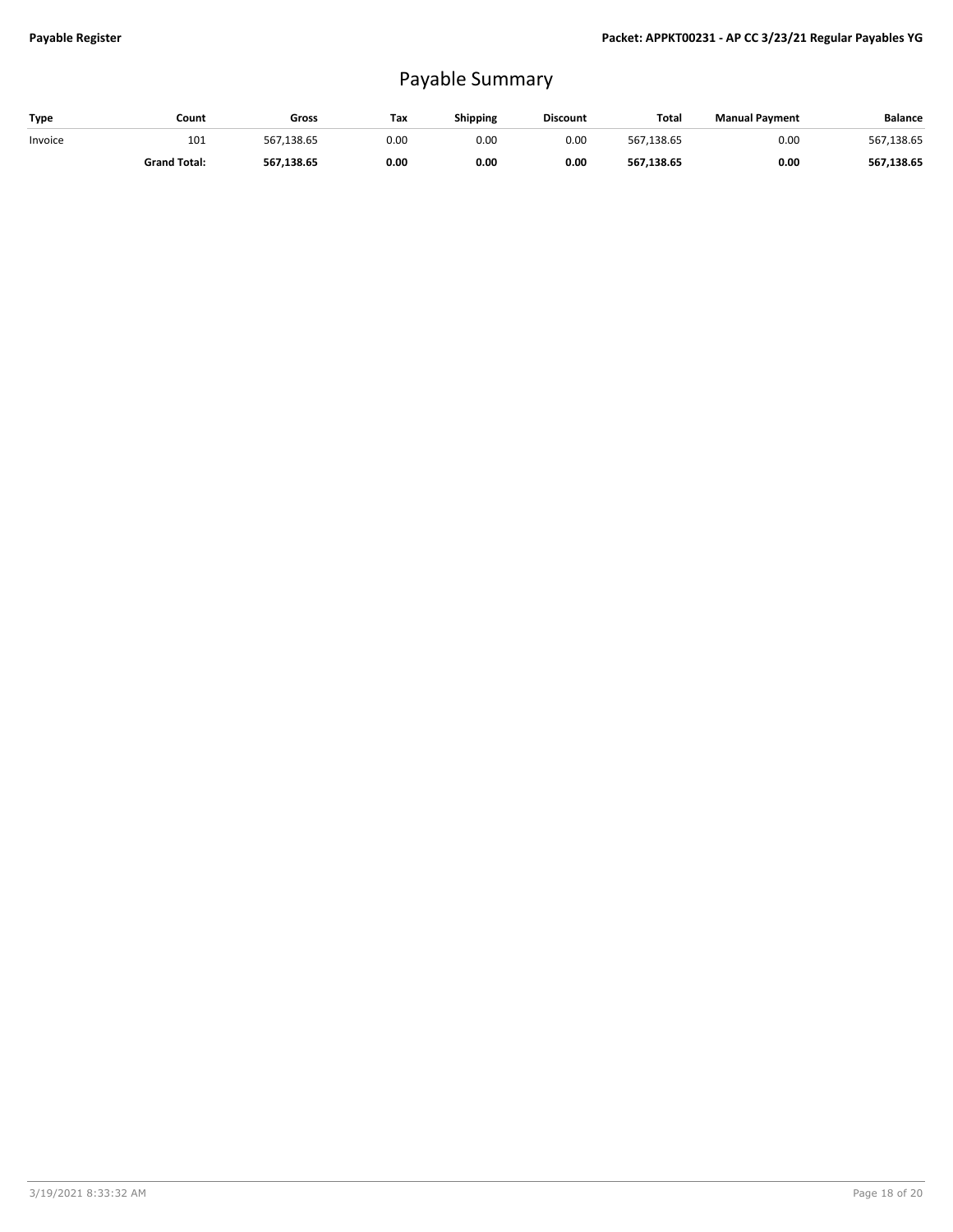## **Account Summary**

| <b>Account</b>      | Name                             |        | Amount     |
|---------------------|----------------------------------|--------|------------|
| 100-406-4540        | <b>R&amp;M AUTO</b>              |        | 16.75      |
| 100-410-4240        | <b>INDIGENT ATTORNEY FEES</b>    |        | 700.00     |
| 100-425-4660        | <b>AUTOPSIES</b>                 |        | 6,152.75   |
| 100-435-4360        | ATTORNEY FEES- CPS CASES         |        | 13,195.00  |
| 100-435-4370        | <b>ATTORNEY FEES</b>             |        | 10,557.20  |
| 100-435-4420        | OTHER PROFESSIONAL SERV.         |        | 641.25     |
| 100-497-4810        | <b>DUES</b>                      |        | 25.00      |
| 100-503-1070        | SALARY PART-TIME TECHNICIAN      |        | 937.50     |
| 100-510-4200        | <b>TELEPHONE</b>                 |        | 3,516.75   |
| 100-512-4400        | UTILITIES ELECTRICITY            |        | 692.53     |
| <u>100-513-4210</u> | <b>INTERNET</b>                  |        | 231.43     |
| 100-513-4400        | UTILITIES ELECTRICITY            |        | 341.82     |
| 100-514-4210        | <b>INTERNET</b>                  |        | 82.69      |
| 100-518-4210        | <b>INTERNET</b>                  |        | 1,046.18   |
| 100-518-4400        | UTILITIES ELECTRICITY            |        | 312.26     |
| 100-540-4400        | UTILITIES ELECTRICITY            |        | 571.32     |
| 100-560-3110        | <b>POSTAGE</b>                   |        | 39.32      |
| 100-560-4210        | <b>INTERNET SERVICE</b>          |        | 220.81     |
| 100-560-4280        | PRISONER TRANSPORT               |        | 24.00      |
| 100-560-4540        | R & M AUTOMOBILES                |        | 221.00     |
| <u>100-565-4050</u> | PRISONER MEDICAL                 |        | 1,125.00   |
| 100-645-4210        | INTERNET                         |        | 93.94      |
| 100-665-4210        | <b>INTERNET</b>                  |        | 64.99      |
| 100-665-4280        | IN/OUT CO.TRAVEL/TRAINING-F.C.S. |        | 226.50     |
|                     |                                  | Total: | 41,035.99  |
| <b>Account</b>      | Name                             |        | Amount     |
|                     |                                  |        |            |
| 123-403-5730        | <b>ELECTION EQUIPMENT</b>        |        | 493,253.98 |
|                     |                                  | Total: | 493,253.98 |
| <b>Account</b>      | Name                             |        | Amount     |
| 210-621-3410        | R&B MAT. ROCK & GRAVEL           |        | 2,085.74   |
| 210-621-4400        | UTILITY ELECTRICITY              |        | 153.17     |
| 210-621-4590        | R&M MACH. TIRES & TUBES          |        | 170.00     |
|                     |                                  | Total: | 2,408.91   |
|                     |                                  |        |            |
| <b>Account</b>      | Name                             |        | Amount     |
| 220-622-4400        | UTILITY ELECTRICITY              |        | 134.44     |
| 220-622-4420        | UTILITY WATER                    |        | 82.41      |
| 220-622-4580        | <b>R&amp;M MACHINERY PARTS</b>   |        | 2,575.78   |
|                     |                                  | Total: | 2,792.63   |
|                     |                                  |        |            |
| Account             | <b>Name</b>                      |        | Amount     |
| 230-623-3410        | R&B MAT. ROCK & GRAVEL           |        | 3,290.88   |
| 230-623-4500        | R&M BUILDING                     |        | 318.50     |
| 230-623-4580        | <b>R&amp;M MACHINERY PARTS</b>   |        | 10,591.38  |
| 230-623-4590        | R&M MACH. TIRES & TUBES          |        | 15.00      |
|                     |                                  | Total: | 14,215.76  |
|                     |                                  |        |            |
| <b>Account</b>      | Name                             |        | Amount     |
| 240-624-3410        | R&B MAT. ROCK & GRAVEL           |        | 242.56     |